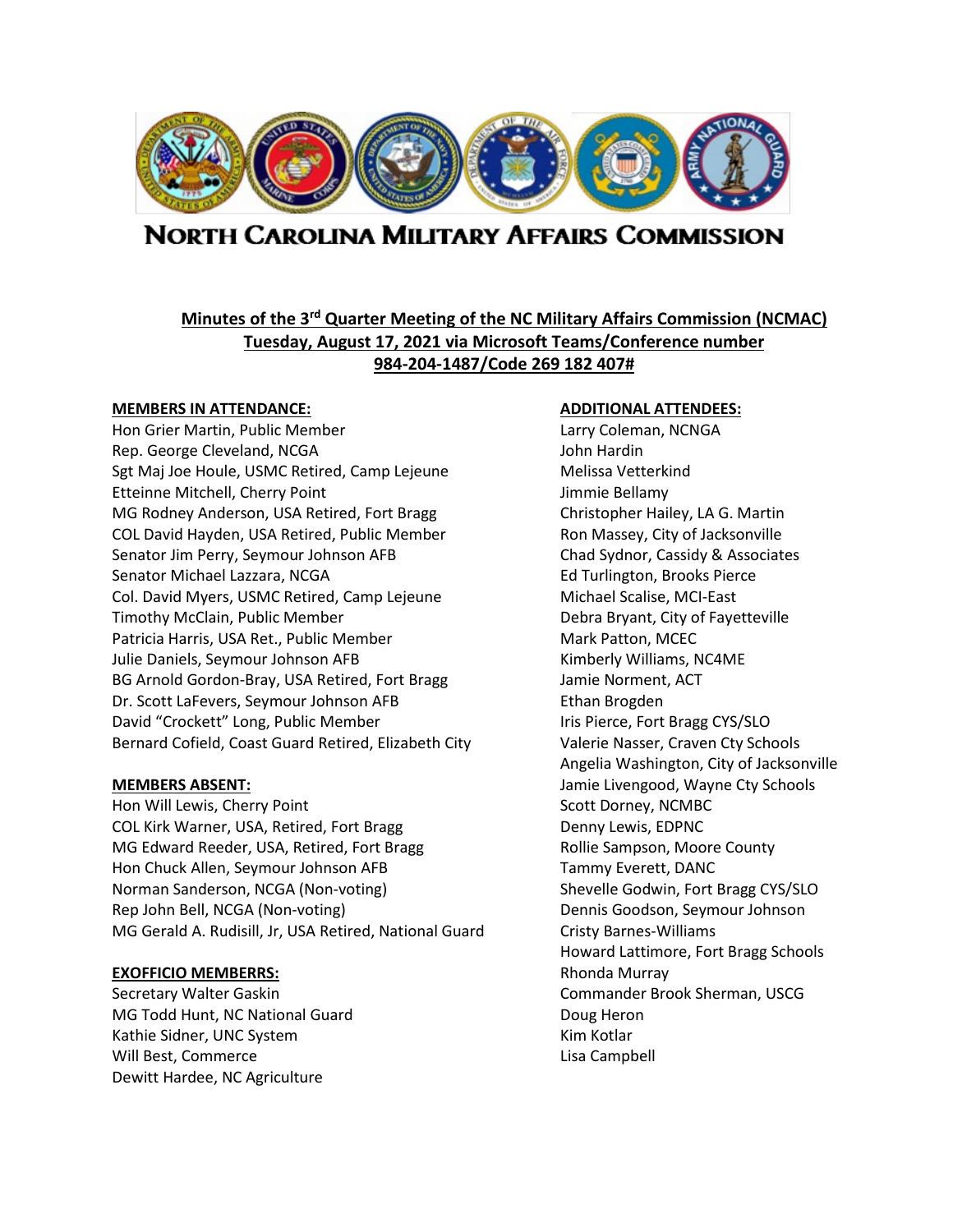#### **DMVA:**

Ariel Aponte Greg Bethea Ramona Robertson

#### **CALL TO ORDER, WELCOME REMARKS:**

Chairman Grier Martin called the meeting to order at 12:31 pm and welcomed everyone to the meeting. He said that the meeting was not under the watchful eye of Kelly Jackson as she had taken vacation this week. He said that he appreciated Greg Bethea from the DMVA helping the Commission with the meeting today. He asked that Ramona Robertson, DMVA to call the roll for the Commission members. She called the roll, and the Commission had a quorum with 16 voting/non-voting members via Microsoft Teams/phone. Ramona Robertson also read the Ethics Statement. She said that the Commission had a legal obligation to disclose any conflict of interest a member that may or may not arise or potentially arise with your regular job or any of your business of the of this Commission. If you have a potential conflict, we ask that you disclose that potential conflict, so we are aware of the potential conflict. Does anyone have such conflict? Does anyone have any potential conflict of interest with the business on the agenda and if not, please be cognizant of any potential conflicts that arise from the discussion topics and govern yourself accordingly.

#### **CONSENT AGENDA AND MINUTES:**

Chairman Martin asked for a motion to approve the 2<sup>nd</sup> Quarter 2021 NCMAC meeting minutes dated May 18, 2021. A motion was made by ET Mitchell, seconded by Representative Cleveland, and passed unanimously without discussion. The minutes were approved. Chairman Martin informed the attendees that the Commission had a couple new members that were present today. Senator Jim Perry and Senator Michael Lazzara. He asked them to introduce themselves and what area they will be representing on the Commission. Senator Perry introduced himself to the Commission. He represents Lenoir and Wayne County in the Senate, and Seymour Johnson AFB which is in Wayne County. He went to school on the GI Bill as a 95B, Military Police. He served in the North Carolina Army National Guard many years ago. He has a great appreciation for the economic impact that the military has on the State of North Carolina. He has a concern about what the future may hold for our bases and thinks we need to vigilant on that topic. We also need to continue to make people aware of the impact that the military has on this State. He is glad to be here and hopes to be helpful in the future. Chairman Martin thanked him for being here today and said that he will enjoying working with this group as there are many great people on this Commission. Chairman Martin asked Senator Lazzara to introduce himself, but he had to leave the meeting but would be calling back in.

# **PUBLIC COMMENTS/OPEN ANNOUNCEMENTS:**

Chairman Martin asked if anyone from the Public had any comments. Scott Dorney, NC Military Business Center made a couple comments. They did conduct the 19<sup>th</sup> Annual Defense Trade Show & Cyber Security Forum at Fayetteville State, August 4. Also, the Veterans and Technology event in the afternoon with Booz-Allen. They have two upcoming small business outreach events. The Seymour Johnson AFB Small Business outreach event is still scheduled for November 10 and the Marine Corps Base Camp Lejeune Small Business outreach event for November 18. They have had to move the Medical, Bio-Medical & Bio-Defense Symposium originally scheduled for September 29 to a virtual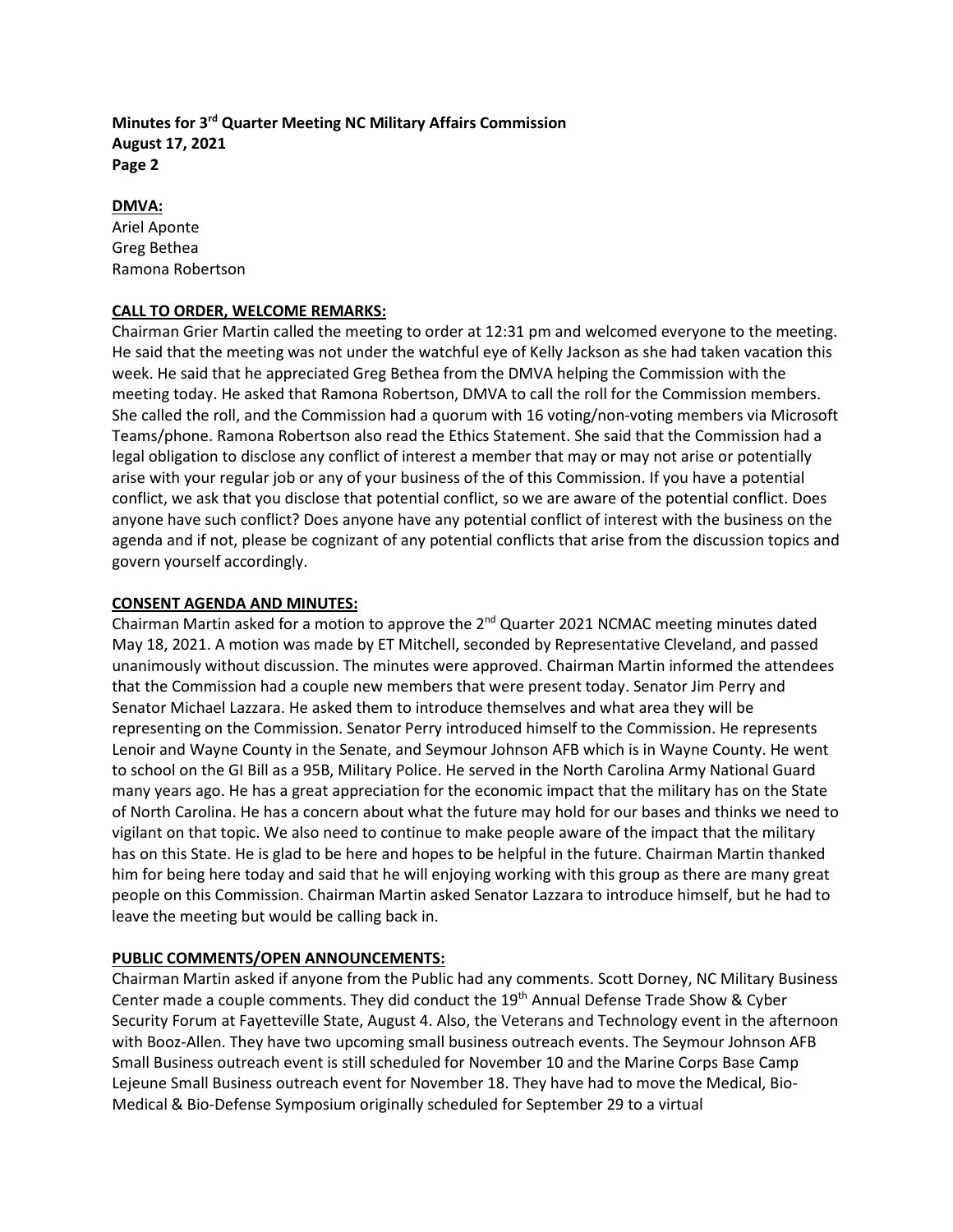event. They will have the Medical Symposium in-person in June 8-9, 2022. The biggest event which the Southeast Region Federal Construction & Environmental Summit has was scheduled in Wilmington on October 27-28 where we host about 800 contractors and government personnel but will now be a virtual event on April 6-7, 2022. There are a lot of events to capture but just contact him or his office for this information. Chairman Martin asked if there were any questions for Scott Dorney. He asked if there was anyone else who wanted to make comments today. Mark Patton, Military Child Education Coalition (MCEC). He wanted to let everyone know that there have been many articles in the paper about Tricare rulings on assistance for Autism. These ruling are greatly affected military families. He is currently working with a group out of Fayetteville, and they are trying to go Nationally and file an Inspector General (IG) compliant. This is costing them money and taking about choice school options. Effectively they have taken Rational Behavior Therapy (RBT) and Applied Behavior Analysis (ABA) out of the classroom. If they go to a public school their options are one teacher or teacher assistant who may or may not be trained in Autism, typically a 1:15 ratio. The private schools that have scholarships, they get their tuition only and does not pay those things for the individual therapist. That can be between \$11,000-\$14,000. He is not sure how many families are affected but he is working with 8 families. He just wants to make the Commission aware of the issue and concern. MCEC will continue to monitor this matter. Chairman Martin asked for any other comments from the group.

**DEPARTMENT OF MILITARY AND VETERANS AFFAIRS (DMVA) UPDATE: SECRETARY WALTER E. GASKIN**

Secretary Walter Gaskin said he was glad to be here with the Commission members. His department has been engaged with the General Assembly about their proposed budgets. They are watching the Conference process in order to meet their obligations as they related to the military and veterans' side of the Department. Last Week Deputy Secretary of Veterans Affairs Terry Westbrook attended the National Association of State Veteran Homes Conference in Biloxi, MS. All the State were represented, and they discussed best practices as it relates to skilled nursing homes. The new Veterans home in Kernersville anticipates opening in early Fall. We continue to watch the Veteran nursing homes as it relates to vaccinations. That State has been steady with the residents at a 90% vaccination rate, but the staff is at 50% the last couple of weeks. Tomorrow, Secretary Denis McDonough from the Veterans Administration will be attending American Veterans (AMVETS) annual conference in Greensboro, NC. He will have a discussion with him reference the totality of the Veterans support within the State of North Carolina. Under the Military Affairs Division, we are actively engaging with all the Installations across the State. The Military Teams has been involved in the return of the remains of the and Repatriation of Private First Class Ellis, a former Marine and Korean Veteran. His remains will be returning for an Interment at the Salisbury National Cemetery near his home in Salisbury. The interment will be on August 23 and coordinated with the State for the lowering of the State Flags in honor of this hero. He has been involved in the ongoing committee meeting for the Renaming committee. They have listened to the commissions and offered any state assistance that we can. The efforts of the Sentinel Landscape program are ongoing to ensure that we now include Military Ocean Terminal Sunny Point. The Department is also involved in all the interagency issues that impact the state and a Base Realignment and Closure (BRAC) if we have one. This will likely center around the quality of life issues and that impact their readiness and being able to respond to their missions.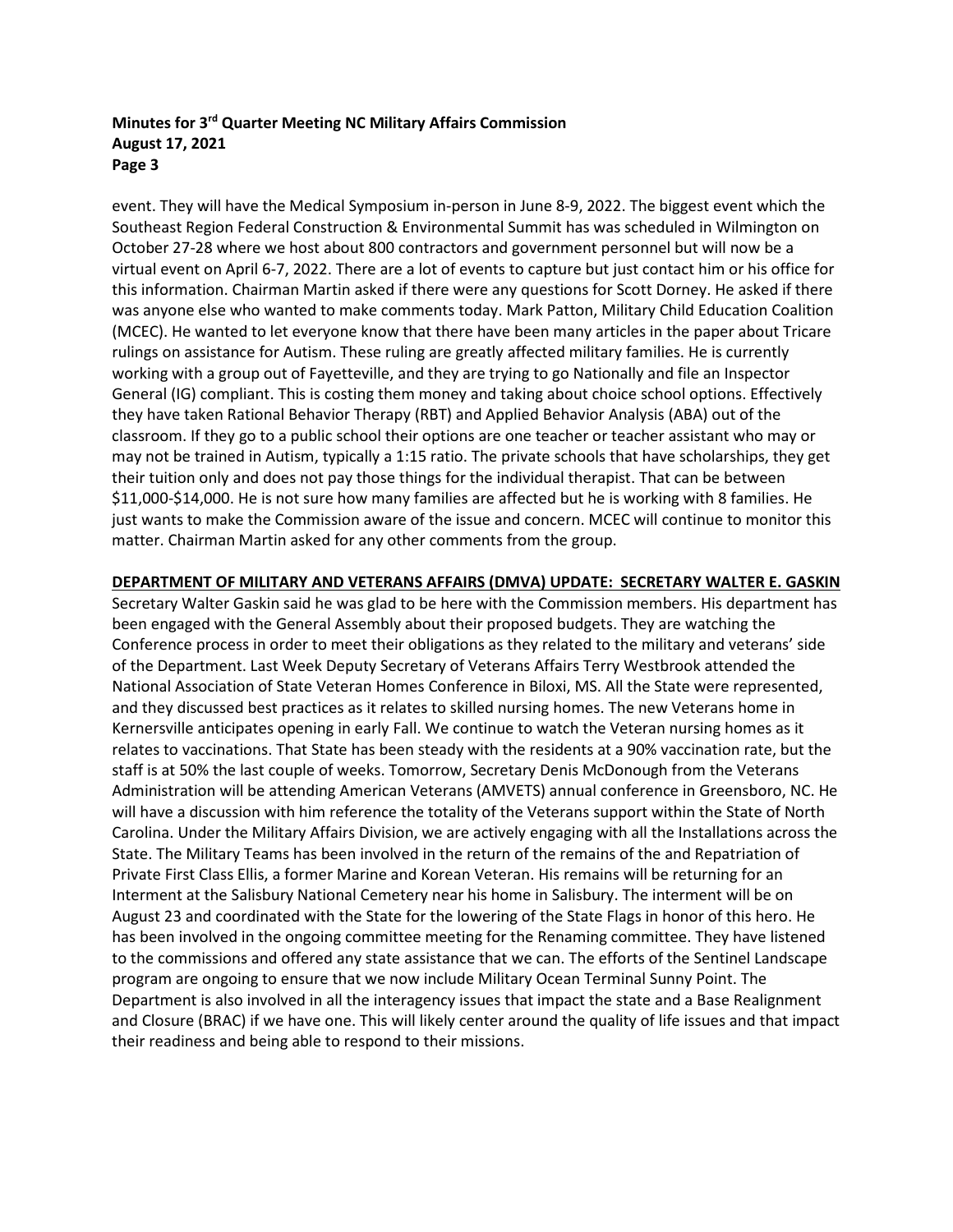# **MILITARY AFFAIRS UPDATE: ASSISTANT SECRETARY ARIEL APONTE**

# Military Affairs Division Update:

# Marine Corps Installations East

- 1. Meeting with FRC-East Leadership to discuss the Depot Efforts
- 2. Updated the Office of the Governor and preparing to travel to GTP
- 3. Secretary Gaskin will participate in the re-patriotism of PFC Ellis and will be awarded the Montford
- Point Congressional Medal

# *Fort Bragg*

- 1. Sec Gaskin and Sec Boyette provided letters of endorsement for iBragg/RAISE Grant
- 2. Meeting with DEQ in reference to Energy Legislation
- 3. Continue to participate in the Naming Commission efforts

# *Seymour Johnson AFB*

- 1. Provided a Presentation to Rep. Smith on Lagoon, NC General Statute 160A, and WCPS
- 2. Provided Rep Bell estimated cost for WCPS
- 3. IRT Process for Lagoon Project Deadline of 30 September

# *North Carolina National Guard*

1. Western Carolina University, has requested for a meeting with the U.S. Botswana Embassy to discuss upcoming efforts

2. Sentinel Landscape packet is being prepared and participated in the Durham County Commissioner meeting

# *Military Ocean Terminal Sunny Point*

1. Sentinel Landscape packet is being prepared

2. Letter of Endorsement was received from Governor Cooper and Brunswick County

# *Coast Guard Sector North Carolina*

1. NSTR

# *Coast Guard Base Elizabeth City*

1. Received project proposal from ECU for Strategic Communications of ALC.

# *US Army Corps of Engineers-Wilmington Sector*

1. NSTR

Upcoming Support from installations:

- Request for Information: Economic Impact Study
- Request for Information: General Statute 160A feedback
- Request for Information: Boards and Commissions on Military Licensure SESSION LAW 2020-87 HOUSE BILL 1053: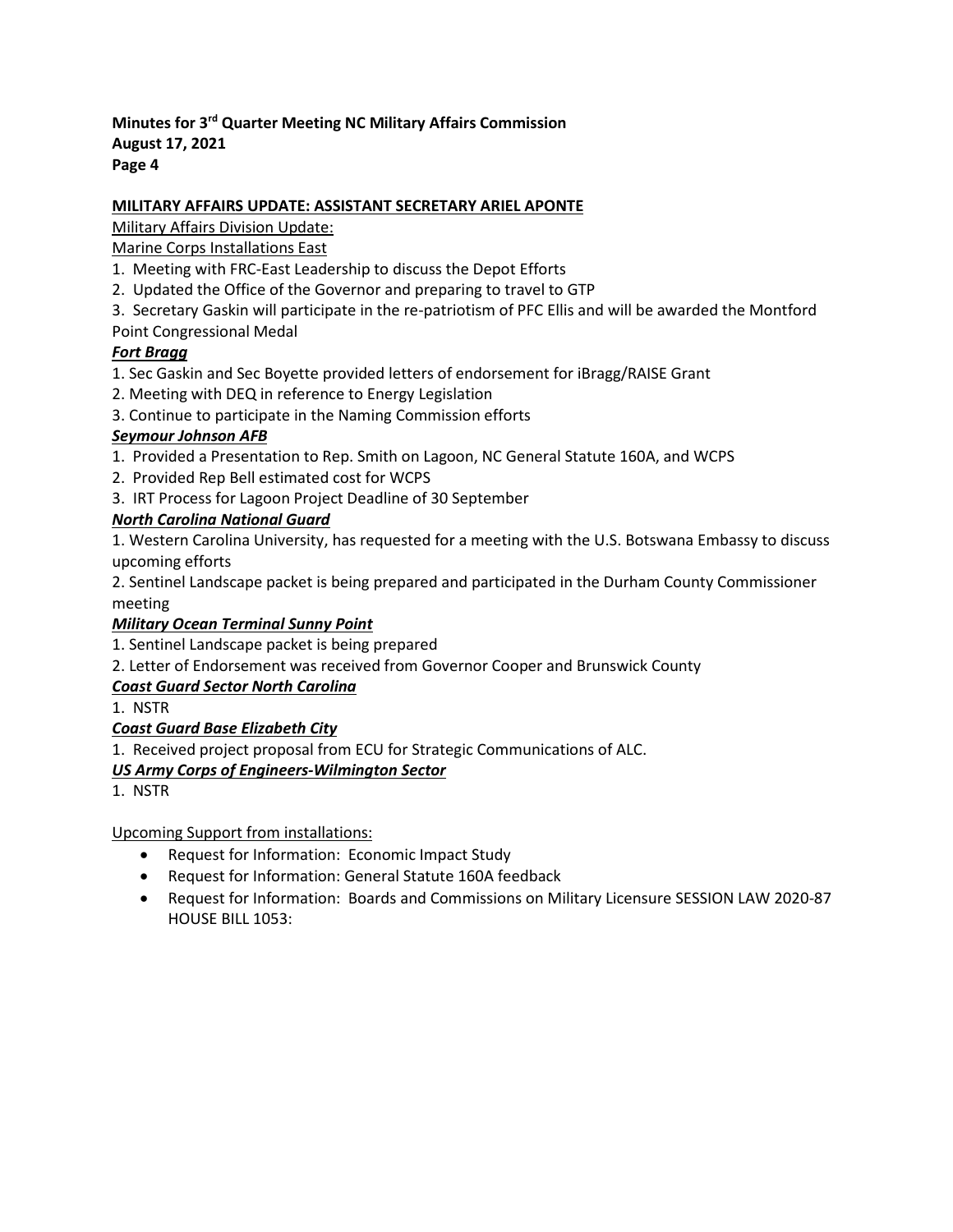| <b>DATE</b>           | <b>TIME</b>                                               | <b>EVENT</b>                                              | <b>EVENT LOCATION</b>    | <b>Section</b>                      |
|-----------------------|-----------------------------------------------------------|-----------------------------------------------------------|--------------------------|-------------------------------------|
| 18-Sept-<br>21        | N/A                                                       | Air Force Birthday<br>Proclamation                        | Distribution             | Military Affairs/<br>Communications |
| 26-Sept-<br>21        | N/A                                                       | Gold Star Mother's &<br><b>Family Day</b><br>Proclamation | Distribution             | Military Affairs/<br>Communications |
| 09-Oct-21 1000hrs     |                                                           | <b>Hall of Firsts</b>                                     | <b>Museum of History</b> | Military Affairs/<br>Communications |
| $11 - 13 -$<br>Oct-21 | 1100hrs                                                   | <b>AUSA Conference</b>                                    | Washington DC            | Military Affairs/<br>Communications |
| 13-Oct-21             | N/A                                                       | Navy Birthday<br>Proclamation                             | Distribution             | Military Affairs/<br>Communications |
| 21-Oct 21 1000hrs     | Women Military and<br>UNC TV<br>Veteran Virtual<br>Summit |                                                           |                          | Military & Veterans Affairs         |
| <b>10-Nov-</b><br>21  | N/A                                                       | Marine Corps Birthday<br>Proclamation                     | Distribution             | Military Affairs/<br>Communications |

# **BASE SUSTAINABILITY AND COMMUNITY AFFAIRS (BS&CA):**

Base Sustainability and Community Affairs committee did not meet this quarter.

# **QUALITY OF LIFE (QOL): KIRK WARNER**

David Hayden gave the update for the Quality of Life Committee met in person on Tuesday, July 13, 2021. The topics that they talked about are as follows. Purple Star Program went very well this year, and this program needs to be publicized by the NCMAC. This program for NC was initiated by the QOL committee and he thanked the Military Liaison Officers (MLO's) and School Liaison Officers (SLO's) for all their hard work. This program adds value to the schools that apply to this program. There will be Permanent Change of Station (PCS) delays this year. This will cause issues for the service members and their families. Along with the delayed PCS orders, there are other issues such a shortage of housing and transportation issues for housing goods. The housing shortage are for both purchasing or renting of homes, so some families are deciding to build a home. The MLO's and SLO's are working hard to help families with all these issues. The New school on base for Wayne County and Seymour Johnson Air Force Base (SJAFB) is moving forward and as planned. This is all positive news. Chairman Warner is leading the Score Card Working Group. They are reviewing the score card that was developed by the Air Force for their bases. They are reviewing the date to see how it was collected and how can we improve the date used to score the bases in NC. They are working to develop a score card that will be helpful for our military installations. Presentation from the NC Virtual Public Schools. A great program that can be very helpful for military families transitioning into and out of our military installations. This program can help for military students to avert missing class time during a PCS move.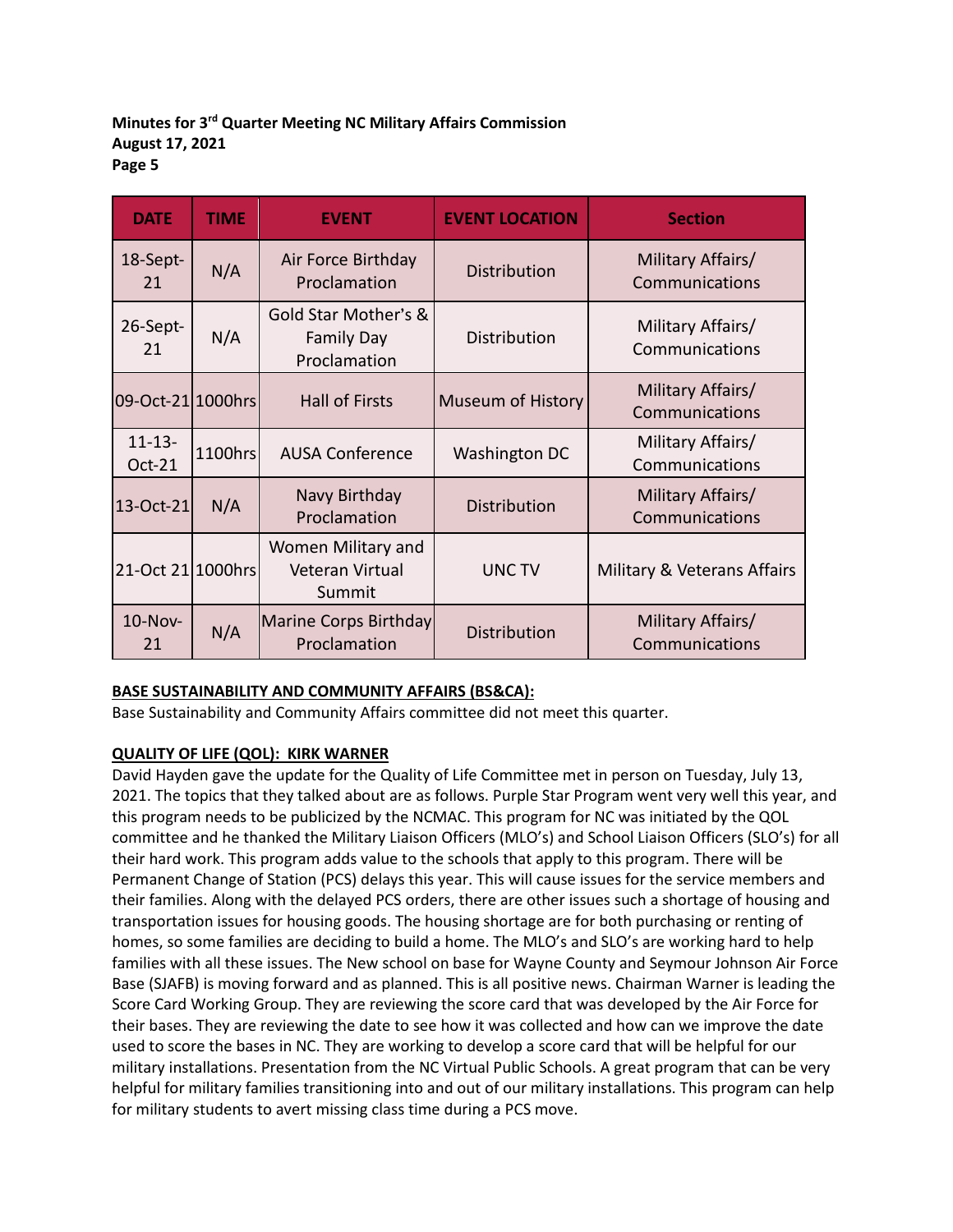#### **ECONOMIC DEVELOPMENT: DAVID HAYDEN**

Vice Chairman David Hayden reported for the 3<sup>rd</sup> Quarter Economic Development Committee meeting that met on July 20, 2021. He wanted to let everyone know that Rodney Anderson would be the new Chairman for the Economic Development Committee going forward. Rodney Anderson gave an update for Fort Bragg at their meeting in July about three items. The first item was the repaving at Pope Army Airfield and this paving project will give the airfield another 50 years of life. They continue to look for funding to support the Road improvement projects at Bragg. There has been a grant request submitted on July 12 for \$29M for this project. The third item was that the  $82<sup>nd</sup>$  Airborne Division was planning to host their annual All-American week the first week of September. The annual review will be on September 2. He is not sure how the recent events in Afghanistan will affect that event. If you have not attended that event, it is worth the time to attend. We also received an update from Scott Dorney for the NC Military Business Center. The have hosted their 19<sup>th</sup> Annual Defense Trade Show and Cyber Security Forum at Fayetteville Technical College. He was also in attendance for that meeting. Will Best, Commerce provided an update on the Economic Impact Study. The Commission has an MOU with Commerce to update the Economic Impact Study that is over 5 years old. There was a kickoff meeting for this study update on July 9. Jeff DeBellis, Commerce is the lead on the project and anticipate the study being completed in a couple of months.

The Committee also heard from Denny Lewis from Economic Development Partnership for NC (EDPNC). He talked about how the EDPNC marketing campaign was conducted and where it could go with additional funding. This is great to know that during the pandemic we could shift and support him to take the money that was being saved and use it for this marketing campaign. He and his team have created a great message and you will hear more about this later today. There was a consensus at the meeting to figure out how the NCMAC could get more return for their investment to increase marketing of our efforts and grow the defense economy. He will let the Strategic Communications Working Group (SCWG) discuss their plans on this matter. We also heard from Tammy Everett about the MOU that the Commission has with Defense Alliance of North Carolina (DANC) and how we plan to move forward with the Industry Study (Cluster Analysis) that we completed about two years ago. We want to grow the impact of that study. Vice Chairman Hayden talked about the exemption for the military retirees pay. We know that it has passed through the House, then sent to the Senate and is sitting in one of their committees. It is still alive and please keep your fingers crossed. Lastly, we received an excellent briefing from Kimberly Williams from NC4ME. She talked about their approach for hiring Veterans and the new 60-day campaign where they are partnering with Lowes and the Carolina Panthers. Honor Veterans by Hiring Veterans. Kimberly Williams said that the Panthers event has been postponed but will be updating the Commission later in the meeting.

#### **LEGISLATIVE AFFAIRS:**

Legislative Affairs Committee did not meet this quarter.

#### **NORTH CAROLINA COMMANDER'S COUNCIL (NCCC) Report: MICHAEL SCALISE**

Mike Scalise said that they had a great meeting today. There were a lot of exchanges of ideas. The bases are very busy operationally and taking care of their folks. Based on their discussion he knows that the North Carolina Installations are making things happen under very challenging times. The mission is first and foremost, families are being taking care of, and a lot of discussions are happening. We were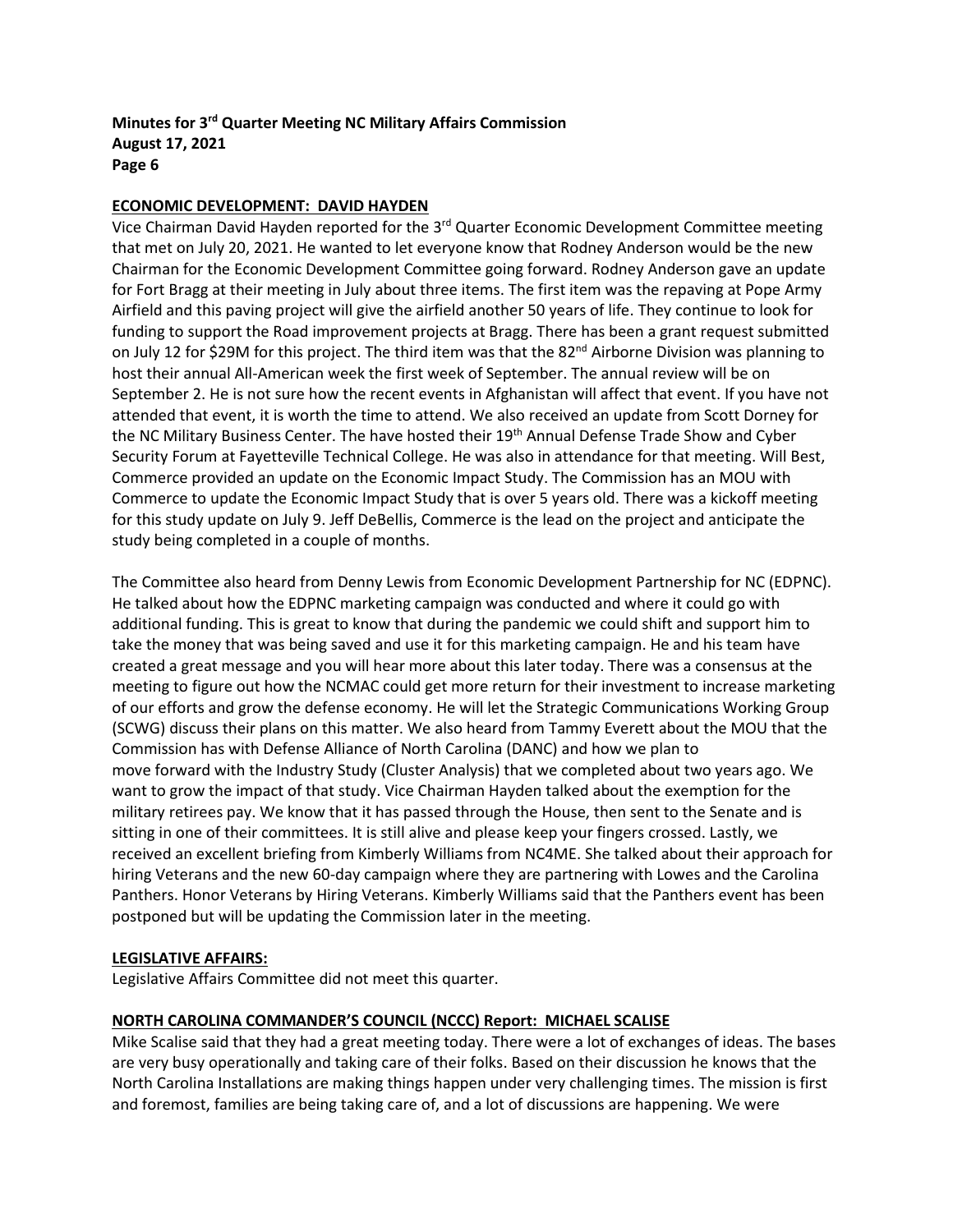looking forward to having this meeting in-person and then changed once the NC Military Affairs Commission made their change. He appreciated the help from the DMVA (Greg Bethea) on hosting their meeting. He said that when you think of COVID, COVID, COVID, it does not own the conversation and the Commanders are focused on the mission, but COVID is part of the conversation. The Marine Corps is going to Bravo and hesitant to go to Charlie due to the impacts that it has on the schools. At the end of the day each Installation Commander will be making those decisions that are in the best interest of their Command. You just heard the update from Ariel Aponte, and he hopes that update will be added to the NC Commander's Council (NCCC) agenda as it was well received. The NCCC did receive an update from Denny Lewis, EDPNC. It was a great brief and very informative. We also had a brief from Julie Fulton, School Liaison for Camp Lejeune/New River. She gave an update on the Department of Defense Education Activity (DoDEA) and local school preparation for the new year. They will pivot if needed as the school year goes along as they did last year. We also hear from Rodney Anderson, NCMAC about the Association of Defense Communities (ADC) Reconnect Conference. Mickael Scalise said that in the past years Camp Lejeune members have supported and attended these conferences. Hopefully we can see more in-person events going forward. Chairman Martin asked Michael Scalise to explain to the Commission members the purpose of the NCCC. Michael Scalise said that for the news member and he can speak to that as he also participates through Marine Corps Installation East (MCI-E) with other partnership type organizations such as South Carolina, Georgia, and Florida. He can say that North Carolina has a very unique type of partnership/relationship through the NC Military Affairs Commission, and the Department of Military and Veterans Affairs. In 2015, the NCCC the brainchild of MajGen Dickerson was born and the thought that if they had a venue in Raleigh, before the NC Military Affairs Commission meetings for NC Commander's to have a conversation about the interests of the Commander's and crafted by the staff of the Commander's. It has allotted the Commanders that are having issues to share concerns and exchange ideas. So, if there is anything that a staff can do to assist another installation to operate in North Carolina. Also, it was a venue by which we can provide briefs for those Commanders on some of the issues that North Carolina may be interested in. Then they can have visibility at the Commander level. Sometimes the staff may know but when the Commanders have such a broad vision, there are time when some initiatives may not be brought to the forefront. They meet quarterly and currently virtually. But the hope is to get the meetings back in Raleigh and in person. Then the Commanders can talk directly to the various State agencies. That is how we develop these partnerships.

#### **BYLAWS WORKING GROUP: KIRK WARNER**

Nothing new to report reference the Commission bylaws.

#### **FINANCE AND BUDGET WORKING GROUP**

David Hayden updated the Commission members on the budget.

2021-2022 Expenditures: Appropriated funds for 2021-2022: \$2,138,509.90 (As of July 1, 2021) NCMAC received \$2,000,000 in August 2020 for FY's 2020-2021 and 2021-2022 FY 2020-2021 Starting Balance: \$2,893,665.88 Expended: \$755,155.98 End Balance: \$2,138,509.90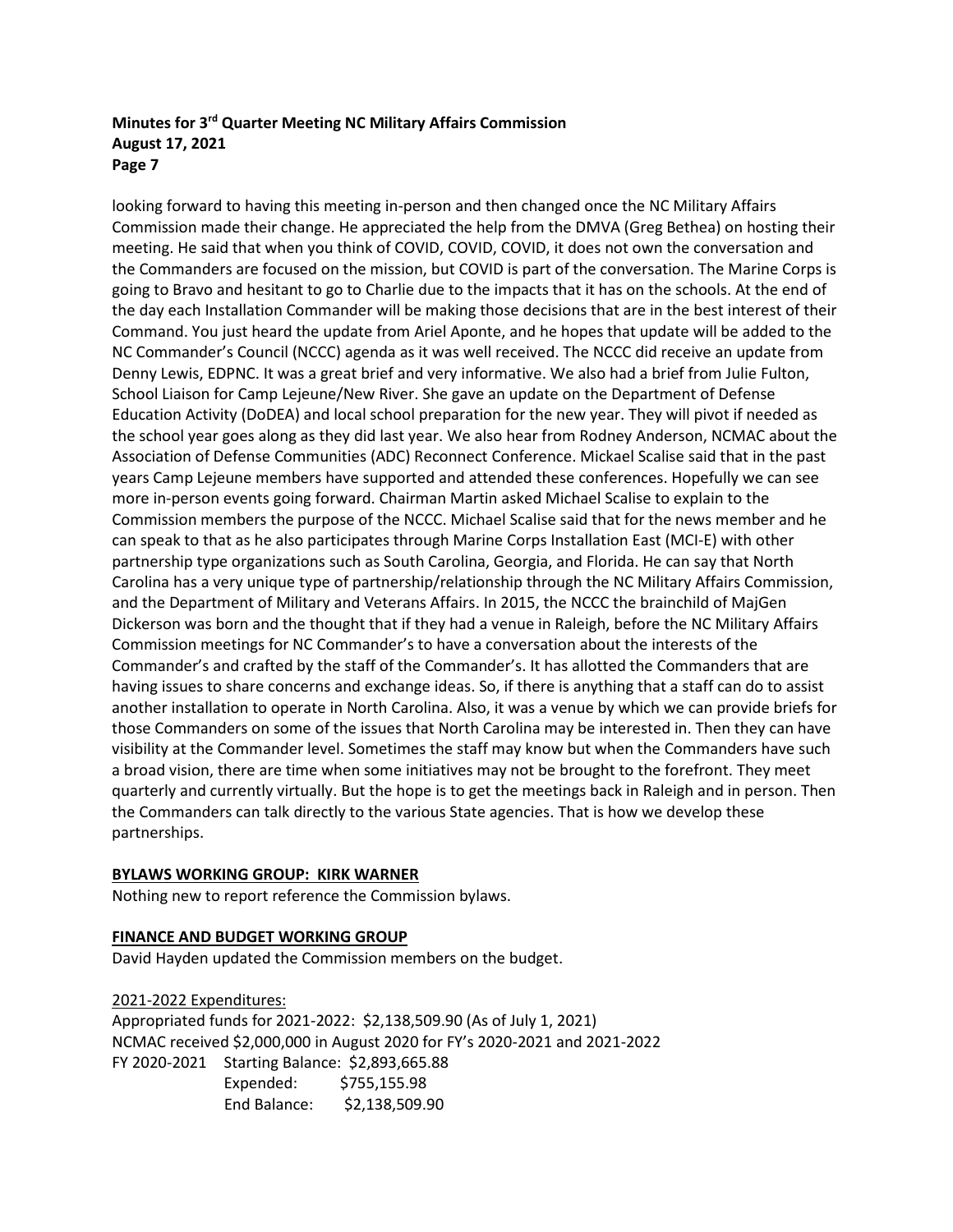| 2021-2022 Expenditures (July 2021) |                |  |  |  |
|------------------------------------|----------------|--|--|--|
| Approved budget                    | \$1,200,000.00 |  |  |  |
| Expenditures:                      | \$4,967.06     |  |  |  |
| Balance:                           | \$1,115,032.94 |  |  |  |

## MOTIONS:

Motion to support funding for the following:

- NC4ME funding for \$40,000 for FY 2021-2022
- Sentinel Landscape funding for \$150,000 for FY 2021-2022
- EDPNC funding for \$120,000 for FY 2021-2022

ET Mitchell made a motion to approve the funding for NC4ME for \$40,000; Sentinel Landscape for \$150,000 and EDPNC for \$120,000 for FY 2021-2022. The motion was seconded by Representative George Cleveland. Chairman Martin asked if there was any further discussion on the motion and there was none. The motion carried.

Motion to make the following administrative change:

- Change the word Reserve to Contingency Account.
- Motion to move the \$40,000 from Minor Contracted Services to Contingency Account.
- Motion to move the \$45,000 from Other Stabilization Initiatives to Contingency Account.
- Motion to move \$66,880 from the Reserve account to Community Grants to hold for the approved City of Fayetteville Kiosk project which was approved by the Commission during the NCMAC meeting 4th quarter 2020.

Patricia Harris made a motion to approve the following administrative changes: Change the word Reserve to Contingency Account; move the \$40,000 from Minor Contracted Services to Contingency Account; move the \$45,000 from Other Stabilization Initiatives to Contingency Account; and move \$66,880 from the Reserve account to Community Grants to hold for the approved City of Fayetteville Kiosk project which was approved by the Commission during the NCMAC meeting 4th Quarter 2020. The motion was seconded by Dr. Scott LaFevers. Chairman Martin asked if there was any further discussion on the motion. Representative Cleveland asked about the Community Grant for Fayetteville was talked about in the 4<sup>th</sup> Quarter of 2020? David Hayden said that he had checked the note and it was the 4<sup>th</sup> Quarter of 2020. Arnold Gordon-Bray said that we show this slide while we are voting on the motion. He said that David Hayden was very clear on what you were proposing. But on the first chart, you showed three separate motions that you wrapped together and that is what we voted on. You are now talking about the actions in the  $3<sup>rd</sup>$  bullet that we are adjusting money to. The number don't match if you are watching them. We approved the first set of motions and voted on them and now we are going to (bullet number 3) so we can make all the adjustments. David Hayden said that he wanted to rephase it. We had three bullets on the first slide which we have already voted and approved that motion. Now we have four bullets under this motion which are all administrative. This motion has been moved, seconded, and waiting for finish the discussion and final vote. Arnold Gordon-Bray said that we we're showing while we were voting on the second bullet while showing the other one. He things we are good. Chairman Martin asked for a vote by the Commission members. The motion carried.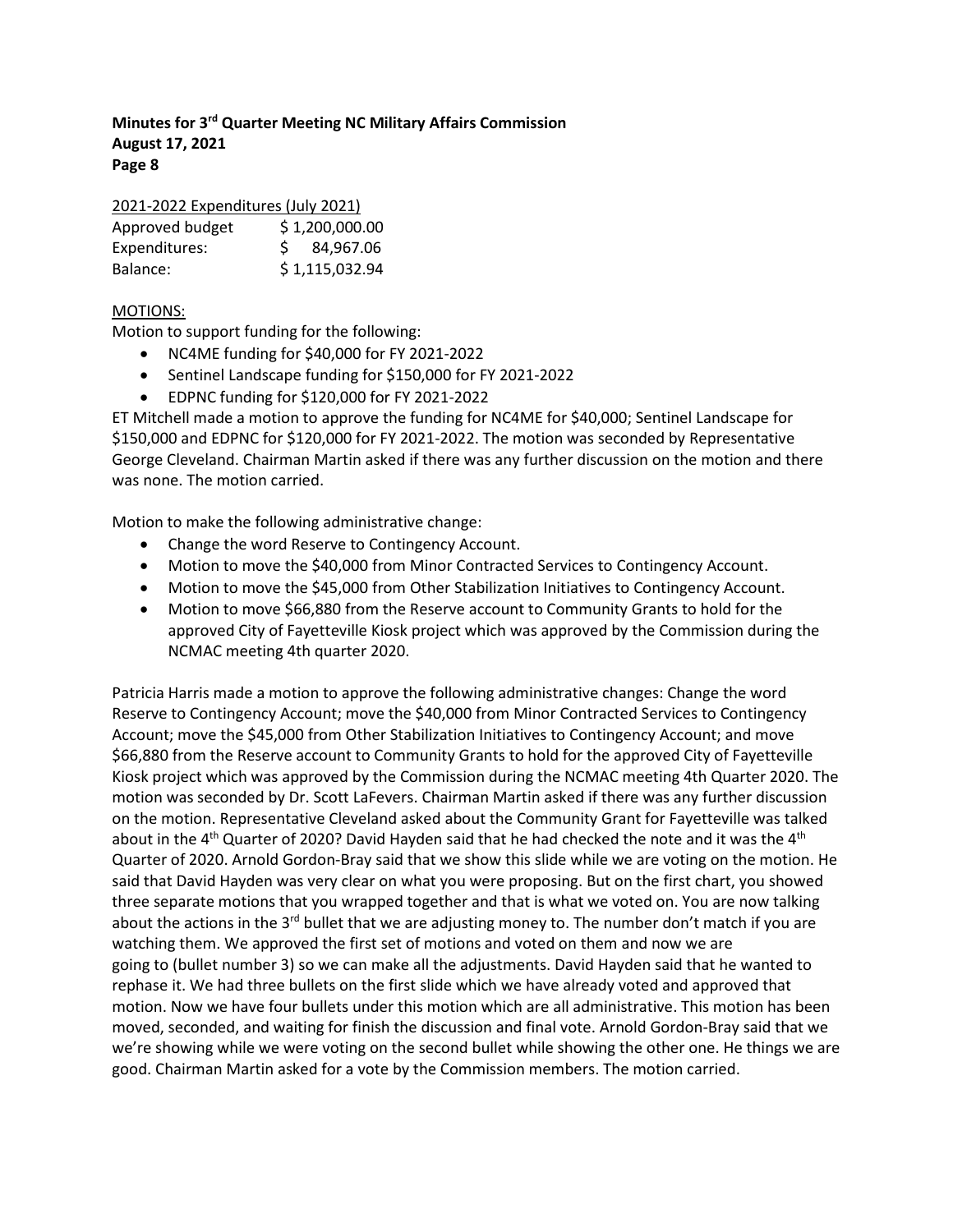BUDGET 2021-2022:

Motion to support Printing of the Economic Impact Study for up to \$3,000. David Hayden is requesting \$3,000 for printing of the Study with 500 copies. Representative Cleveland made a motion to approve \$3,000 for the printing of the Economic Impact Study, seconded by ET Mitchell. Chairman Martin asked if there was any discussion on the matter. Chairman Marin asked for a vote by the Commission members. The motion carried.

| Approved Budget 2021-2022 after approved changes: |    |                |    |                     |  |  |
|---------------------------------------------------|----|----------------|----|---------------------|--|--|
| Expenditures:                                     |    | Approved:      |    | Recommended Change: |  |  |
| Administration                                    |    | 40,000.00      |    | 40,000.00           |  |  |
| Conferences                                       |    | 40,000.00      |    | 40,000.00           |  |  |
| Lobbying Contract                                 | \$ | 400,000.00     |    | 400,000.00          |  |  |
| Minor contracted Svc                              | \$ | 40,000.00      | \$ | 0.00                |  |  |
| Marketing/STRATCOM                                | \$ | 200,000.00     |    | 200,000.00          |  |  |
| <b>Other Stab initiatives</b>                     | \$ | 45,000.00      | \$ | 0.00                |  |  |
| NC4ME                                             | \$ | 40,000.00      | \$ | 40,000.00           |  |  |
| MOU Commerce/EDPNC                                | \$ | 120,000.00     | \$ | 120,000.00          |  |  |
| <b>MOU Sent Landscape</b>                         | \$ | 150,000.00     | \$ | 150,000.00          |  |  |
| <b>Community Grant</b>                            |    | 0.00           | \$ | 66,880.00           |  |  |
| <b>Contract Svc Staffing</b>                      | \$ | 25,000.00      | \$ | 25,000.00           |  |  |
| Reserve/Contingency Account                       | S  | 100,000.00     | \$ | 118.120.00          |  |  |
| <b>Annual Total</b>                               |    | \$1,200,000.00 |    | \$1,200.000.00      |  |  |

# Discussion: David Hayden said that he would going to give the Committee Chairs and Commission members the opportunity the rest of this year to review the Commission's Strategic Plan. Each Committee has priorities in this plan for their committees. There are also implementation recommendations on how to achieve those strategic goals. He would like everyone to talk about this in your committees and determine what potential funding you may need to achieve some or all your goals. You have about 6 months to review this and be ready to brief him in February as he prepares to develop the budget for the next fiscal year. This your opportunity to help him develop the budget in accordance with our strategic plan.

David Hayden said he had one more budget item. The Commission had approved funding for \$40,000 for Commission members to attend conferences. The Commission has used about \$6,000 of the \$40,000 to date for members that attended the Association of Defense Communities (ADC) Reconnect Conference. The Commission has \$34,000 remaining in that account. The Commission is considering sending three members to attend the Association of the United State Army (AUSA) conference in October of 2021 for approximately \$8,000 and two members to the ADC Installation Forum in November of 2021 for approximately \$6,000. The motion is to approve expenditures to send three Commission members to AUSA conference in DC for \$8,000 and two Commission members to ADC in San Antonio for no more than \$6,000. Representation Cleveland made the motion to approve expenditures to send three Commission members to AUSA conference in DC for \$8,000 and two Commission members to ADC in San Antonio for no more than \$6,000 and seconded by Arnold Gordon-Bray. Arnold Gordon-Bray said he wanted to amend the motion to have the Commission consider have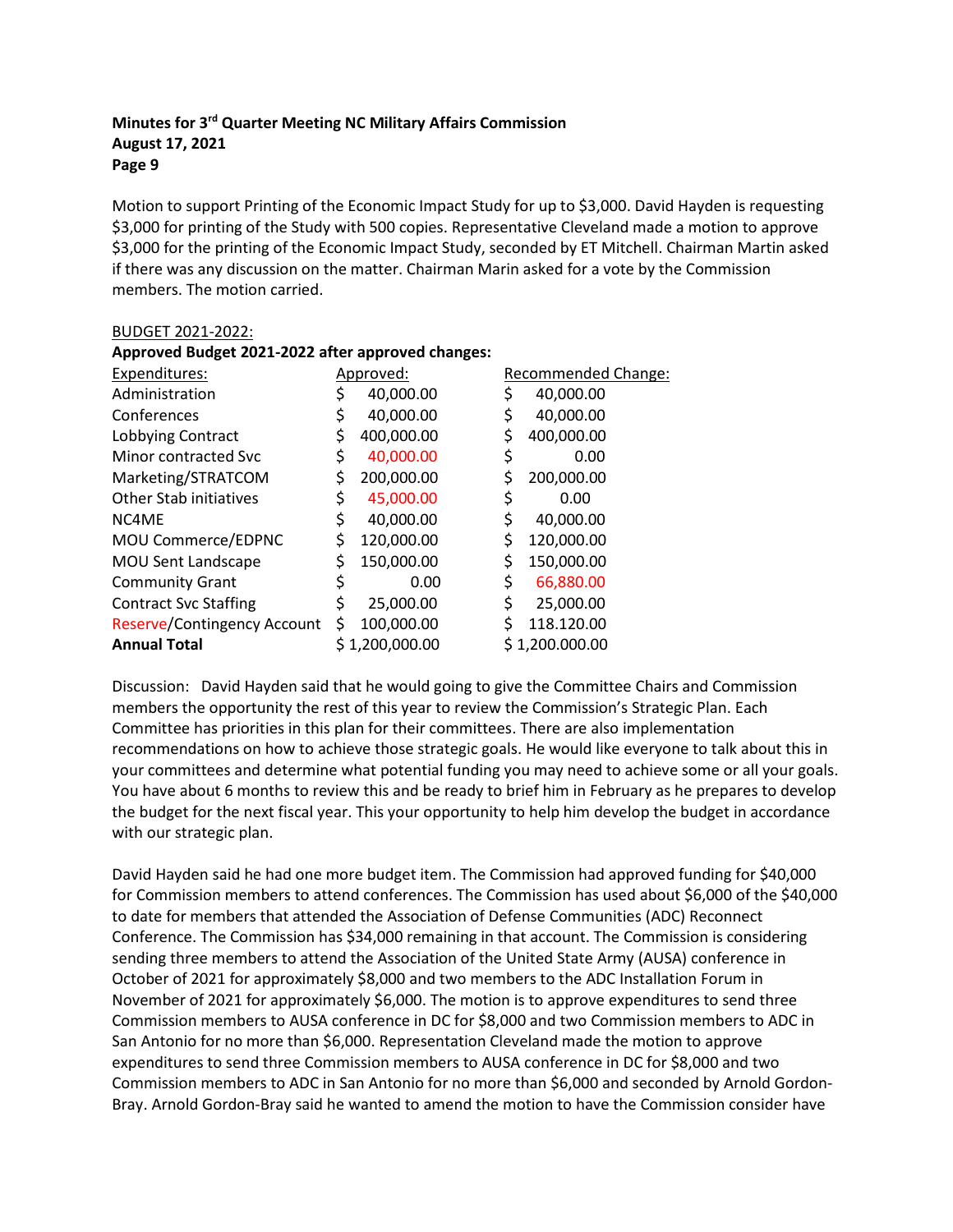a space or partial space to leverage AUSA with a more strategic group on how we do business. He has not idea with a space would cost but a space to pull people aside to have conversations specifically military affairs and the discussion about advantages that we have. He has no ideas about the cost but would like to set aside a couple thousand dollars for that type of discussion. This is another opportunity to do something expansive. David Hayden said that he understood what Arnold Gordon-Bray is talking about and we may need to talk with Ariel Aponte about this as we move forward. He thinks there will be a good contingency going with the NCMAC members and Department of Military and Veterans Affairs (DMVA) members. This is worth talking about he does not want to duplicate something that may already be coordinated. Chairman Martin said that we may want to authorize the Executive Steering Group to further investigate and make a decision on increasing funding. Representative Cleveland said that he thinks we could add \$2,000 in anticipation of the use for a meeting space. The group can get together with DMVA later to see what is available and how we can partner. The funds will be there if we can partner or pay for the space alone. It is a good idea to add the funding if needed. Arnold Gordon-Bray said that meets the need. Representative Cleveland said the current motion needs to be amended the motion to have \$16,000 for two groups to attend the committees and \$2,000 to a large committee meeting in DC for a meeting space. David Hayden said that he wanted to make the amended. He wanted to amend the motion to increase the amount to \$10,000 total for the up to three commission members to attend the AUSA conference in DC giving them the authority to determine if the additional money is necessary to identify the meeting space. Then the second part of the motion was to approve up to \$6000 for two members to the ADC Innovation Forum in San Antonio, TX and seconded by Representative Cleveland. Chairman Martin asked if there was any discussion on the motion. Secretary Gaskin said that he liked the idea of collaboration. He said that we are very fortunate in that Ariel Aponte is the President of the AUSA Chapter and has already locked on to the idea that we have a NC delegation, and the collaboration will be a great idea. Chairman Martin asked for a vote by the Commission member. The motion carried.

# **ECONOMIC DEVELOPMENT FOR NORTH CAROLINA: DENNY LEWIS**

# #NC Frontline of the Future:

Goals: Promote NC as a Leader in National Security Innovation

- Attract more federal technology national security investments, contracts, and organizations to NC
- Entice more high-tech national security/defense companies to set up shop in NC
- Encourage existing NC companies to expand into the defense market

# #NC Frontline of the Future:

Our Message

- Top-notch tech innovation ecosystem
- Deep DoD, industry, and academic partnerships
- Expansive commitment to national defense

# #NC Frontline of the Future:

Top-notch tech innovation ecosystem

• High tech ranking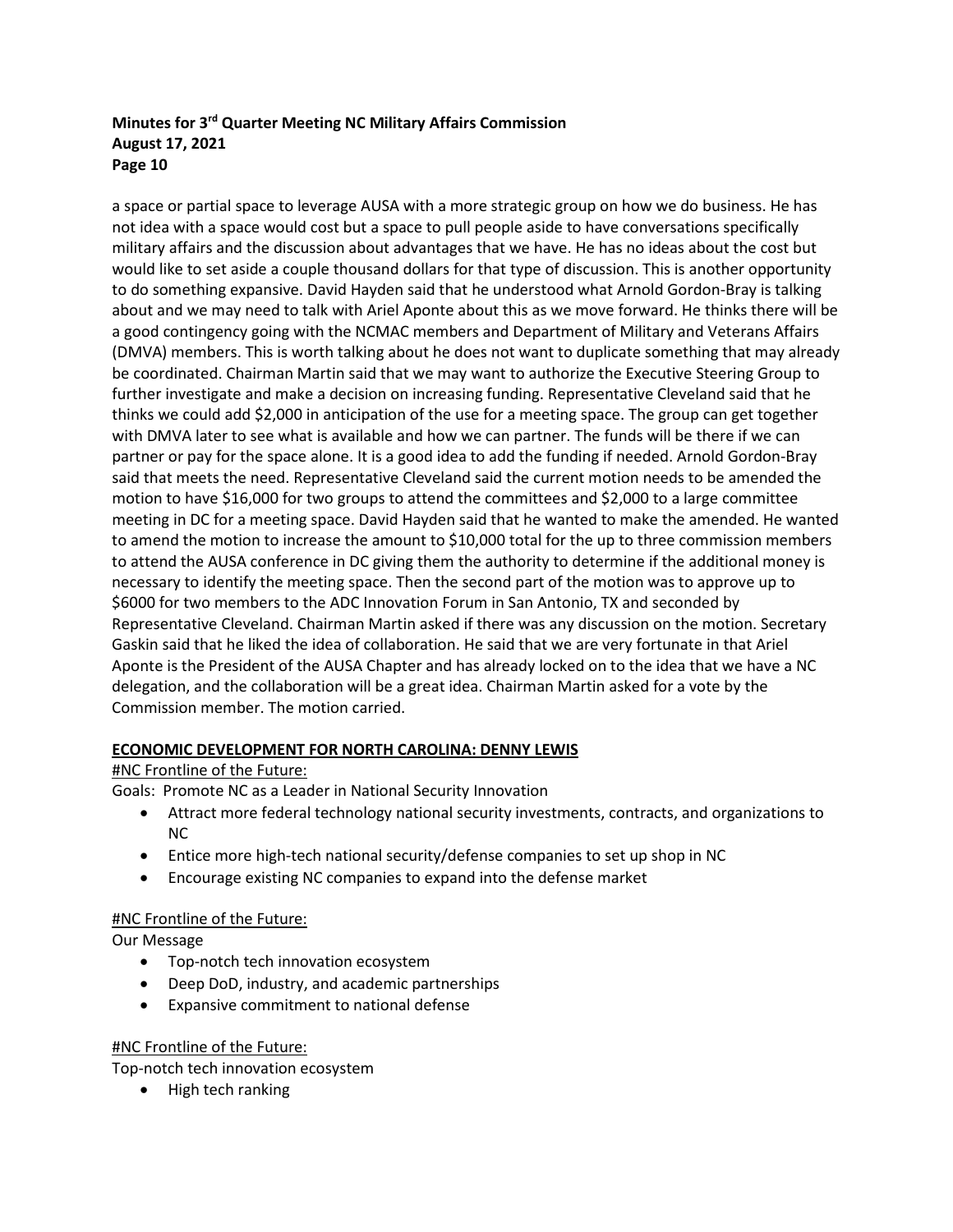**Page 11**

- Largest research park in North America
- Significant industry R&D investment in dual-use technology
- High tech ready work force
- Defense growth infrastructure
- 10 HBCUs, diverse STEM talent

#### #NC Frontline of the Future:

Top-notch tech innovation ecosystem

- Best State for Business since 2018 (Forbes)
- 2020 state of the year by Business Facilities magazine
- Comp TIA ranks Raleigh (#3) and Charlotte (#5) as tech hot spots
- 70% patent growth during past 10 years
- #1 State for Women in Tech Sector Workforce <NC Tech, February 2020>
- Top 10 US Tech Talent Market; 24,000 STEM graduates annually

#### • **Significant tech industry investments**

- o UNC Universities boast highest share of industry funded research in the US
- o Amazon Web Service
- o Google
- o Apple
- o GM Defense
- o EPIC
- o GE Aviation
- o NASCAR
- o CISCO
- o IBM/RedHat
- o SAS
- o Rouse Yates
- o Raytheon

#### #NC Frontline of the Future:

| Top-notch tech innovation ecosystem   |                   |                         |                |             |              |                |              |
|---------------------------------------|-------------------|-------------------------|----------------|-------------|--------------|----------------|--------------|
| Al/ML, Autonomy, Big Data, Cyber:     |                   |                         |                |             |              |                |              |
| <b>SAS</b>                            | pendo             | IBM                     | RedHat         | <b>ETI</b>  | ABB          | <b>EPIC</b>    | <b>CISCO</b> |
| Microsoft                             | Citrix            | <b>ORACLE</b>           | Infosys        | Infinia ML  |              |                |              |
| Aerospace & Automotive Manufacturing: |                   |                         |                |             |              |                |              |
| Lockheed Martin                       |                   | <b>DRS Technologies</b> | Curtiss-Wright | <b>MOOG</b> | <b>ART</b>   | <b>DAIMLER</b> |              |
| <b>GE</b> Aviation                    | <b>NASCAR</b>     | R&D Center              | <b>DENSO</b>   | Mann+Hummel |              | BorgWarner     |              |
| <b>General Dynamics</b>               |                   |                         |                |             |              |                |              |
| Biotechnology:                        |                   |                         |                |             |              |                |              |
| <b>MERCK</b>                          | Pfizer<br>LabCorp | <b>PPD</b>              | Novozymes      | Corning     | <b>IOVIA</b> | syngenta       |              |
|                                       |                   |                         |                |             |              |                |              |

Biogen GRIFOLS Seqirus Parexel Baster Novo Nordisk Biomerieus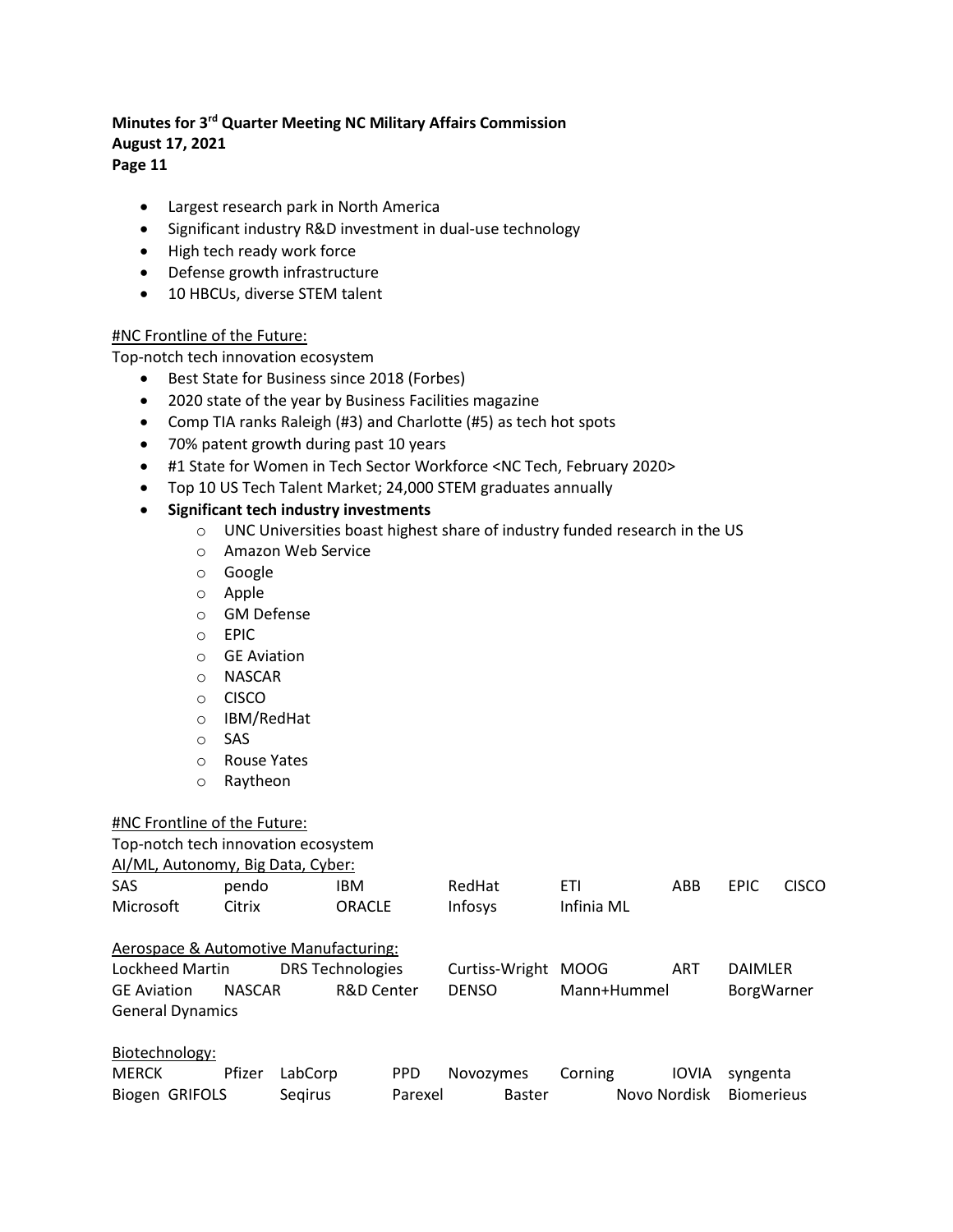# #NC Frontline of the Future:

Deep DoD, industry, and academic partnerships

- $\bullet$  4<sup>th</sup> largest active-duty military population
- Healthy defense industry sector
- Robust on-going DoD, industry, academic partnership: JSOC, USASOC, NSA, DARPA< USAF< ARO, XVIIIth Airborne Corp, etc.

#### #NC Frontline of the Future:

Partnerships: UNC System: UNC-led National Centers of Excellence

- SSIST
- Laboratory for Analytic Sciences
- NC Research Campus
- TECHLAV
- The Nonwovens Institute
- UNC Charlotte
- Applied Research Associates, Inc
- LAPETUS
- K2 Solutions, Inc
- Stratifyd
- ETI

Department of Defense Partners

- United States Army Special Operations Center (USASOC)
- Joint Special Operations Center (JSOC)
- NC National Guard
- National Security Agency (NSA)
- Army Research Laboratory/Army Research Office (ARL/ARO)
- XVIII Airborne Corps
- $\bullet$  82<sup>nd</sup> Airborne Division

#### #NC Frontline of the Future:

Partnerships: Duke University

More than \$65 Million in DoD Research Expenditures (FY2020)

- Major Research Centers/Programs:
	- o Artificial Intelligence/Machine Learning
	- o Quantum
	- o Materials
	- o Autonomy
	- o Biomedical
- Duke Design Defense Engagement:
	- o Fort Bragg
	- o Camp Lejeune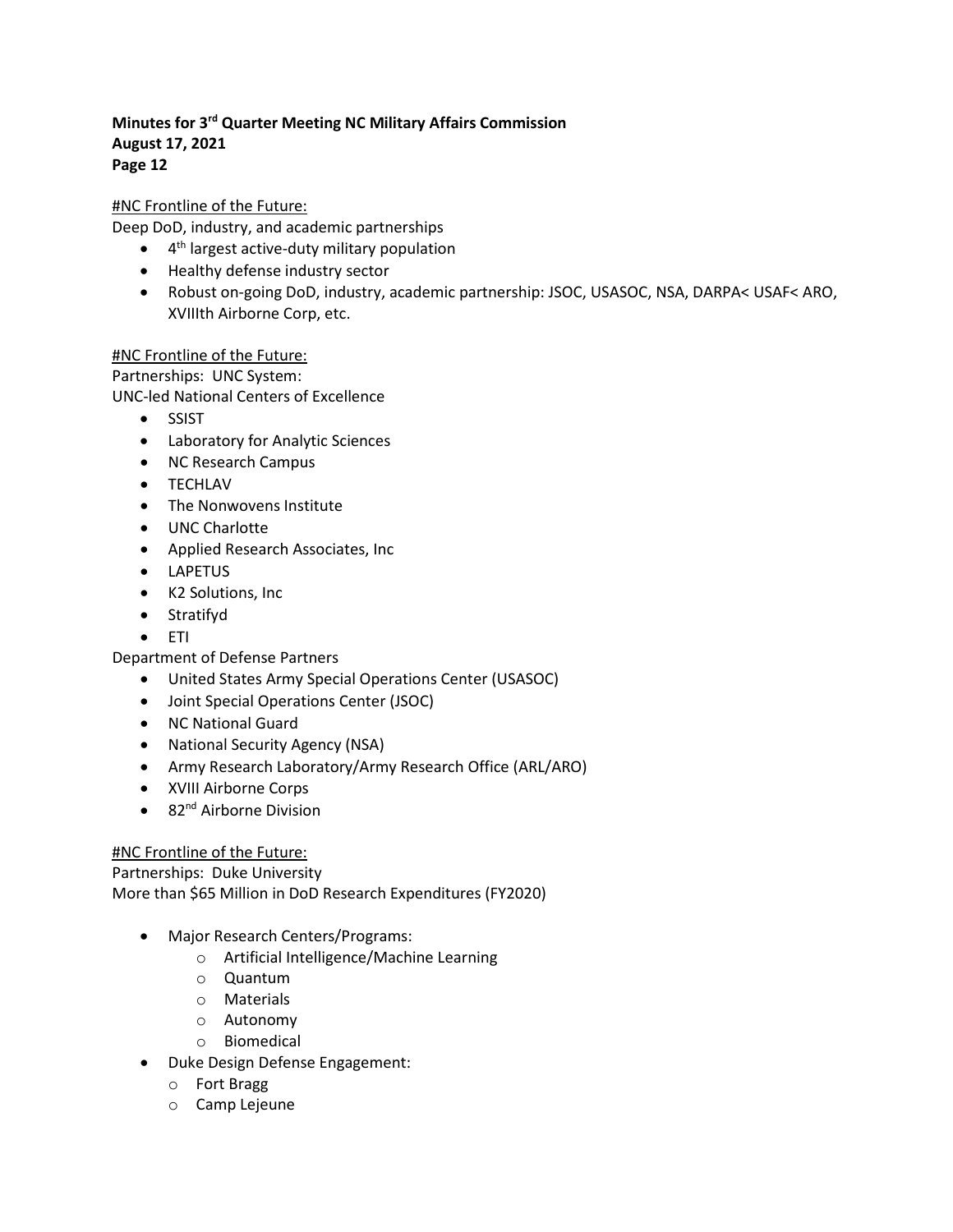- o Seymour Johnson AFB
- o Norfolk Naval Base

#### #NC Frontline of the Future:

Expansive Commitment to National Defense

- Dedicated offices
- Ongoing public-private partnerships responsive to DoD requirements
- State-funded organizations helping businesses support National Defense
- Lower cost of doing business
- Excellent quality of life
- Government & Public-Private Organization supporting the business of defense innovation

#### #NC Frontline of the Future:

Wrap-Up

- Success Means:
	- o Help BRAC-proof
	- o Quality of Life
	- o Community Improvement near bases
	- o Educational Opportunities
	- o Local collaboration with Innovators
	- o Industry Advocacy
- Your Leadership is Critical
	- o Spread the message with other key influencers in the Defense Sector
	- o Help us identify others to brief
	- o Early warning on potential opportunities to bring new military elements to NC
- #NC Frontline of the Future
	- o Top-notch tech innovation ecosystem
	- o Deep DoD, industry, and academic partnerships
	- o Expansive commitment to national defense
- How can we help you?

#### Discussion:

Chairman Martin asked if there were any questions or comments from the Commission. Arnold Gordon-Bray said that for the chart of UNC, Duke and NC State, you need to shoot that chart over to number one Historically Black College and University (HBCU) for Science, Technology, Engineering and Marth (STEM) innovation and the number one STEM people of color in the Country which is NC AT&T. That picture is important. That is the first thing that I recommend that you change to cover Greensboro. Since you are focused on STEM that will work. The second comment is about the TAG line which should be what we are which is Frontline if the Future. That should be what everything else subsets under. That ties to everything. Hats off to Denny Lewis and the team. David Hayden said that he had a motion for the Statement of Work (SOW) reference Denny Lewis' position at EDPNC. He would like to update the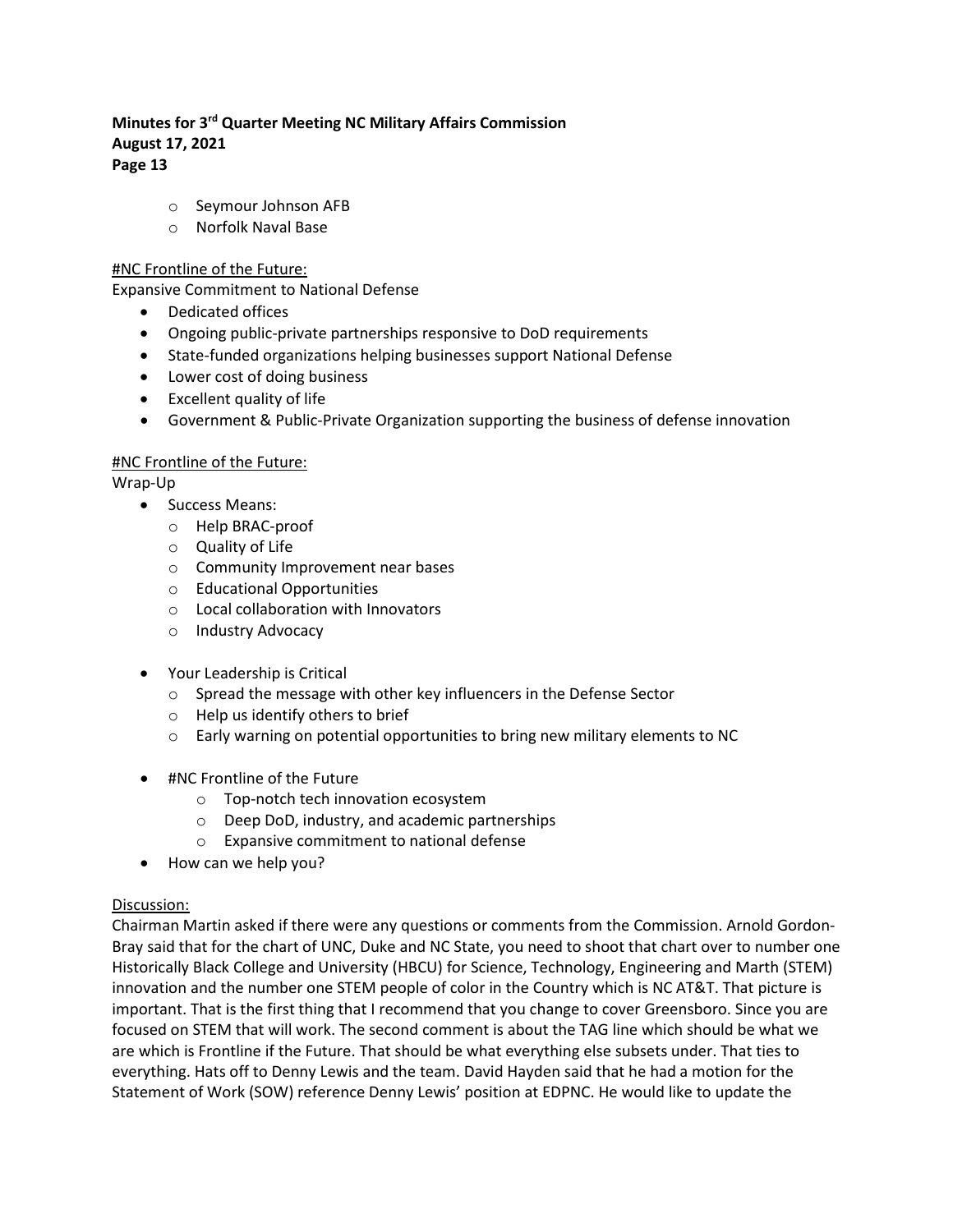Commission members and get their tentative approval of the draft. He said that when we first created a Memorandum of Agreement (MOU) to create the position that Denny Lewis holds today it was to support government contracting at EDPNC. We had to develop a Scope of Work (SOW) and amend it to the current MOU between EDPNC and NC Commerce. It was strictly a business develop issue with developing lead with metrics. We have determined over the past year that the SOW is outdated and needs to be more robust. He has had a conversation with the head of EDPNC Chris Chung and with Chairman Martin and they both support this effort to make changes to the current SOW. We have developed a new SOW with input from the Economic Development Committee and Denny Lewis. The final draft of the SOW changes was sent to all the Commission members for their review and comments. This draft was also sent to the DMVA Legal Counsel for her review. The DMVA Legal Counsel feedback is the only is the only hitch we have at this point and have more work on this to qualify and quantify the statement. We will continue to work on this, but he does not think it will be a substantive change but to refine how we evaluate the position. In the interest of time, he would like to make a three-part motion. His motion is for the Commission to approve the SOW that has been drafted to replace the prior SOW. Authorized the NCMAC Economic Development Committee to approve any necessary changes to the SOW after coordination with the DMVA legal Counsel. And to Executive Director of the NCMAC provide a final SOW to all Commission members to ensure the final SOW replaces the old SOW as an amendment to the MOU between EDPNC and the NC Department of Commerce. Rodney Anderson seconded the motion. Representative Cleveland asked what was the problem with the DMVA attorney? If we that being specific will hamper the this, then we need to just move forward with what we need. David Hayden said that he thought Rep Cleveland made a great point. As a lawyer, he understands where they are coming from but the changes, we can make are to take out some of the subjective evaluation criteria that they had put in there since some of the items are hard to evaluate. If this becomes an obstacle, can we depend on you to help resolve this. Rep Cleveland said that he didn't understand why we are defending their turf. This is our work, not her work. Secretary Gaskin said that he wanted to clarify something. We are not defending our turf. What was asked of the Department was to review a contract and to see if it followed the logical steps in the SOW. That was the advice that was offered. You don't have to take her recommendation. It was vague and not specific. You had a fee associated with a cost of \$120,000. That was the issue that was brought before the DMVA legal counsel. It is the NCMAC's contract, and they provide legal advice. Rep Cleveland said thank you for the legal advice and I think we can now move on. Chairman Martin said that this was a matter of the Department providing support for us, and we had specifically requested them to review this MOU. He very much appreciates the support of the Department on these matters. Chairman Martin asked Rep Cleveland if he had anything else to add. Rep Cleveland said that he thought we needed to stay away from specifics that would hinder us going forward. David Hayden said that he had a final thought. He said that Secretary Gaskin made a great point, and we can tighten up the MOU after we talk to Commerce Counsel. We are almost there. This will be a refining process. He would like to go forward with this motion. Chairman Martin asked if there was any more discussion on the motion? Rodney Anderson said that as he listens to the presentation, we are all aware that we have a snapshot, there is a mountain of details that must be communicated and provides a great benefit for our State. Strategically, we should look to the Legislature to more formally resource our Defense sector marketing and activities. This motion is a starter when it comes to funding the marketing and when it comes to a team, we should not rely long term on a pick-up effort. This is too important economically and for our State to just be done ad hoc. He commends the work that Denny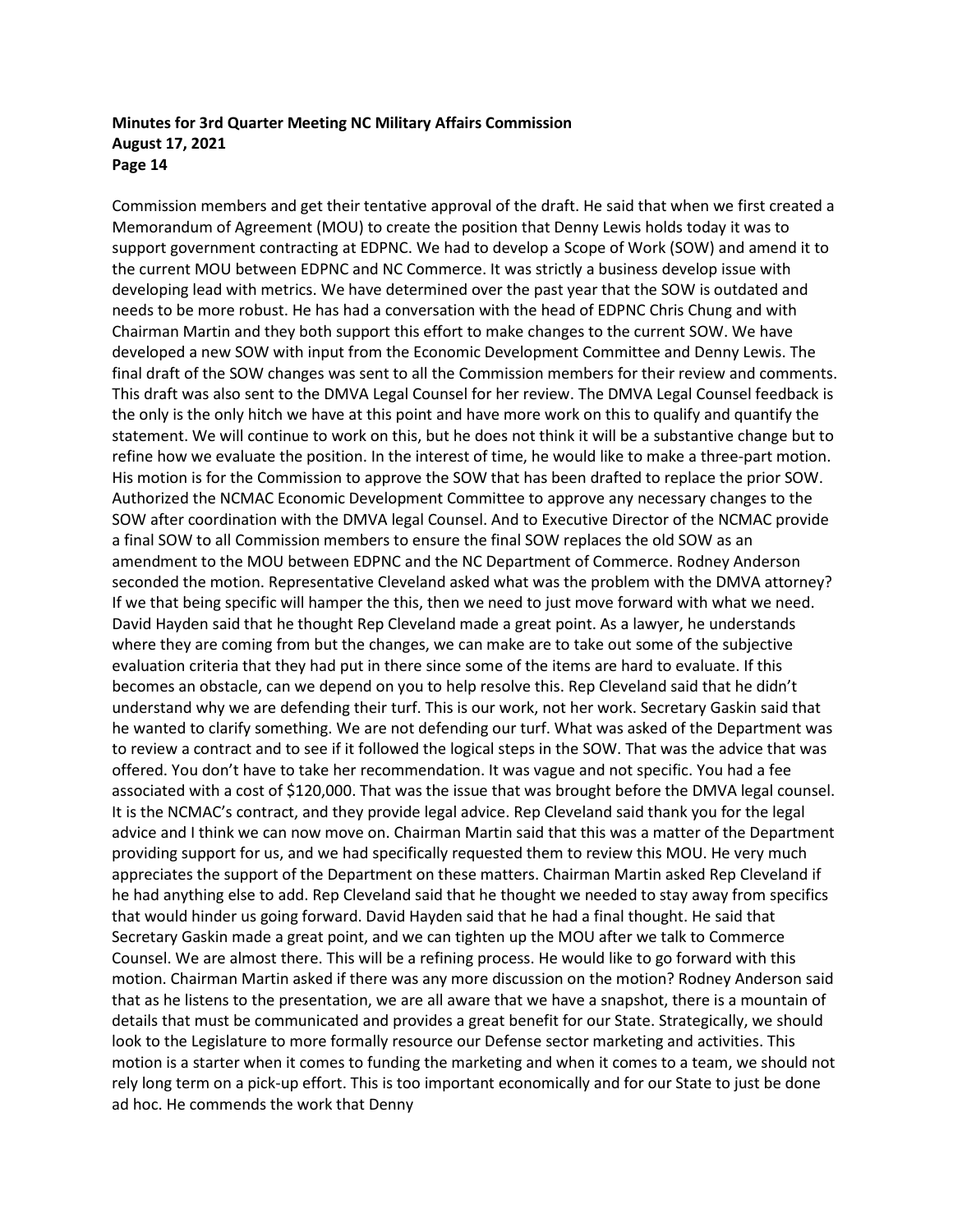Lewis is doing but he also sees that this needs to be a more substantive effort by our General Assembly to provide the resources for this team and the marketing effort. Rep Cleveland said he wholeheartedly agreed but getting 150 other folks to agree could be a problem. This is something that Commerce will have to address, and they will need to come up with a plan so that we can move forward. This has been needed for a long time. Chairman Martin asked if there was any further discussion on the motion? Chairman Marin asked for a vote by the Commission members. The motion carried.

Chairman Martin said that he had to leave the meeting at this time and Vice Chair David Hayden would take over the meeting at this time. Rodney Anderson requested a break from the meeting. Denny Lewis asked for an In-Progress Report (IPR) with Rodney Anderson and Ariel Aponte. He said that he had set aside \$6000 from the NCMAC funding for the AUSA conference. David Hayden asked if Denny Lewis would lead that IPR.

#### **CASSIDY & ASSOCIATES: CHAD SYDNOR**

FY 22 National Defense Authorization Act (NDAA):

- The NDAA process has been delayed due to the delayed President's Budget.
- SASC has marked up the FY22 NDAA but will not release it until September.
	- o SASC increased the DOD base budget topline by \$25B to \$740B.
	- o Bipartisan agreement on increasing the topline with only Senator Elizabeth Warren (D-MA) voting against the increase.
- Senator Tillis was successful in including a reauthorization of the Troops to Teachers program.
- Expect Senate NDAA on the Senate Floor in October
- HASC has conducted subcommittee mark ups but has not yet had the full committee mark.
- HASC will conduct full committee mark up in September with floor time expected in late-September.
- Conference Report is not expected until December.

#### FY 22 Appropriations:

- House has marked up all 12 appropriations bills.
	- o Defense appropriations in the House is problematic.
	- o House marked to a topline of \$705.9B (\$9.1B below the PB)
	- o Few, if any, Republicans will vote in favor of this reduced amount.
	- $\circ$  Few, if any, Progressive Democrats will vote in favor because they think it is too much.
	- o How does Speaker Pelosi solve this problem?
- ■<br>■ House MILCON/VA appropriations passed the House on July 29.
	- o Two Cherry Point MILCON projects were funded but at a reduced level.
	- o This is because of a capacity issue with USMC in NC.
	- $\circ$  Congress still intends to fund these Cherry Point projects but over multiple years with incremental funding that USMC can execute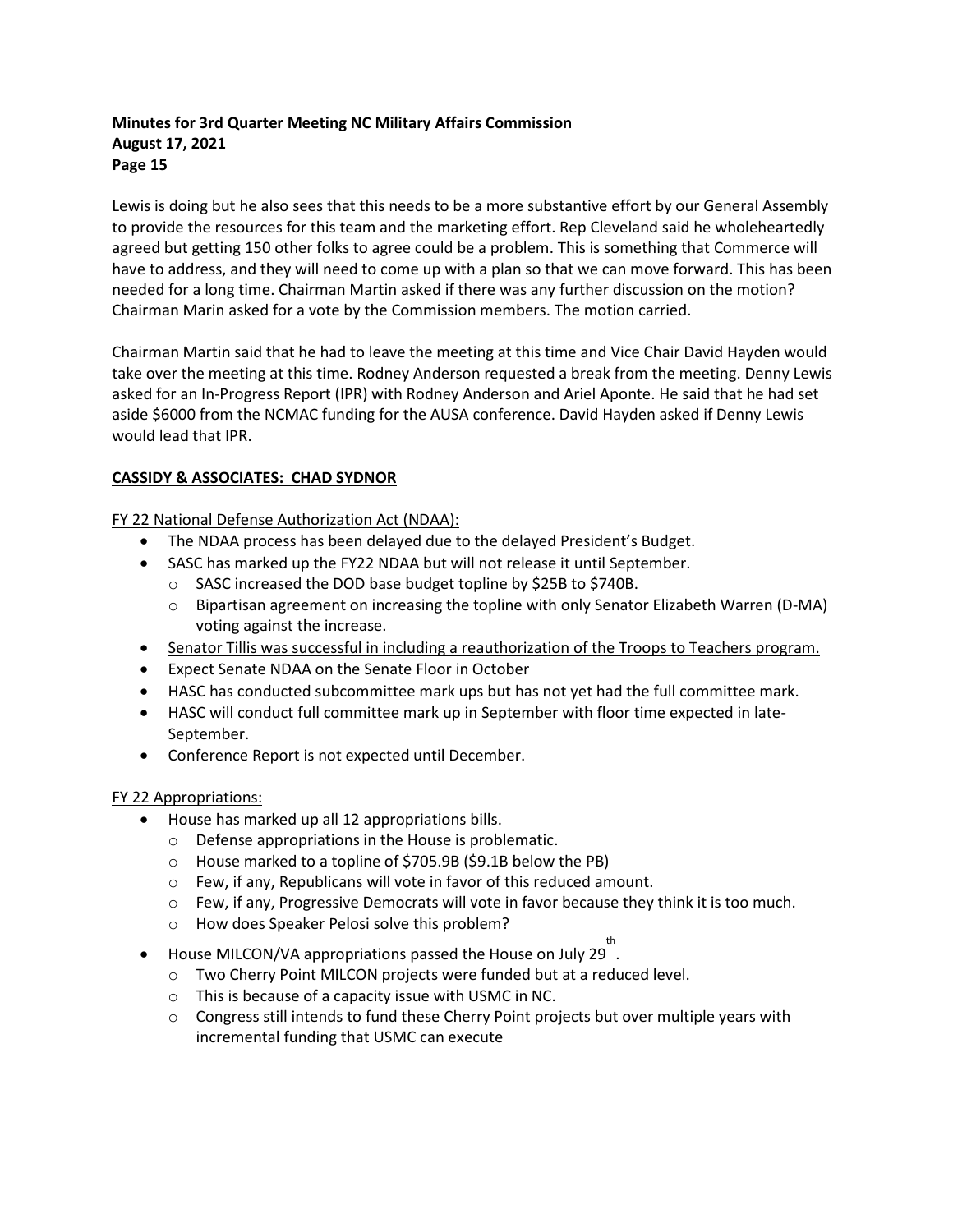The Senate Appropriations process is just beginning.

- o Senate Appropriations has marked up MILCON/VA along with Agriculture and Energy and Water Appropriations.
- $\circ$  The remaining 9 appropriations bills will not be marked up until September.
- o Will SAC-D follow SASC's lead and mark to a \$740B topline for DOD's base budget?
	- $\triangleright$  Unclear at this point and those discussions continue.
	- $\triangleright$  A \$740B topline would ensure substantial Republican support.
	- $\triangleright$  Majority Leader Schumer (D-NY) knows that several his progressive Senators will not vote for a defense appropriations bill, and he knows he must have R votes to pass it.
- FY22 will begin with a Continuing Resolution on October 1st.
- Expect Appropriations bills to pass in December through the omnibus process.

#### NC Base Realignment & Closure (BRAC) 117<sup>th</sup> Congress:

#### NC Defense Footprint:

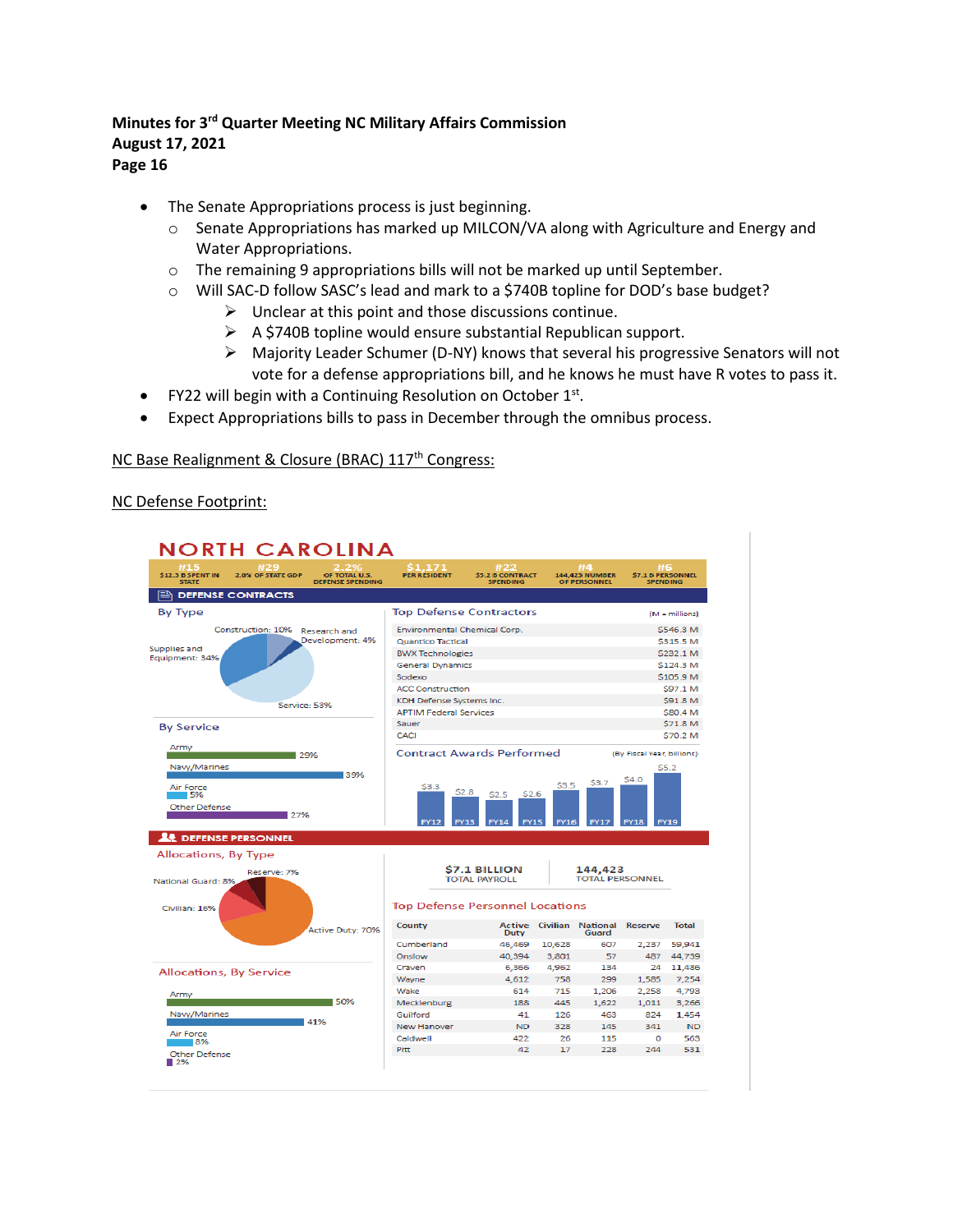

#### Fort Bragg:

"Fort Bragg equips, trains, rapidly deploys, and sustains full spectrum forces supporting combatant commanders from a community of excellence where Soldiers, families and civilians thrive."

- XVIII ABN Commander LTG Eric Kurilla (Installation Commander)
- 82nd ABN Commander MG Christopher Donahue
- Garrison Commander COL Scott Pence
- Command Units include:
	- o **U.S. Army Forces Command:** General Michael X. Garrett
	- o **U.S. Army Reserve Command:** LTG Jody J. Daniel
	- o **U.S. Army Special Operations Command:** LTG Francis M. Beaudette
	- o **Security Forces Assistance Command:** MG Scott Jackson
	- o **Joint Special Operations Command:** LTG Bryan P. Fenton
	- o **Civil Affairs & Psychological Operations Command:** BG Jeffrey Coggin
	- o **1st Special Forces Command (Airborne):** MG John W. Brennan Jr.
- Population 54,926 active-duty Soldiers, 13,493 Reserve Components and Temporary Duty students, 14,036 civilian employees, 6,054 Contractors, and 69,808 active-duty family members.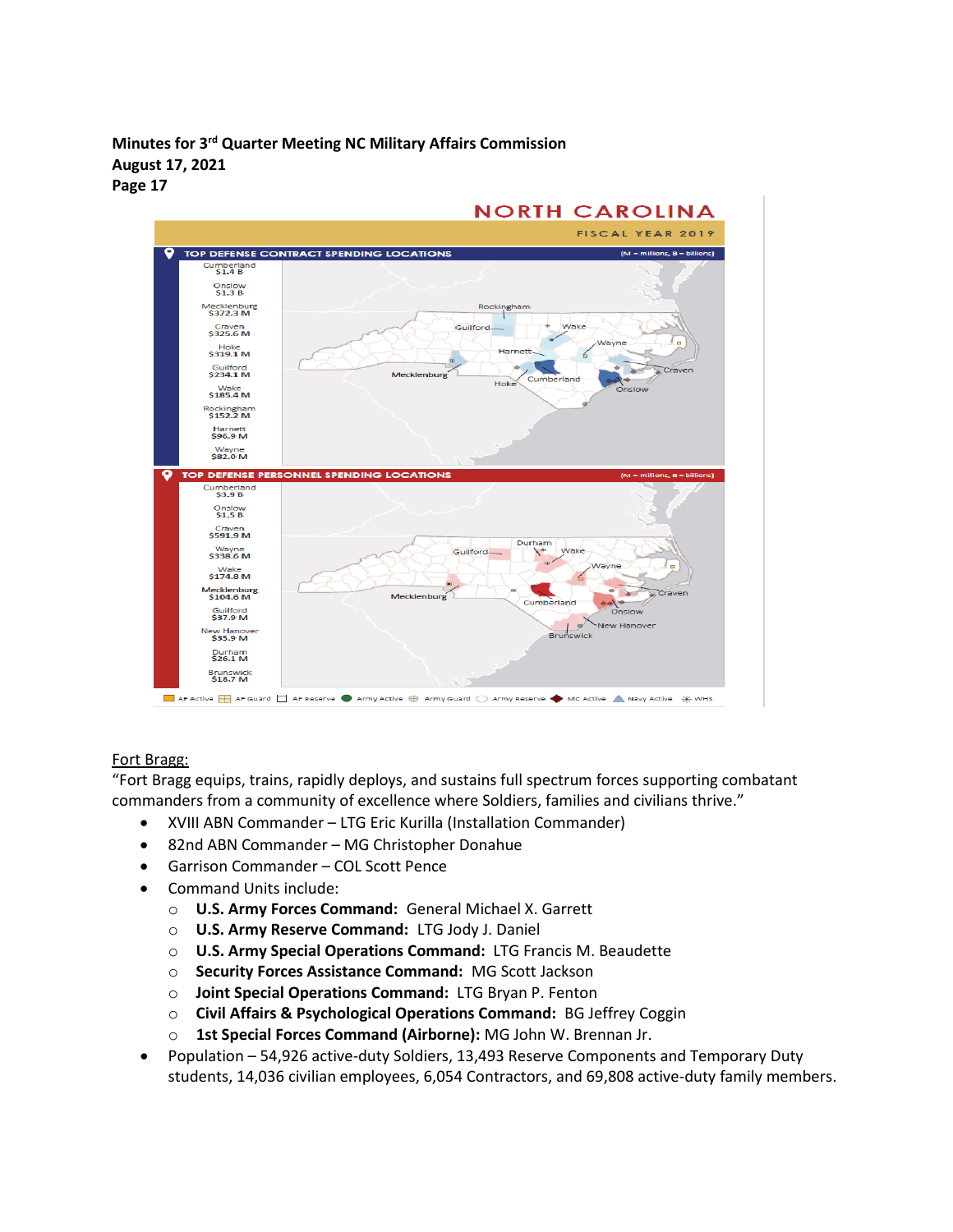**Page 18**

- According to the NC Military Business Center, Fort Bragg has a nearly \$31 million a day economic impact, which adds up to more than \$11 billion a year.
- Outside the National Capital Region, Fort Bragg has the highest concentration of Army General Officers.

# Simmons Army Airfield & Pope Army Airfield:

- Fort Bragg currently maintains 2 large, operational Army Airfields.
- Simmons AAF is where the 82nd Combat Aviation Brigade is located and is dedicated primarily to rotary wing aircraft:
	- o AH-64E Apache
	- o CH-47F Chinook
	- o UH-60M Black Hawk
	- o U.S. Army Special Operations Command also maintains a flight detachment at Simmons AAF.
- Pope Army Airfield was transferred from the Air Force to the Army on March 1, 2011.
- Joint Special Operations Command Headquarters is located on Pope AAF
- Units located at Pope AAF
	- o 43rd Air Mobility Operations Group
	- o 18th Air Support Operations Group
	- o 427th Special Operations Squadron
	- o 21st Special Tactics Squadron
	- o 24th Special Tactics Squadron
- Green Ramp Deployment area for the Immediate Response Force which consists of 1 BCT from the 82nd ABN DIV that is always on call.

# Camp Lejeune:

*"Today, as in the past, Camp Lejeune's mission remains the same — to maintain combat-ready units for expeditionary deployment. Camp Lejeune is a training base that promotes the combat readiness of the operating forces and missions of other tenant commands by providing training venues, facilities, services, and support in order to be responsive to the needs of Marines, sailors, and their families."*

- Brigadier General Andrew M. Niebel, Installation Commanding General
- **Command Units:**

**II Marine Expeditionary Force:** Lieutenant General William M. Journey

**II Marine Division:** Major General Francis L. Donovan

**Marine Special Operations Command:** Major General James F. Glynn

**2nd Marine Logistics Group:** Brigadier General Forrest C. Poole III

Population:

37,350 Active-Duty military personnel

5,737 civilians

38,769 military family members

Total Economic Impact  $\overline{\phantom{a}}$ : \$3.14 billion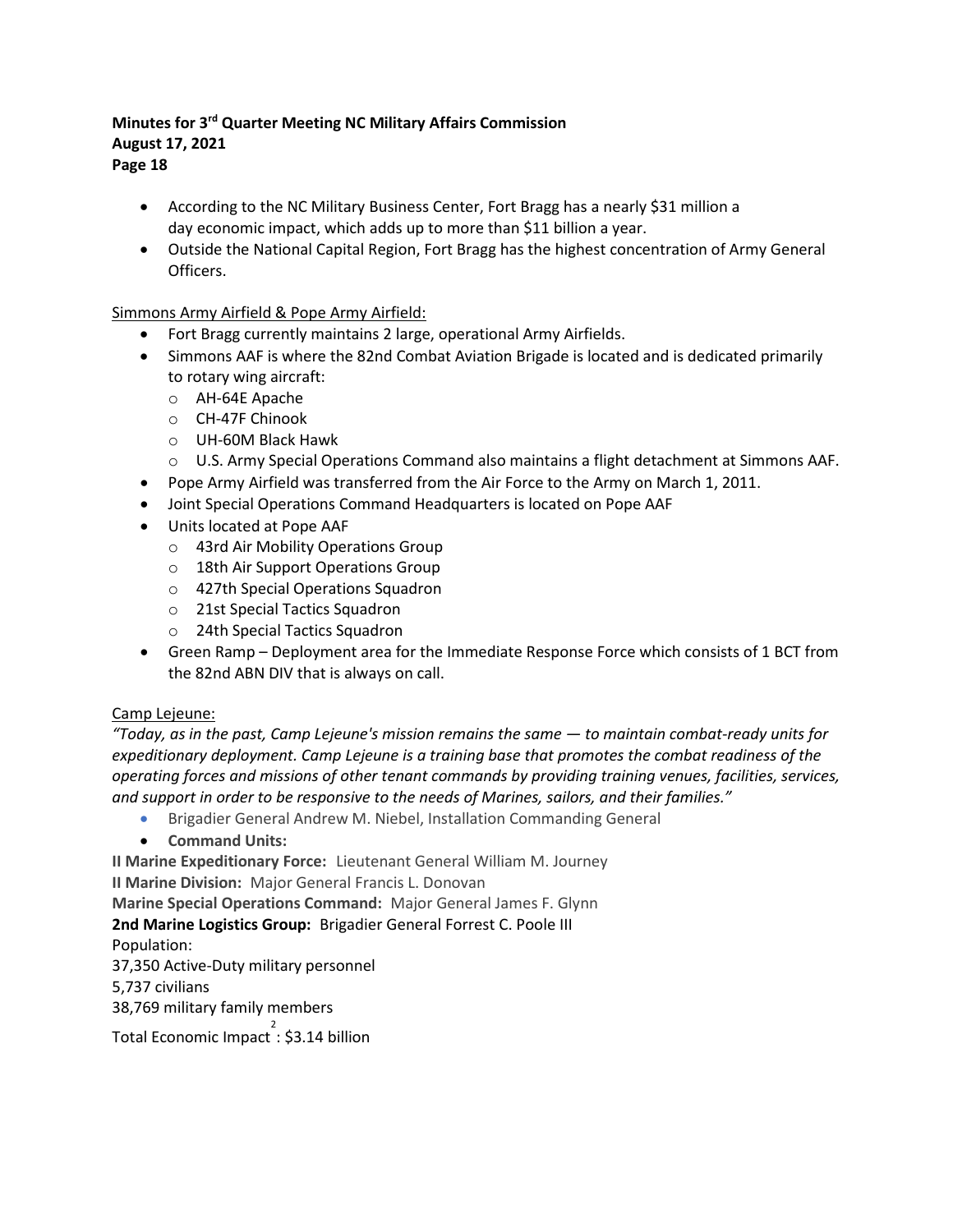#### Marine Corps Air Station (MCAS) New River:

"Marine Corps Air Station New River provides aviation support, force protection, infrastructure, and community services to promote the readiness, sustainment and quality of life for II MEF and other military forces, tenant commands, personnel and their families."

- **Command Unit:**
- Colonel Curtis V. Ebitz, Jr., Commanding Officer
- Lieutenant Colonel Matthew P. Cook, MCAS New River Executive Officer
- Sergeant Major Douglas W. Gerhardt, MCAS New River Sergeant Major
- Units:
	- o Marine Aircraft Group 26
		- Colonel Douglas C. Sanders
	- o Marine Aircraft Group 29
		- Colonel Robert Finneran
	- o Center for Naval Aviation Technical Training
		- **E.** Lieutenant Colonel Marc E. Blankenbicker
- **Aircraft:**
	- o AH-1W Super Cobra Helicopter
	- o MV-22 Osprey
	- o CH-53-E Super Stallion Helicopter
	- o UH-1N Huey Helicopter
	- o C-12F Huron
- **Population**:
	- o 6,499 Active-Duty military personnel
	- o 6,841 Family Members
	- o 221 Civilians
- **Total Economic Impact** : \$403.2 million

#### Marine Corps Air State (MCAS) Cherry Point:

"MCAS Cherry Point's mission is to provide the highest quality operating environment for all using activities; operate and maintain facilities and assigned aircraft; furnish a full range of vital support services; nurture the quality of life; protect the natural environment; conduct proactive community relations; and to provide America with the best trained, best led, best supported armed forces capable of operating anytime, anywhere - to fight, win and survive."

- Colonel Mikel R. Huber, Commanding Officer
- Lt. Col. Patrick S. Lindstrom, Executive Officer
- Sgt. Maj. James L. Robertson
- **Units:**
	- o 2nd Marine Aircraft Wing
		- **Major General Michael S. Cederholm, Commanding General**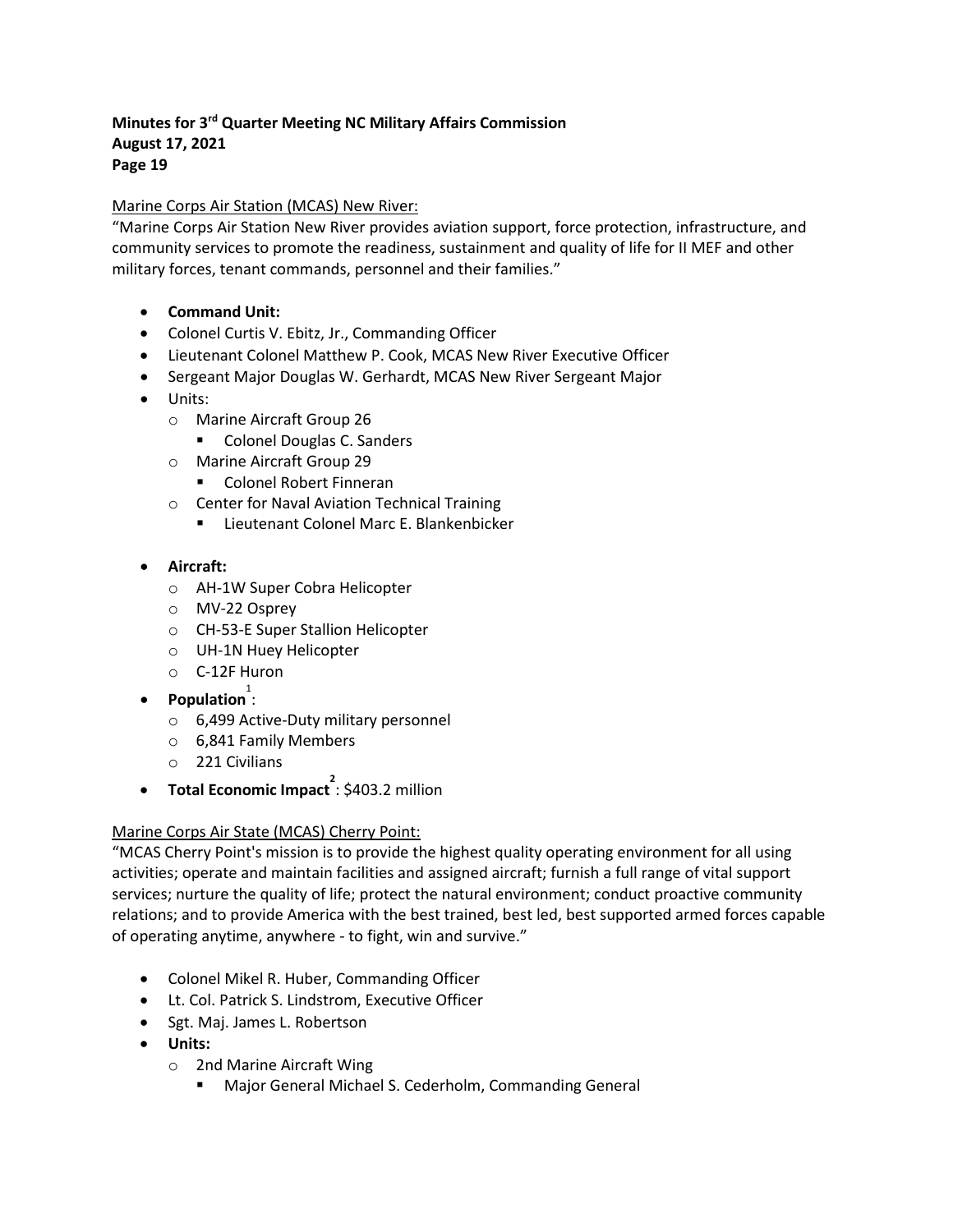- o Marine Air Control Group 28
	- Colonel Michael C. McCarthy
- o Marine Aircraft Group 14
	- **E** Colonel Marlin D. Williams
	- .
- **Aircraft**
	- o AV-8B Harrier II
	- o F-35B&C (replacing AV-8B beginning in 2022)
	- o KC-130J
- **Population**:
	- o 7,574 Active-Duty military personnel
	- o 9,169 Family Members
	- o 5,159 Civilians
- **Total Economic Impact** : \$2.037 billion

#### Fleet Readiness Center – East:

"Our mission is to maintain and operate facilities for and perform a complete range of depot level rework operations on designated weapon systems, accessories, and equipment; manufacture parts and assemblies as required; provide engineering services in the development of changes of hardware design; furnish technical services on aircraft maintenance and logistic problems; and perform, upon specific request or assignment, other levels of aircraft maintenance."

- FRCE is North Carolina's largest maintenance, repair and overhaul and technical services provider with more than 4,000 military, civilian and contract workers.
- Many of the employees are members of the International Association of Machinist and Aerospace Workers, American Federation of Government Employees, and National Association of Aeronautical Examiners unions.
- The command's customers include all Navy and Marine Corps aviation activities, 30 foreign nations, five Air Force activities, three Army activities, and two federal agencies.

#### **Leadership**

- Col. Thomas A. Atkinson, USMC, Commanding Officer
- Capt. James M. Belmont, USN, Executive Officer
- Mark D. Meno, Executive Director

# Seymour Johnson Air Force Base (AFB):

"The 4th Fighter Wing is the host unit at Seymour Johnson Air Force Base and accomplishes its training and operational missions with F-15E Strike Eagles. Two of the wing's four fighter squadrons are operational units, capable of deploying worldwide on short notice and immediately generating combat power. The other two squadrons are responsible for training all F-15E aircrews for the Air Force. The 916th Air Refueling Wing, a tenant unit at Seymour, is an Air Force Reserve Command Wing under the Air Mobility Command. It is assigned 12 KC-46A Pegasus. The sixth KC-46A was delivered on April 30,2021."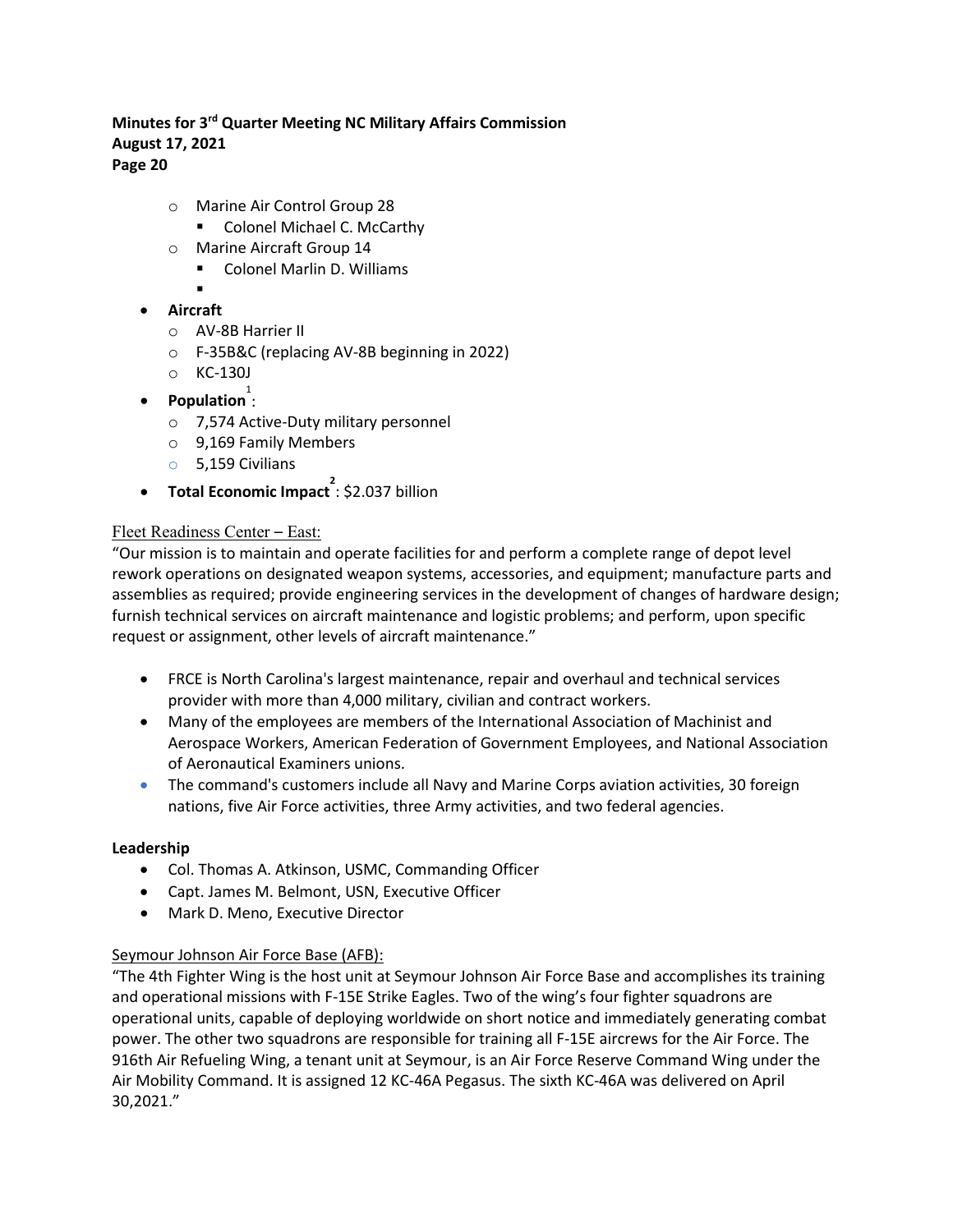**Page 21**

- Col. Kurt C. Helphinstein, Base Commander
- **Units:**
	- o 4th Fighter Wing F-15E
		- **Col. Kurt C. Helphinstein, Wing Commander**
		- Col. Brian R. Montgomery, Vice Commander
		- **E** Chief Master Sergeant Eric M. West, Command Chief
	- o 916th Air Refueling Wing KC-46A
		- **EXECOLONEE Stephen "Steve" Lanier, Commander**
		- Col. Robert N. Osborn, Vice Commander
		- **E** Chief Master Sergeant David J. Melby
- **Population**:
	- o 5,380 military personnel
	- o 4,870 Family Members
	- o 898 Civilians
- **Total Economic Impact** <sup>2</sup>: \$612 million

#### Military Ocean Terminal Sunny Point (MOTSU):

"Military Ocean Terminal Sunny Point (MOTSU) is Military Surface Deployment and Distribution Command's East Coast strategic ammunition port, and is DOD's primary ammunition seaport supporting the European, African and Middle Eastern areas of operation."

- Component of 596th Transportation Brigade
	- o COL William Arnold, Brigade Commander
	- o CSM Kerstin Montoya, Brigade CSM
- MOTSU is the largest ammunition port in the nation.
- Workforce of approximately 350 civilians, contractors, and military personnel.
- Includes three wharves and incorporates a network of railroad tracks to move munitions across the area.

#### Elizabeth City Coast Guard Base:

"Base Elizabeth City provides a wide variety of mission support services to units and personnel, including general administration and personnel management, medical/dental, supply, procurement and warehousing, industrial services, facilities maintenance, computer/electronics support as well as morale and recreational services. Base Elizabeth City coordinates and provides regional mission support activities within the Fifth Coast Guard District. The Base is a regional command that provides logistics, engineering, administrative, financial, purchasing, and health care services to Coast Guard units throughout North Carolina. The Base Elizabeth staff maintains more than 880 acres of real estate, including runways, taxiways, airport traffic control tower, roadways, and more than 100 buildings."

- CDR Brook Sherman, Commanding Officer
- Commander Melissa Arles, Executive Officer
- Master Chief Delbert Lofing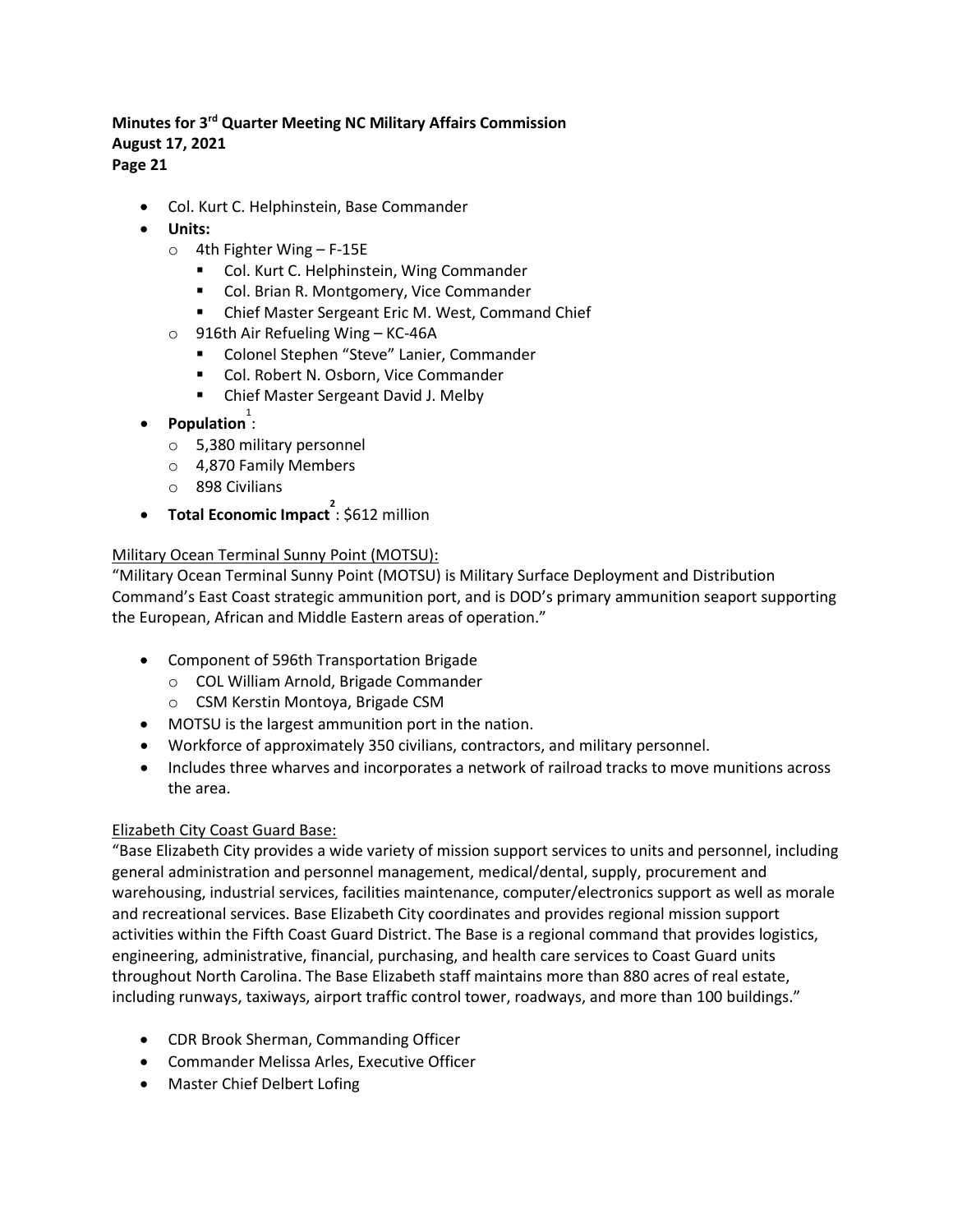• **Units:**

- o Aviation Logistics Center
- o Aviation Technical Training Center
- o Air Station Elizabeth City
- o Small Boat Station Elizabeth City
- o C27J APO
- o National Strike Force (NSF)
- **Population: 900 Coast Guardsmen**
- **Economic Impact1 : \$800 million**
- Will BRAC impact the Coast Guard? The Coast Guard is not part of the Department of Defense, they fall under the Department of Homeland Security and therefore the Armed Services Committees do not have jurisdiction over USCG. BRAC could include Coast Guard bases but most likely it will not.

#### Harvey Point Defense Testing Activity:

The Harvey Point Defense Testing Activity facility, owned by the Department of Defense, is located on a peninsula in Perquimans County, North Carolina, along Albemarle Sound, near the city of Hertford, NC. To comply with various procurement regulations, the Department of the Navy holds the title to and budgetary responsibility for the facility. It is primarily used by the Central Intelligence Agency and military units that are placed on operational control (OPCON'd) to the CIA.

The site was used to train the Navy's Dev Group (SEAL Team 6) for the attack on Osama Bin Laden in 2011.

#### Army Research Office (ARO):

- Based in Research Triangle Park, NC
- More than 100 scientists, engineers, and support staff, who manage the Army's extramural research program.
- Research represents the most long-range Army view, with system applications often 20-30 years away.
- Research is conducted at 250 universities across the country and around the world with more than 1,100 individual researchers.
- ARO also manages the Small Business Technology Transfer Program and Historically Black Colleges and Universities/Minorities Serving Institutions Programs.
- Leadership:
	- o Dr. Barton Halpern, Director
	- o Mr. Todd Rosenberger, Deputy Director
	- o Ms. Teresa Kines, Chief of Staff
	- o COL Thomas Ryan, Military Deputy
	- o SGM Luke Blum, Sergeant Major
	- o Dr. Patrick Baker, Director, DEVCOM Army Research Laboratory
	- o Directorates:
	- o Computational and Information Sciences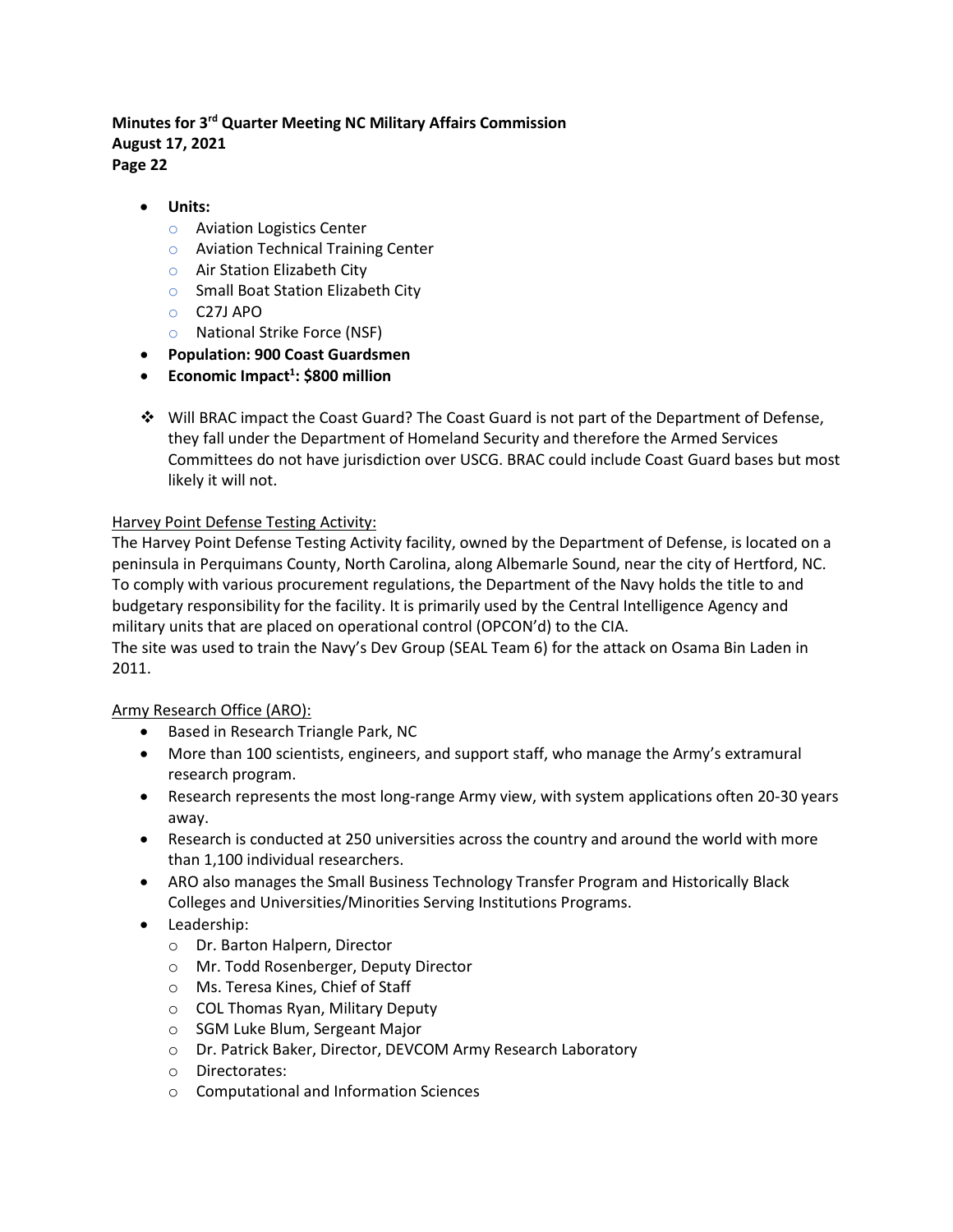- o Human Research and Engineering
- o Sensors and Electron Devices
- o Vehicle Technology
- o Weapons and Materials Research

#### 2005 BRAC: Impacts on North Carolina: So, what happened?

2005 BRAC Recommendations for North Carolina:

- Co-locate Extramural Research Program Managers.
	- o Close the Office of Naval Research facility, Arlington, VA; the Air Force Office of Scientific Research facility, Arlington, VA; the Army Research Office facilities, Durham, NC, and Arlington, VA; and the Defense Advanced Research Project Agency facility, Arlington, VA.
	- o Relocate all functions to the National Naval Medical Center, Bethesda, MD.
- Close Fort McPherson, GA.
	- o Relocate the Headquarters US Army Forces Command (FORSCOM), and the Headquarters US Army Reserve Command (USARC) to Pope Air Force Base, NC.
- Close Fort Gillem, GA.
	- o Relocate the Headquarters US Forces Command (FORSCOM) VIP Explosive Ordnance Support to Pope Air Force Base, NC.
- Realign Pope Air Force Base, NC.
	- o Distribute the 43d Airlift Wing's C-130E aircraft (25 aircraft) to the 314th Airlift Wing, Little Rock Air Force Base, AR.
	- o Realign the 23d Fighter Group's A-10 aircraft (36 aircraft) to Moody Air Force Base, GA.
	- o Transfer real property accountability to the Army.
	- o Disestablish the 43rd Medical Group and establish a medical squadron.
- Close the Navy Reserve Center in Asheville, NC.
- Relocate the  $7<sup>th</sup>$  Special Forces Group from Fort Bragg to Eglin AFB.
- Activate the 4<sup>th</sup> Brigade Combat Team, 82d Airborne Division and relocating European-based forces to Fort Bragg.
- Close the Army Reserve Adrian B. Rhodes Armed Forces Reserve Center in Wilmington, NC, and the Niven Armed Forces Reserve Center in Albermarle, NC.
	- o Relocate all Army and Navy units to a new Armed Forces Reserve Center (AFRC) and Organizational Maintenance Shop (OMS) in Wilmington, NC.
- Realign Yeager Airport Air Guard Station (AGS), WV, by realigning eight C-130H aircraft to Pope/Fort Bragg to form a 16 aircraft Air Force Reserve/active-duty associate unit.
- Close Pittsburgh International Airport (IAP) Air Reserve Station (ARS), PA, and relocate 911th Airlift Wing's (AFRC) eight C-130H aircraft to Pope/Fort Bragg to form a 16 aircraft Air Force Reserve/active-duty associate unit.
	- o Relocate AFRC operations and maintenance manpower to Pope/Fort Bragg.
- Close General Mitchell Air Reserve Station (ARS).
	- o Realign the 440th Airlift Wing's operations, maintenance, and Expeditionary Combat Support (ECS) manpower to Fort Bragg, NC.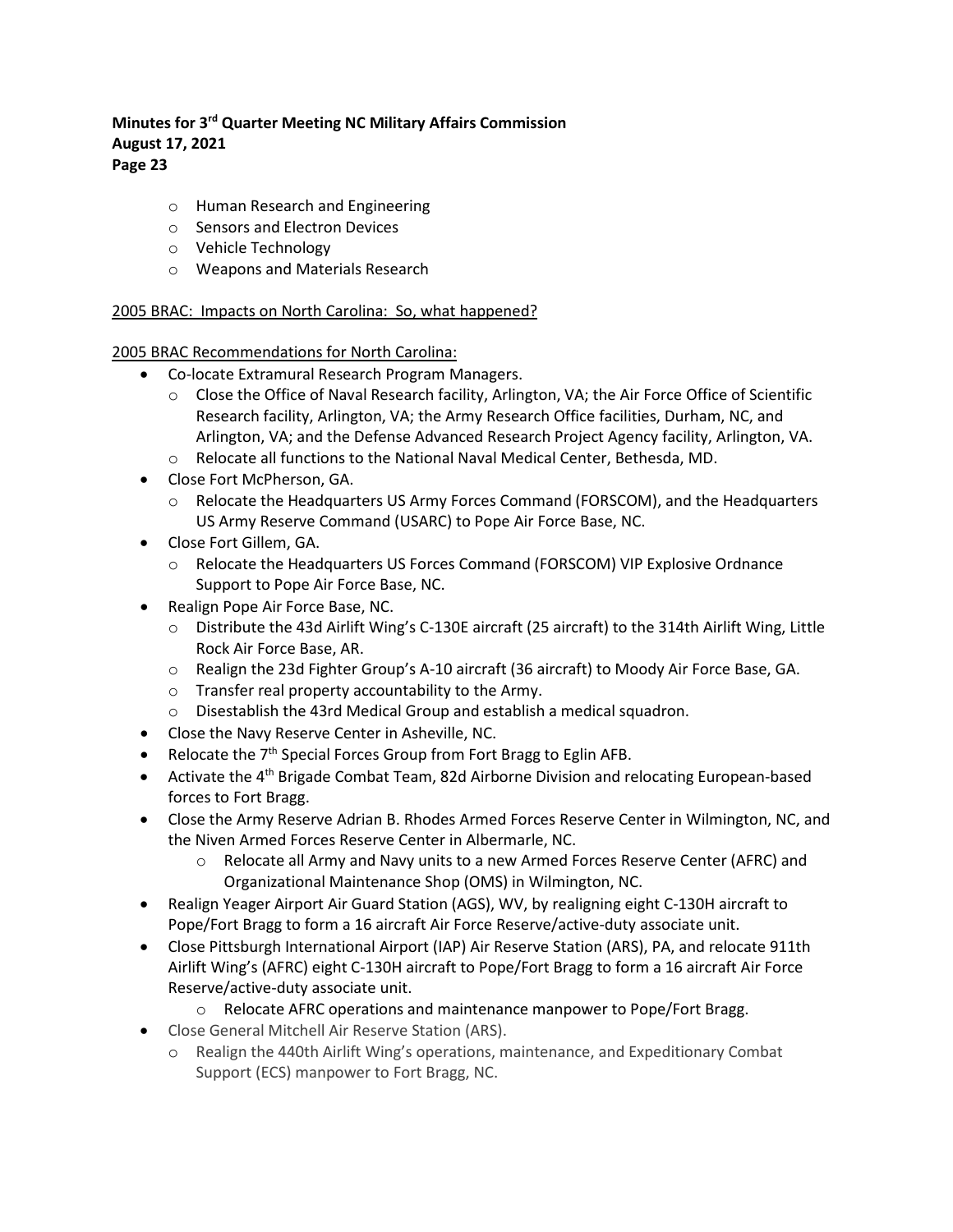- Realign Ft Eustis, VA, Ft Jackson, SC, and Ft Lee, VA, by relocating all mobilization processing functions to Ft. Bragg, NC, and designating it as Joint Pre-Deployment/Mobilization Site Bragg/Pope.
- Realign Grand Forks Air Force Base (AFB), ND. Distribute the 319th Air Refueling Wing's KC-135R aircraft to the 916th Air Refueling Wing (AFR), Seymour-Johnson AFB, NC (eight aircraft), which will host an active-duty associate unit.
- Establish a Centralized Intermediate Repair Facility (CIRF) for F100 engines at Seymour Johnson Air Force Base, NC by realigning base-level F100 engine intermediate maintenance from Langley Air Force Base.
- Close Naval Air Station Joint Reserve Base Willow Grove, PA. Relocate intermediate maintenance workload and capacity for Aircraft Components, Aircraft Engines, Fabrication & Manufacturing, and Support Equipment to Fleet Readiness Center East, Marine Corps Air Station Cherry Point, NC.
- Realign Naval Air Station Oceana, VA, by disestablishing the Aircraft Intermediate Maintenance Department Oceana, the Naval Air Depot Cherry Point Detachment, and the Naval Air Depot Jacksonville Detachment; establishing Fleet Readiness Center Mid-Atlantic, Naval Air Station Oceana, VA; and transferring all intermediate maintenance workload and capacity to Fleet Readiness Center Mid Atlantic, Naval Air Station Oceana, VA.
- Realign Naval Support Activity Norfolk, VA, Marine Corps Base Quantico, VA, and Camp LeJeune, NC, by relocating the correctional function of each and consolidating them at Naval Support Activity, Northwest Annex, Chesapeake, VA, to form a single Level II Mid-Atlantic Joint Regional Correctional Facility.
- Realign Marine Corps Air Station Cherry Point, NC by disestablishing the inpatient mission at Naval Hospital Cherry Point and converting the hospital to a clinic with an ambulatory surgery center.
- Realign Marine Corps Air Station, Cherry Point, NC by consolidating the supply, storage, and distribution functions and associated inventories of the Defense Distribution Depot, Cherry Point, NC, with all other supply, storage, and distribution functions and inventories that exist at Naval Aviation Depot Cherry Point, NC, to support depot operations, maintenance, and production. Retain the minimum necessary supply, storage, and distribution functions and inventories required to support Naval Air Depot Cherry Point, and to serve as a wholesale Forward Distribution Point. Relocate all other wholesale storage and distribution functions and associated inventories to the Defense Distribution Depot Warner Robins, GA, hereby designated the Warner Robins Strategic Distribution Platform.
- Realign Marine Corps Air Station Cherry Point, NC, as follows:
	- o disestablish Naval Air Depot Cherry Point;
	- o establish Fleet Readiness Center East, Marine Corps Air Station Cherry Point, NC;
	- $\circ$  relocate depot maintenance workload and capacity for Aircraft Avionics/Electronics Components (approximately 39 K DLHs), Aircraft Hydraulic Components (approximately 69 K DLHs), Aircraft Landing Gear Components (approximately 8 K DLHs), Aircraft Other Components (approximately 23 K DLHs), and Aircraft Structural Components (approximately 126 K DLHs) to Fleet Readiness Center Mid Atlantic, Naval Air Station Oceana, VA;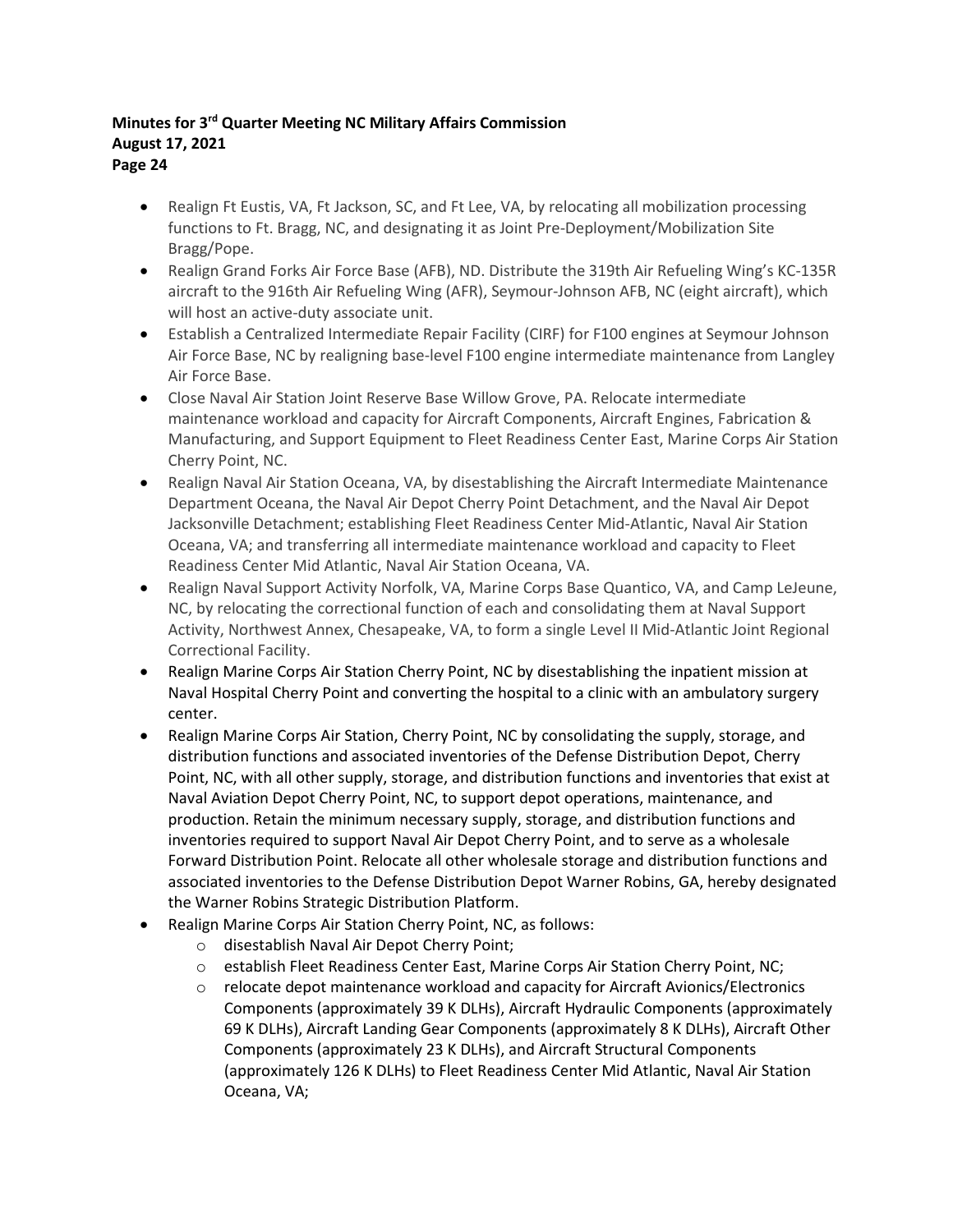- o relocate depot maintenance workload and capacity for Aircraft Avionics/Electronics Components (approximately 11 K DLHs), Aircraft Hydraulic Components (approximately 19 K DLHs), Aircraft Landing Gear Components (approximately 2 K DLHs), Aircraft Structural Components (approximately 35 K DLHs), and Aircraft Other Components (approximately 6 K DLHs) to Fleet Readiness Center Mid Atlantic Site Norfolk, Naval Air Station Norfolk, VA;
- $\circ$  relocate depot maintenance workload and capacity for Aircraft Avionics/Electronics Components (approximately 6 K DLHs), Aircraft Hydraulic Components (approximately 10 K DLHs), Aircraft Landing Gear Components (approximately 1 K DLHs), Aircraft Other Components (approximately 3 K DLHs), and Aircraft Structural Components (approximately 18 K DLHs) to Fleet Readiness Center Mid Atlantic Site Patuxent River, Naval Air Station Patuxent River, MD;
- $\circ$  relocate depot maintenance workload and capacity for Aircraft Avionics/Electronics Components (approximately 2 K DLHs), Aircraft Hydraulic Components (approximately 3 K DLHs), Aircraft Landing Gear Components (approximately 0.4K DLHs), Aircraft Other Components (approximately 1 K DLHs), and Aircraft Structural Components (approximately 6 K DLHs) to FRC Mid Atlantic Site New Orleans, Naval Air Station JRB New Orleans, LA.;
- $\circ$  relocate depot maintenance workload and capacity for Aircraft Avionics/Electronics Components (approximately 9 K DLHs), Aircraft Hydraulic Components (approximately 16 K DLHs), Aircraft Landing Gear Components (approximately 2 K DLHs), Aircraft Other Components (approximately 6 K DLHs) and Aircraft Structural Components (approximately 30 K DLHs) to the Fleet Readiness Center East Site Beaufort, hereby established at Marine Corps Air Station Beaufort, SC;
- $\circ$  relocate depot maintenance workload and capacity for Aircraft Avionics/Electronics Components (approximately 11 K DLHs), Aircraft Hydraulic Components (approximately 20 K DLHs), Aircraft Landing Gear Components (approximately 2 K DLHs), Aircraft Other Components (approximately 6 K DLHs), Aircraft Structural Components (approximately 36 K DLHs), Aircraft Rotary (approximately 1 K DLHs), Aircraft VSTOL (approximately 2 K DLHs), Aircraft Cargo/Tanker (approximately 0.02K DLHs,), Aircraft Other (approximately 18 K DLHs), Aircraft Structural Components (approximately 0.001K DLHs), Calibration (approximately 0.15 K DLHs) and "Other" Commodity (approximately 0.3 K DLHs) to Fleet Readiness Center East Site New River, hereby established at Marine Corps Air Station New River, Camp Lejeune, NC; and
- $\circ$  transfer all remaining depot maintenance workload and capacity to Fleet Readiness Center East, Marine Corps Air Station Cherry Point, NC.
- Realign New Castle County Airport Air Guard Station (AGS), DE.
	- o Distribute the wing's eight C-130H aircraft to the 145th Airlift Wing (ANG), Charlotte/Douglas International Airport (IAP) AGS, NC (four aircraft).

# What is the Process?

• The Armed Services Committees of the House and Senate authorize the process through the National Defense Authorization Act (NDAA) by amending the Defense Base Closure and Realignment Act of 1990.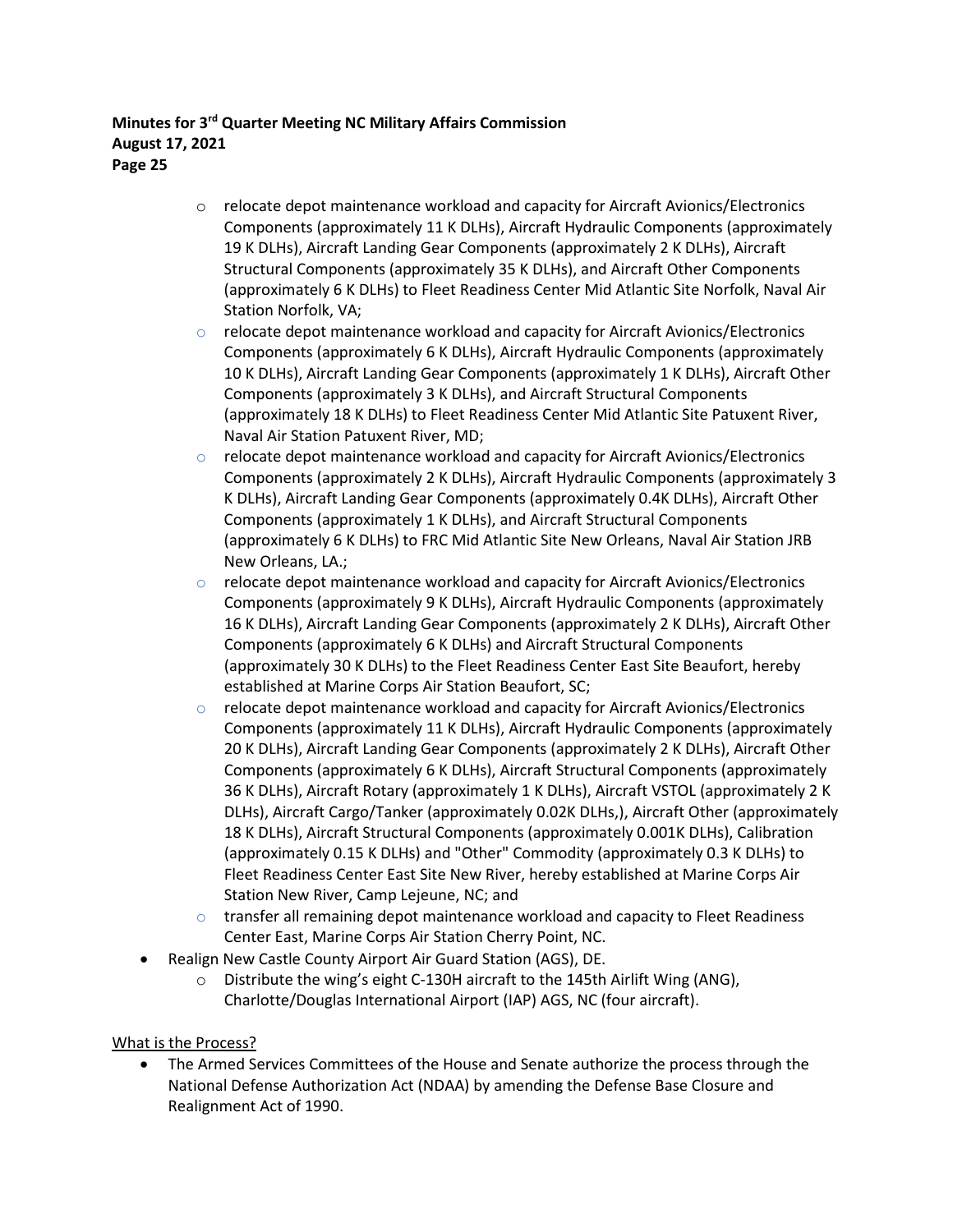**Page 26**

- o The legislation contains a framework that entrusts an independent, bipartisan commission with certifying closure and realignment recommendations made by the Secretary of Defense.
- After analyzing the Secretary's recommendations, the commission may accept, reject, or modify the list.
- The commission forwards its final findings and recommendations to the President.
- Upon acceptance of commission's recommendations, the President then submits them to Congress.
	- $\circ$  If the President does not submit the recommendations to Congress within the timeframe required under the Base Closure Act, the BRAC process is terminated.
- Upon receipt of the report from the President, Congress can disapprove of the recommendations through the enactment of a joint resolution.

#### 2005 BRAC Process:

#### Appointing the BRAC Commission:

The 2005 BRAC Commission had nine Commissioners instead of eight.

- President reserved three appointments instead of two
- o Rationale when introduced: "prevent tie votes" (which were historically rare)
- Other appointments were made by:
	- o Speaker of the House (two)
	- o House Minority Leader (one)
	- o Senate Majority Leader (two)
	- o Senate Minority Leader (one)

Traditionally Chairs and Ranking Members of Armed Services Committee, Defense Appropriations Subcommittees are consulted.

#### Commission Framework:

The Framework of a BRAC Commission includes:

- Establishment of an independent commission whose members are appointed by the President, in consultation with congressional leadership (and the advice and consent of the Senate);
- Reliance on objective and uniform criteria for evaluating basing recommendations;
- GAO review and certification of DOD data;
- Deliberations that include open hearings, solicitation of feedback, installation visits, and data available for public review;
- Requirement that the commission's final list of closure and realignment actions be accepted or rejected in its entirety; and
- Presidential and congressional off-ramps that would terminate the BRAC process when certain conditions are not met.

Key milestones of a typical BRAC timeline include:

- DOD force structure plan, infrastructure inventory, and analysis of options;
- Nomination and confirmation of BRAC commissioners;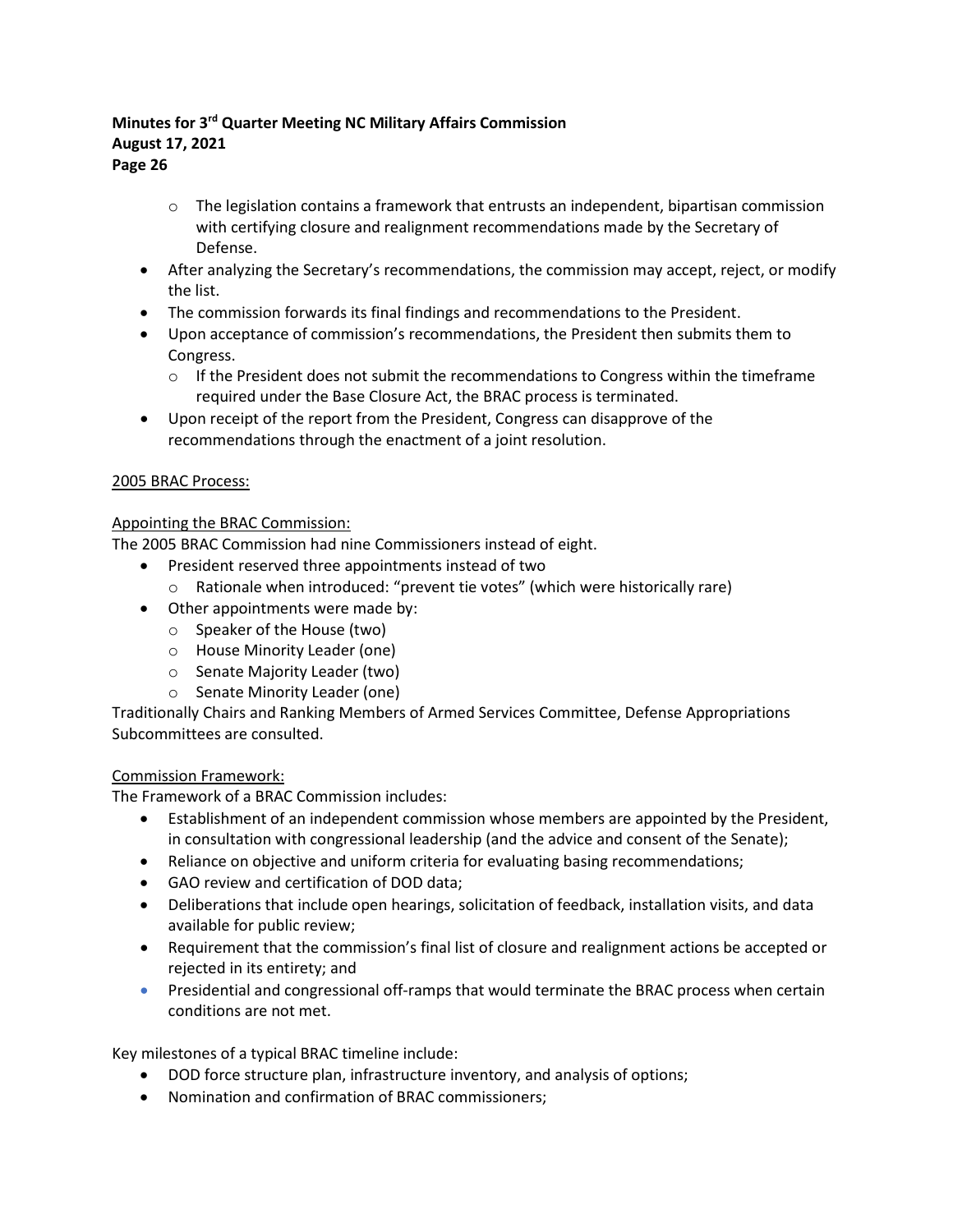**Page 27**

- DOD submission of BRAC recommendations (and associated reports) to the commission;
- Commission deliberations (typically four months);
- Final report sent to the President for approval;
- 45-day deadline for Congress to reject recommendations in their entirety (Joint Resolution of Disapproval) or allow implementation to begin;
- DOD implementation (two years to begin; six years to complete); and
- DOD disposal of real property (indeterminate).

# Selection Criteria:

SEC.2913. Selection Criteria for 2005 Round:

- (a) FINAL SELECTION CRITERIA.—The final criteria to be used by the Secretary in making recommendations for the closure or realignment of military installations inside the United States under this part in 2005 shall be the military value and other criteria specified in subsections (b) and (c).
- (b) MILITARY VALUE CRITERIA.—The military value criteria are as follows:
	- $\circ$  (1) The current and future mission capabilities and the impact on operational readiness of the total force of the Department of Defense, *including the impact on joint warfighting, training, and readiness.*
	- o (2) The availability and condition of land, facilities, and associated airspace *(including training areas suitable for maneuver by ground, naval, or air forces throughout a diversity of climate and terrain areas and staging areas for the use of the Armed Forces in homeland defense missions)* at both existing and potential receiving locations.
	- o (3) The ability to accommodate contingency, mobilization, *surge,* and future total force requirements at both existing and potential receiving locations *to support operations and training.*
	- o (4) The cost *of operations* and the manpower implications.
- (c) OTHER CRITERIA.—The other criteria that the Secretary shall use in making recommendations for the closure or realignment of military installations inside the United States under this part in 2005 are as follows:
	- $\circ$  (1) The extent and timing of potential costs and savings, including the number of years, beginning with the date of completion of the closure or realignment, for the savings to exceed the costs.
	- o (2) The economic impact on *existing* communities *in the vicinity of military installations.*
	- $\circ$  (3) The ability of the infrastructure of both the existing and potential receiving communities to support forces, missions, and personnel.
	- o (4) The environmental impact*, including the impact of costs related to potential environmental restoration, waste management, and environmental compliance activities.*

How will a 2023-2027 BRAC be different?

- Space Force New branch of the military with no bases…yet.
- Strong focus on climate change and the threat it poses to military installations.
	- $\circ$  Top 10 Air Force Bases at risk of "weather impacts."  $\rightarrow$   $\rightarrow$   $\rightarrow$
- Increased focus on green energy and energy resiliency.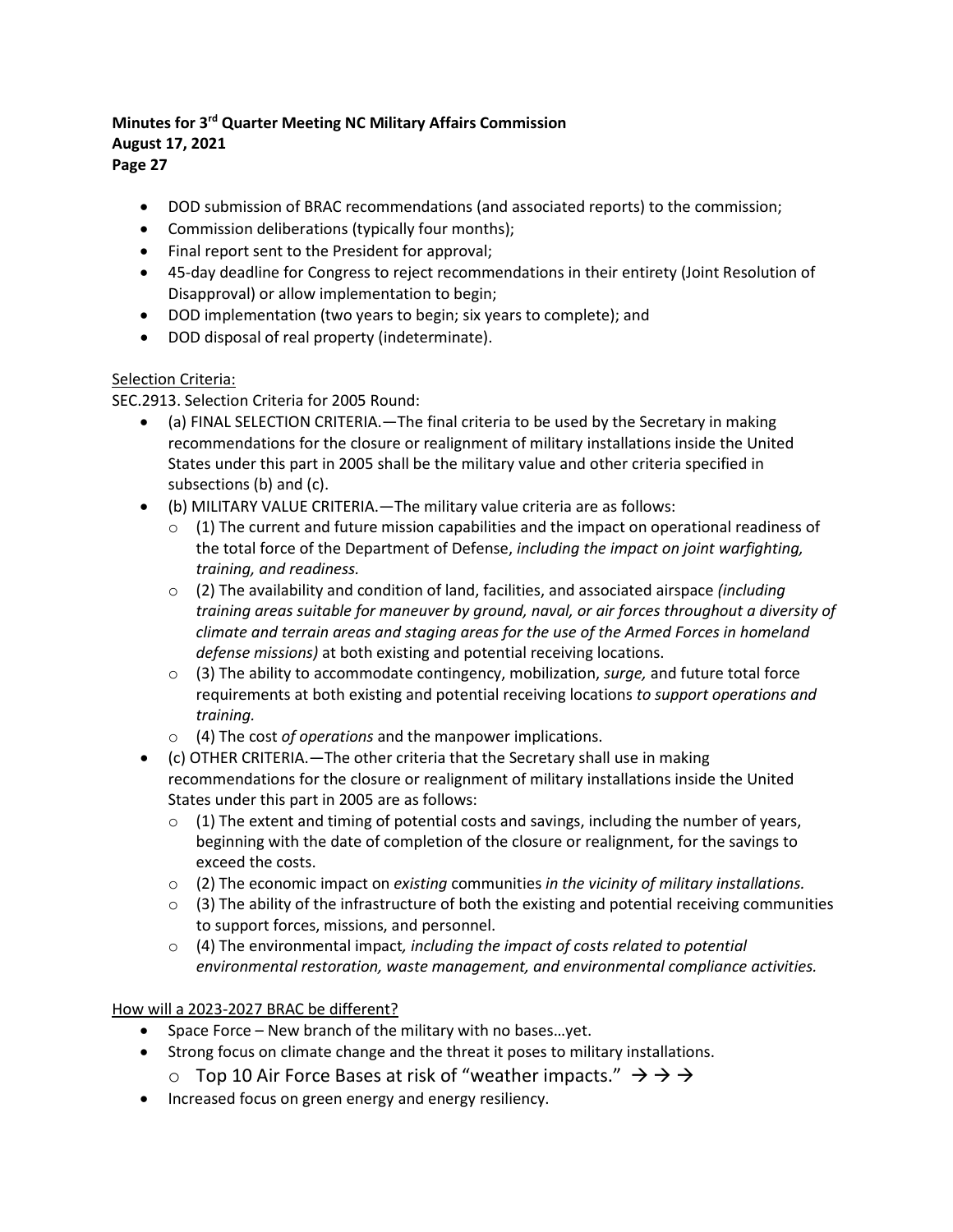- Enhanced focus on military value as it relates to the INDOPACOM area of responsibility
- Legacy technology missions versus next generation technology missions.
	- o Ex. F-16 v. F-35

| Ranking        | Base                      | <b>State</b>   |  |
|----------------|---------------------------|----------------|--|
| $\mathbf{1}$   | Vandenberg AFB            | California     |  |
| $\overline{2}$ | Eglin AFB                 | Florida        |  |
| 3              | Hurlburt Field            | Florida        |  |
| $\overline{4}$ | Patrick AFB               | Florida        |  |
| 5              | Joint Base Charleston     | South Carolina |  |
| 6              | Dover AFB                 | Delaware       |  |
| 7              | Homestead AFB             | Florida        |  |
| 8              | MacDill AFB               | Florida        |  |
| 9              | <b>Tyndall AFB</b>        | Florida        |  |
| 10             | Joint Base Langley-Eustis | Virginia       |  |

# BRAC – Contributing Factors ADC Conference:

- COVID & Telework
	- o Due to the COVID pandemic, DOD was forced to substantially expand telework. Due to this, DOD is rethinking what personnel need to be physically present to work and which ones can work remotely.
	- o This primarily applies to civilians but is also applicable to Reserve & Guard personnel. Active duty will likely see the least amount of lasting impact.
	- o The result is that fewer personnel will need to utilize DOD infrastructure to perform their duties.
	- o DOD is in the process of understanding the full impact.
- Force Structure Changes and the Winding Down of the "Forever Wars."
	- o USMC currently undergoing a force redesign.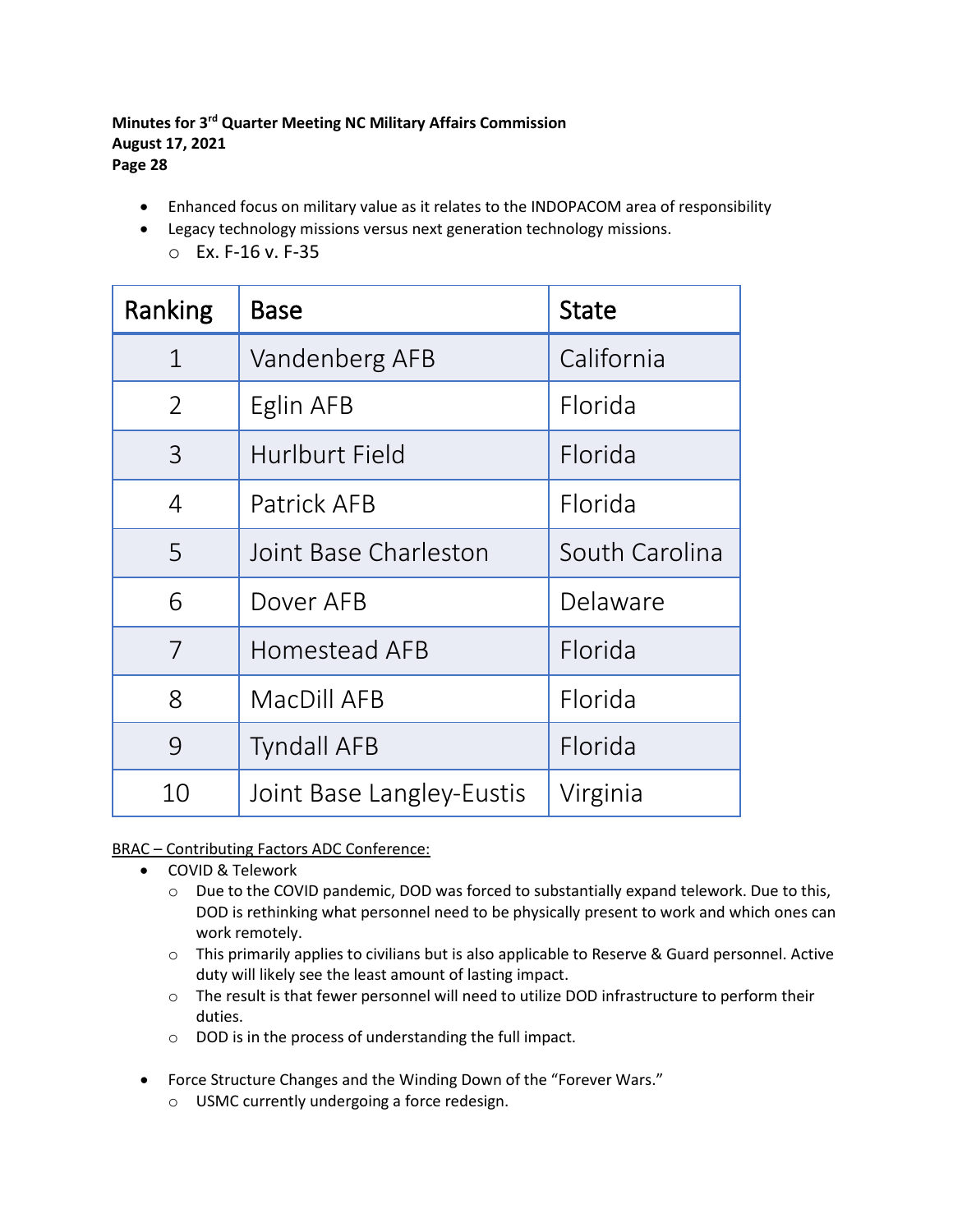#### **Tank, MP, 3 Rotary squadrons, and some engineer units being eliminated.**

- Marine Corps will no longer have any helicopters based in Hawaii. V-22s will still be stationed in HI.
- o Afghanistan coming to an end.
- o Services moving back to a more garrison-centric posture.
- o Increased focus on China and the INDOPACOM AOR.
- o Technological changes to equipment that require fewer service members to operate.
- FSRM Deferment and Compounding Costs
	- o Starting in 2011 when the Budget Control Act (sequestration) was enacted, all the services have deferred maintenance (FSRM spending) on infrastructure.
	- $\circ$  This deferred maintenance has a compounding affect when relatively minor repairs and standard maintenance become major repairs with large price tags.
	- o USAF is predicting that at the current rate, they will have an \$80B backlog by 2050.
	- $\circ$  For some installations, especially in harsh environments, it will eventually make more fiscal sense to demolish buildings than repair them.
- Climate Change and DOD Climate Goals
	- $\circ$  The climate footprint, how much carbon a base emits, will likely be a factor in a future BRAC scenario.
	- $\circ$  Can the mission be performed somewhere else, more efficiently with less of an environmental impact?
	- $\circ$  Could see a shift of missions and formations to installations that are more "environmentally friendly."
- Housing Costs & Availability
	- o BAH simply won't cover housing in certain areas.
	- $\circ$  Housing demand outpaces supply in many markets and leaves servicemembers with few choices.
	- o Think AF Base Los Angeles.

#### **What Do We Do?**

You Get Prepared and Engage:

- Advocacy Educate
	- $\circ$  Local Make sure local mayors, city councils, and county commissioners understand what this means for their communities and understand how they can help.
		- **EXECONING** Zoning ordinances to prevent encroachment
		- **•** Defense Community Infrastructure Pilot Program (DCIP)
		- **Taxes as a means to discourage or encourage certain activities.** 
			- o Tax abatements or exemptions to encourage construction of high-quality housing

State – BRAC is a statewide issue. Educate state officials on what aspects of the selection criteria, they can control or influence.

• Monitoring encroachment matters on large scale projects that require state permitting.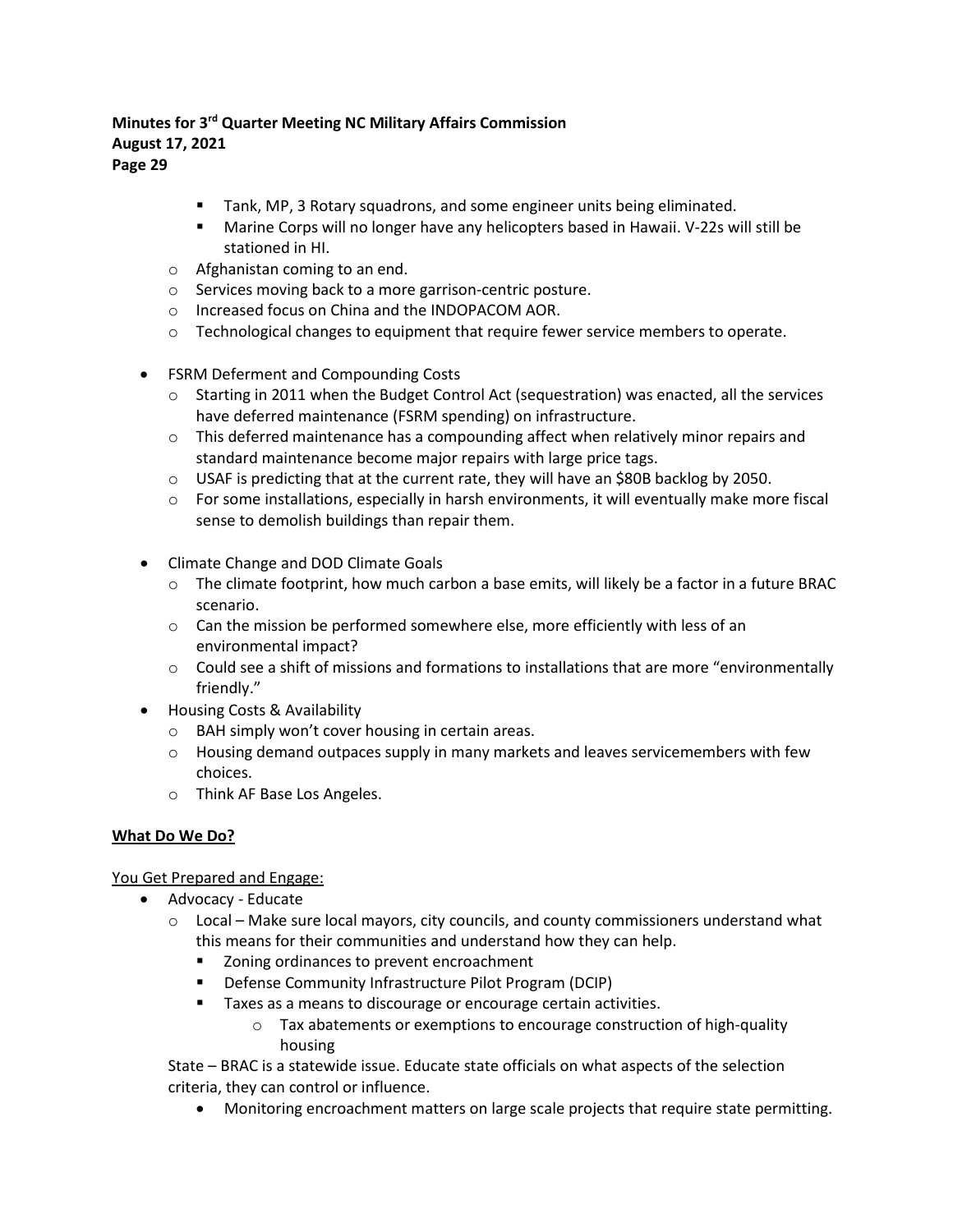- Licensure matters for military spouses
- Tax issues
- Federal Engage with NC's federally elected officials early to identify deficiencies or weaknesses at installations and address them. We are already doing that and having success, but we must encourage all of NC's lawmakers to use all the tools available to them.
	- o Military Construction Appropriations
	- o Defense Appropriations FSRM
	- o National Defense Authorization Act
	- o Congressionally Directed Spending Items a/k/a Earmarks
	- o Energy Resilience and Conservation Investment Program (ERCIP)
	- o Surface transportation reauthorization currently going through Congress.
	- o Defense Manufacturing Community Support Program (DMCSP)
	- o Joint Service Ventures C-130 Paint Facility Both USMC and USCG need one in NC.

#### Infrastructure:



Senator Thom Tillis @SenThomTillis

The bipartisan infrastructure bill just passed the Senate and it's a big win for North Carolina.

| NC Roads/Highways > \$7.2 Billion             |
|-----------------------------------------------|
| NC Public Transport $\rightarrow$ \$911M      |
| $\frac{1}{2}$ NC Bridges $\rightarrow$ \$457M |
| NC Clean Water Infrastructure > \$440M        |
| NC Broadband > \$100M+                        |

12:53 PM · Aug 10, 2021 · Twitter Web App

- Our current assumption is that the Senate passed infrastructure package also passes the House at some point, perhaps soon.
- State and Local officials need to keep BRAC in mind when deciding which infrastructure projects to fund with federal funding.
- Improvements that benefit both an installation and the community should be given strong consideration.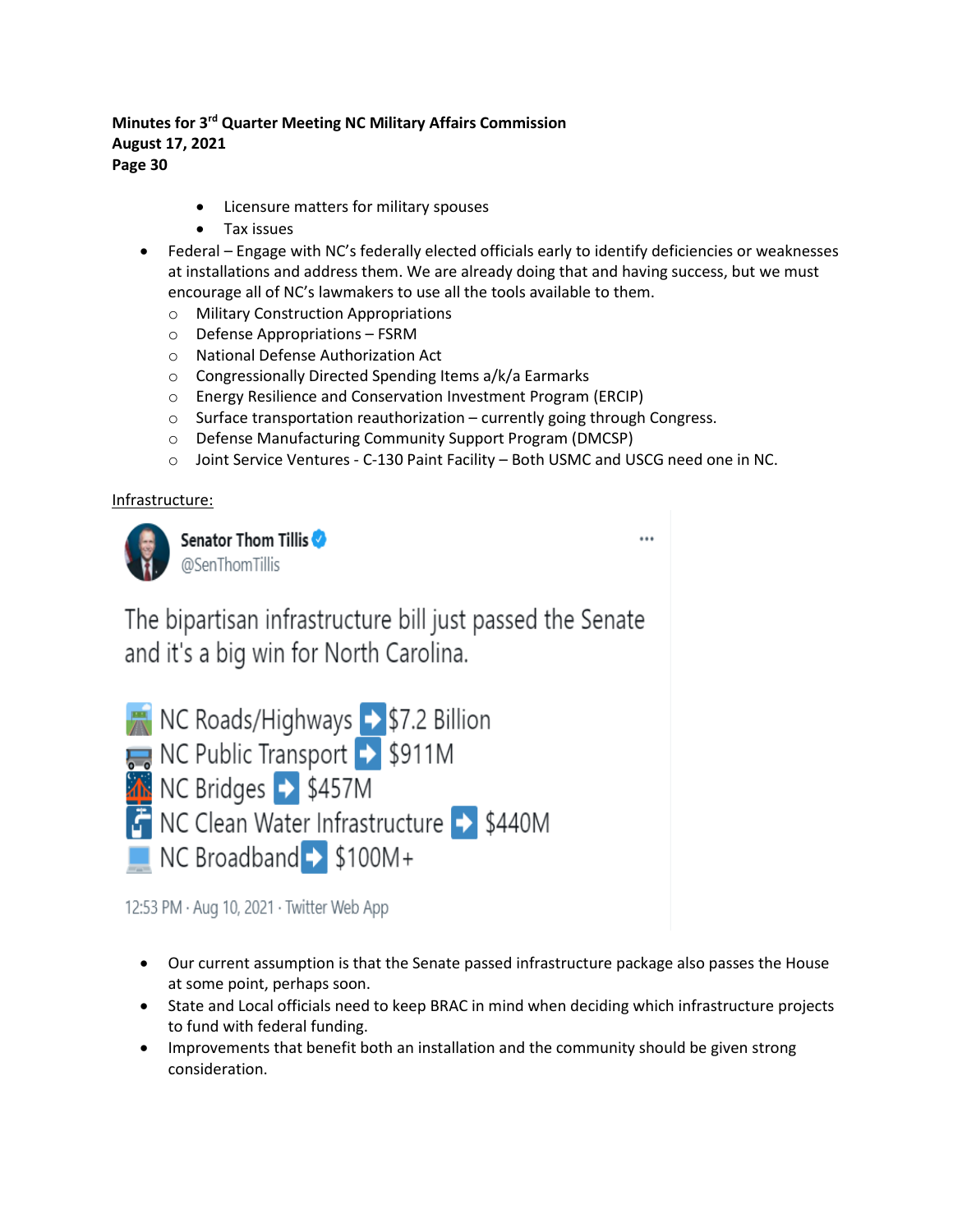• Upgraded community infrastructure allows the community to absorb more capacity which in a BRAC equates to the ability to GAIN missions.

#### Earmarks:

Senator Tillis -

- Marine Corps Air Station Cherry Point
	- o FRCE needs the required Joint Strike Fighter Sustainment Center to support the basing, maintenance, and operation of six F-35 squadrons. Apparent delays in needed military construction investment in depot facilities, like FRCE, may create readiness issues related to the F-35 Joint Strike Fighter Program.
		- o \$9.3M
- MCAS New River Maintenance Hangar
	- $\circ$  The purpose is to fund the DESIGN/BID/BUILD DESIGN COST portion of the project to replace the crumbling maintenance hangar that house the Cobra and Huey helicopters at Marine Corps Air Station New River.
	- o \$13.3M
- North Carolina National Guard
	- o The purpose of the project is to provide new Army Aviation Support Facilities to provide the required shelter and support for to new airframes (AH64E, UH60M, Future Vertical Lift (FVL)) and workspace for all assigned personnel.
	- o Salisbury NC
	- o \$2.7M

| <b>In thousands of dollars1</b>                                                                                         |                           |                             |                                                                      |
|-------------------------------------------------------------------------------------------------------------------------|---------------------------|-----------------------------|----------------------------------------------------------------------|
| Installation and project                                                                                                | <b>Budget</b><br>estimate | Committee<br>recommendation | <b>Committee</b><br>recommendation<br>compared to<br>budget estimate |
| <b>AIR FORCE RESERVE:</b>                                                                                               |                           |                             |                                                                      |
| <b>NIAGARA FALLS IAP:</b>                                                                                               | 10,600                    | 10,600                      |                                                                      |
|                                                                                                                         | 67,400                    | 124,700                     | $+57.300$                                                            |
| <b>NORTH CAROLINA</b>                                                                                                   |                           |                             |                                                                      |
| NAVY:                                                                                                                   |                           |                             |                                                                      |
| <b>CAMP LEJEUNE:</b><br>II MEF OPERATIONS CENTER REPLACEMENT (INC 2)<br>WATER TREATMENT PLANT REPLACEMENT HADNOT POINT: | 42,200                    | 42.200                      |                                                                      |
| COST TO COMPLETE <b>COMPLETE COST</b>                                                                                   |                           | 64.200                      | $+64.200$                                                            |
| <b>MCAS CHERRY POINT:</b><br>AIRCRAFT MAINTENANCE HANGAR<br>ATC TOWER AND AIRFIELD OPERATIONS: COST TO COMPLETE         | 207,897                   | 97,897                      | $-110,000$                                                           |
| <b>F-35 FLIGHTLINE UTILITES MODERNIZATION PH 2 </b><br>F-35 JOINT STRIKE FIGHTER SUSTAINMENT CENTER: PLAN-              | <br>113,520               | 18,700<br>57.520            | $+18,700$<br>$-56,000$                                               |
| <b>MCAS NEW RIVER:</b>                                                                                                  |                           | 9.300                       | $+9.300$                                                             |
| MAINTENANCE HANGAR: PLANNING AND DESIGN<br>ARMY NATIONAL GUARD-                                                         |                           | 13,300                      | $+13,300$                                                            |
| <b>SALISBURY:</b><br><b>MAINTENANCE</b><br>HANGAR ADDITION/ALTERATION:<br><b>AIRCRAFT</b>                               |                           | 2.700                       | $+2,700$                                                             |
|                                                                                                                         | 363,617                   | 305,817                     | $-57,800$                                                            |
| <b>NORTH DAKOTA</b>                                                                                                     |                           |                             |                                                                      |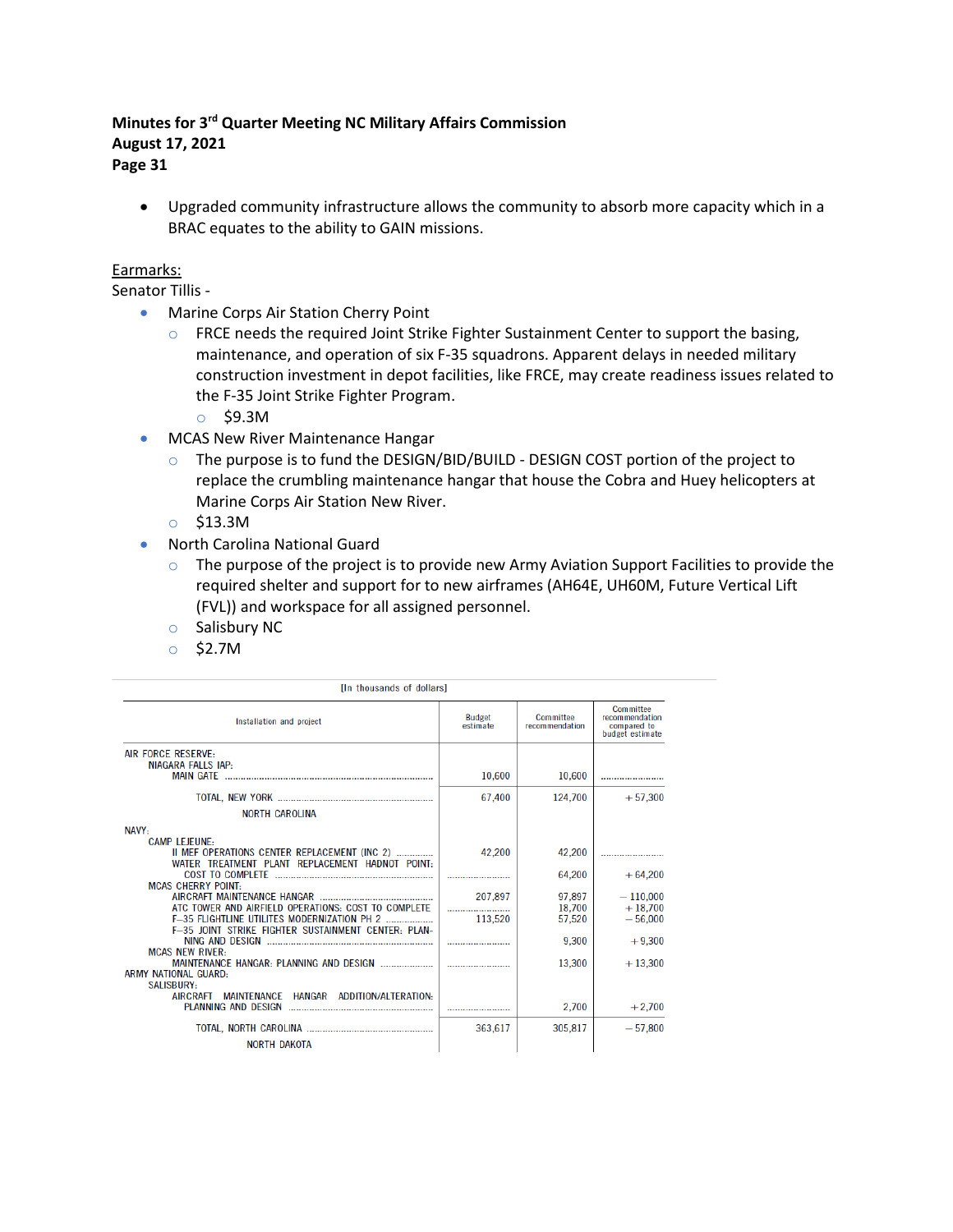Senator Burr -

- Fleet Readiness Center East Fleet Readiness Center East (FRCE)
	- o Located at MCAS Cherry Point, NC, needs the required Joint Strike Fighter Sustainment Center to support F-35 basing, maintenance, and operation.
	- o \$9.3M
- Marine Corps Air Station Cherry Point
	- o To complete a FY2020 military construction project at Marine Corps Air Station (MCAS) Cherry Point to construct a new Air Traffic Control Tower, Air Operations Building, and Range Management Department Building to support future aircraft operations at MCAS Cherry Point.
	- o \$18.7M
- Marine Corps Base Camp Lejeune
	- o To complete a FY18 MILCON project at MCB Camp Lejeune, North Carolina to replace the Hadnot Point Water Treatment Plant.
	- o NC \$64.2M

| [In thousands of dollars]                                            |                           |                                    |                                                               |
|----------------------------------------------------------------------|---------------------------|------------------------------------|---------------------------------------------------------------|
| Installation and project                                             | <b>Budget</b><br>estimate | <b>Committee</b><br>recommendation | Committee<br>recommendation<br>compared to<br>budget estimate |
| AIR FORCE RESERVE:                                                   |                           |                                    |                                                               |
| NIAGARA FALLS IAP:                                                   |                           |                                    |                                                               |
|                                                                      | 10,600                    | 10,600                             |                                                               |
|                                                                      | 67,400                    | 124,700                            | $+57.300$                                                     |
|                                                                      |                           |                                    |                                                               |
| <b>NORTH CAROLINA</b>                                                |                           |                                    |                                                               |
| NAVY:                                                                |                           |                                    |                                                               |
| <b>CAMP LEJEUNE:</b>                                                 |                           |                                    |                                                               |
| II MEF OPERATIONS CENTER REPLACEMENT (INC 2)                         | 42,200                    | 42,200                             |                                                               |
| WATER TREATMENT PLANT REPLACEMENT HADNOT POINT:                      |                           |                                    |                                                               |
| COST TO COMPLETE                                                     |                           | 64,200                             | $+64.200$                                                     |
| <b>MCAS CHERRY POINT:</b>                                            |                           |                                    |                                                               |
|                                                                      | 207.897                   | 97.897                             | $-110,000$                                                    |
| ATC TOWER AND AIRFIELD OPERATIONS: COST TO COMPLETE                  |                           | 18,700                             | $+18,700$                                                     |
| <b>F-35 FLIGHTLINE UTILITES MODERNIZATION PH 2 </b>                  | 113,520                   | 57,520                             | $-56,000$                                                     |
| F-35 JOINT STRIKE FIGHTER SUSTAINMENT CENTER: PLAN-                  |                           |                                    |                                                               |
|                                                                      |                           | 9.300                              | $+9.300$                                                      |
| <b>MCAS NEW RIVER:</b>                                               |                           |                                    |                                                               |
| MAINTENANCE HANGAR: PLANNING AND DESIGN                              |                           | 13,300                             | $+13,300$                                                     |
| ARMY NATIONAL GUARD:                                                 |                           |                                    |                                                               |
| <b>SALISBURY:</b>                                                    |                           |                                    |                                                               |
| HANGAR ADDITION/ALTERATION:<br><b>MAINTENANCE</b><br><b>AIRCRAFT</b> |                           |                                    |                                                               |
| PLANNING AND DESIGN                                                  |                           | 2,700                              | $+2,700$                                                      |
|                                                                      |                           |                                    |                                                               |
|                                                                      | 363.617                   | 305,817                            | $-57.800$                                                     |
| NORTH DAKOTA                                                         |                           |                                    |                                                               |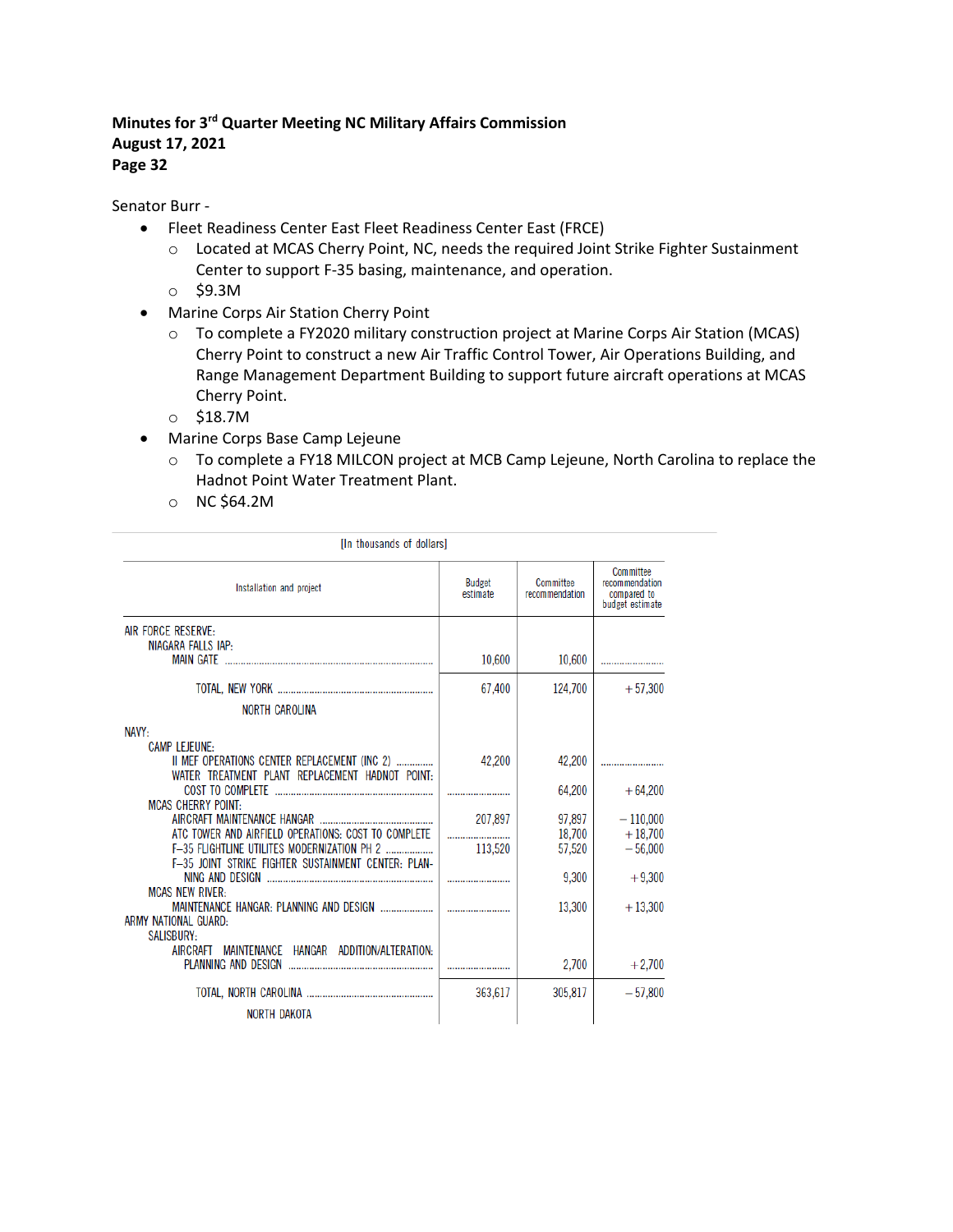Installation Programs Post 2005 BRAC:

Defense Community Infrastructure Pilot Program (DCIP)

- Authorized in the FY 2019 NDAA to provide infrastructure support to communities located "outside the gate," acknowledging the burden military installations place on their communities without financial support to infrastructure by DOD.
- FY 2020 provided \$50 million for the program with individual awards ranging from \$250,000 to \$25 million.

Defense Manufacturing Community Support Program (DMCSP)

• Authorized in the FY 2019 NDAA to make long-term investments in critical skills, facilities, research and development, and small business support in in designated defense manufacturing communities.

• FY 2020 provided \$25 million for the program with individual awards limited to \$5 million.

Energy Resilience and Conservation Investment Program (ERCIP)

- Defense-Wide MILCON Program specifically intended to fund projects that improve energy resilience, contribute to mission assurance, save energy, and reduce DoD's energy costs. ERCIP accomplishes this through construction of new, high-efficiency energy systems and technologies or through modernizing existing energy systems.
- Historically funded at \$150M but has been adjusted to approximately \$142.5M annually for FY 2022 - 2026. In FY 2018, ERCIP received a \$15M Congressional add, \$43M in FY 2019 and \$83M in FY 2020.

# How Communities Protect Themselves: Proactive Base Enhancement:

Base Infrastructure

- Military construction
- Surface transportation reauthorization
	- o Pending infrastructure stimulus package from the Biden Administration
- Energy Resilience and Conservation Investment Program (ERCIP)

Base Workload & Utilization Issues

- Core mission activities
- Other command-directed workload
- Utilization of technical & specialty facilities
- Private sector
- Tenants

Cross Servicing and Emerging Missions –

- Cross service mission opportunities
- Joint service ventures
- New mission orientation (e.g., homeland defense)

Neighboring Development

- Encroachment issues
- Synergistic area development

Miscellaneous Needs & Opportunities

• Defense Community Infrastructure Program (DCIP)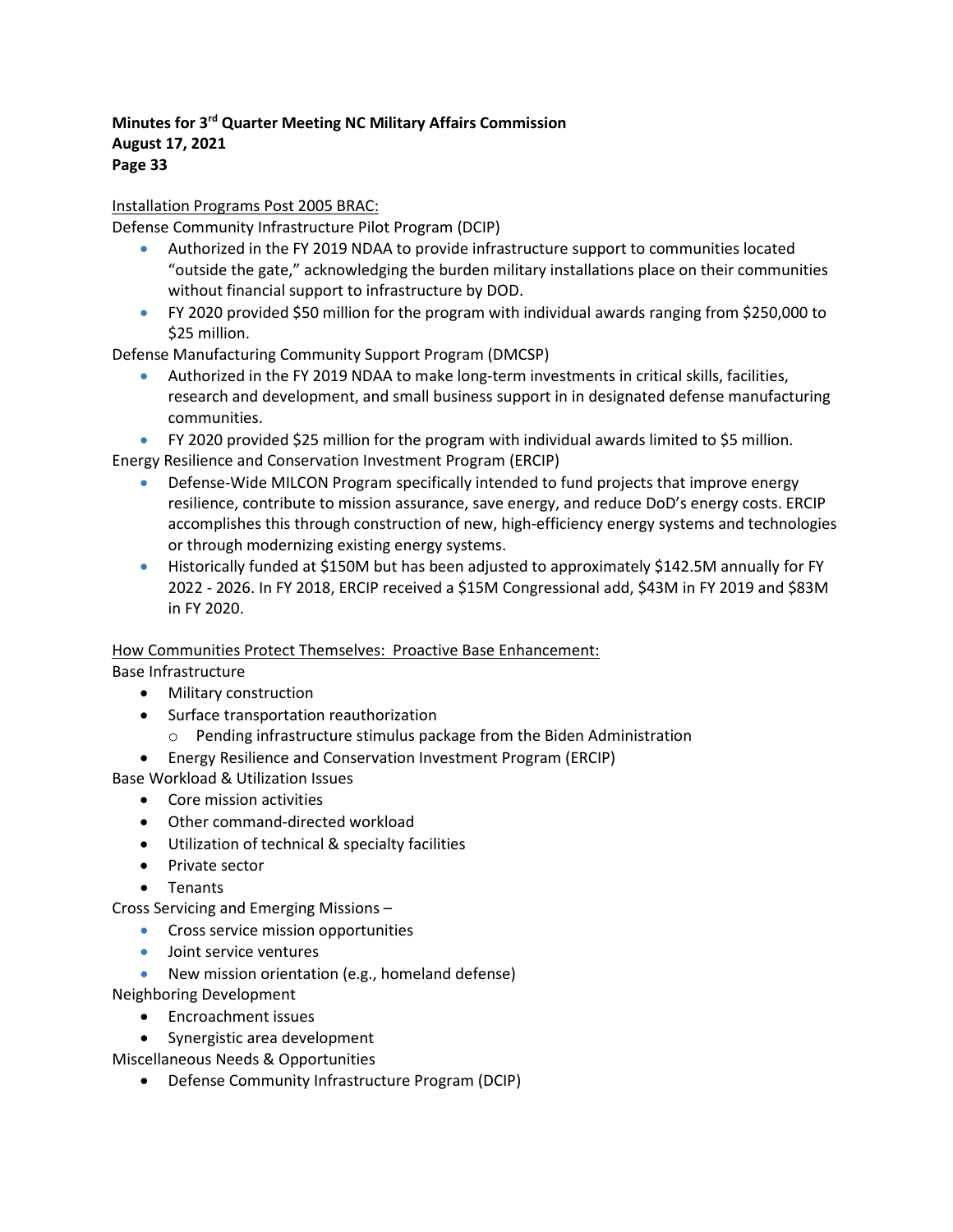#### Preparing for a Future BRAC:

- Gaining support of community for the long-term effort
- Briefing leadership on the new threat environment
- Conducting updated analysis of installation strengths, weakness, opportunities, & threats
- Protecting installation projects and priorities through completion of FY 2022 defense legislation
- Preparing for new educational liaison activities with DoD/Service leadership
- Addressing potential DoD base consolidation initiatives outside of BRAC process)
- Improving Installation facilities and capabilities
- Exploring new and expanded mission opportunities
- Increasing energy efficiency, availability, and security
- Addressing transportation and infrastructure issues
- Reviewing any actual/potential encroachment
- Considering housing and other quality of life issues
- Researching potential changes in state law and policy

Case Study Fort Knox, KY

- In the months leading up to the release of the 2005 BRAC list publication, we learned the Army intended to move the Armor School\* from Fort Knox to Fort Benning, GA, and that Knox was being considered for closure.
- We worked with Kentucky's Congressional Delegation to encourage the Army to preserve Fort Knox and find new missions for the installation.
- Through a concerted team effort at the local, state, and federal level, Fort Knox was saved and gained several new missions, including 7 New Commands that included Army Human Resources Command, Army Accessions Command† and Army Cadet Command.
- Overall impact of the 2005 BRAC Round to Kentucky was:
	- $\circ$  5,000+ military and civilian jobs
	- o \$254M increase in employment payroll
	- o \$500+M in new MILCON
	- o \$20+M in annual state tax revenue

#### **Result: Due to good intelligence and prompt advocacy, Fort Knox stayed off the closure list and instead gained missions.**

#### Case Study Ellsworth Air Force Base, SD:

- 2005 BRAC Commission recommended the closure of Ellsworth AFB and transfer of their fleet of B-1 bombers.
- In addition to analyzing the capabilities of Ellsworth AFB, we also researched the proposed receiver base for the B-1 aircraft, Dyess AFB, TX.
- We demonstrated that the move would result in greater costs, no savings.
- Further, we argued that the USAF methodology undervalued the importance of having range airspace suited to B-1 training.
- Finally, through extensive research, we found federal litigation and an injunction against USAF that prohibited low-level training flights at Dyess AFB.
- These factors were cited by the BRAC Commission to overturn USAF's recommendation.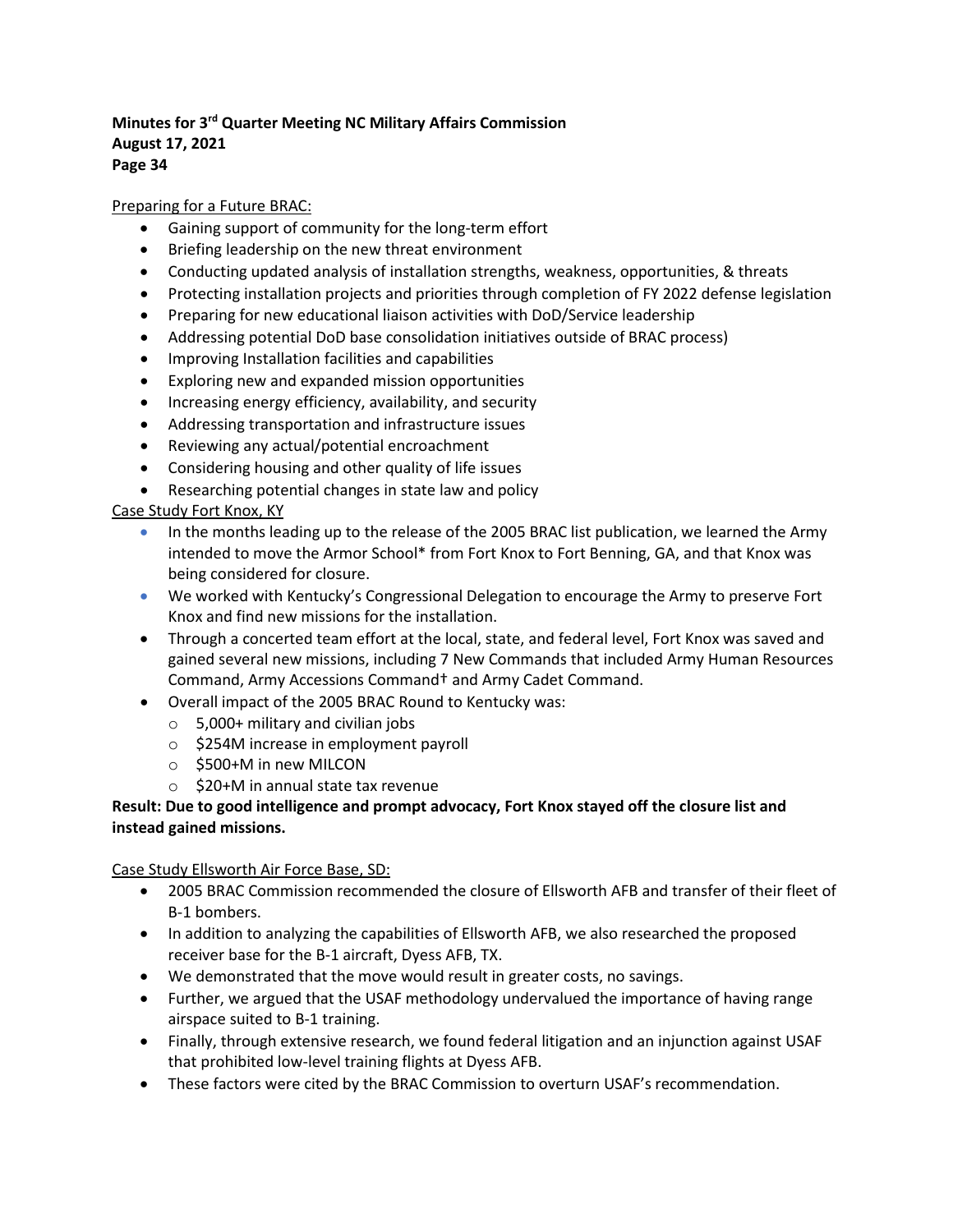**Result: Ellsworth AFB is currently open and operating. It has also been selected as a bed down site for USAF's newest bomber, the B-21, which will replace both the B-1 and B-2 fleets**.

Case Study Joint Base McGuire-Dix-Lakehurst, NJ:

- Obtaining the next generation tanker aircraft for Joint Base McGuire-Dix-Lakehurst was an important objective for the Cassidy team since the program was announced.
- Previously, the Air Force sought to retire the KC-10 fleet, including the aircraft at the Joint Base. Should those aircraft be retired before replacement aircraft were based at the Joint Base, the Joint Base could be in danger of losing its flight mission altogether due to serious excess capacity in the Air Force following the reduction of over 500 airframes since the 2005 BRAC round.
- The 2005 BRAC analysis of military value for tanker missions ranked the Joint Base as 11th among the 11 Air Force Bases initially considered to become the fourth Main Operating Base [MOB-4].
- In recent years Cassidy has helped support community efforts to address perceived shortcomings at the Joint Base for tanker missions through both actions (including funding of military construction projects) and educational advocacy.
- Through our work with the Joint Base community, the JB increased its rating from  $11<sup>th</sup>$  to  $1<sup>st</sup>$ among the Air Force bases being considered for the KC-46A mission.

# **Result: JB McGuire-Dix-Lakehurst was selected as the MOB-4 for the KC-46A in 2017 and began to receive their first aircraft in 2021.**

# Case Study Red River Army Depot, TX:

- The Army recommended closure of Red River Army Depot as part of the 2005 BRAC process. This closure would have been disastrous to that region's economy (a potential loss of 8.3% of jobs) and the Army's ability to perform depot maintenance activities for military vehicles.
- We performed an in-depth analysis of the data and deliberations leading to that recommendation and developed many significant challenges. These challenges included the use of outdated 2003 data to determine current military needs and the incorrect use of a 60-hour work week (instead of the standard 40-hour work week) to overstate surge capacity at other installations. We also found dissenting opinions in the minutes of deliberations of the original Army analysis group that we were able to corroborate with other experts.
- As a result of our analysis and advocacy efforts the BRAC Commission rejected the Army's recommendation. It kept Red River Army Depot opened, a decision later justified by expanded Army needs for vehicle maintenance and upgrade work required by overseas operations.
- **Result – Red River is still operating with 3,000 employees and is now the Army's Wheeled Vehicle Center of Excellence.**
- Other facilities in Texas were not as lucky:
	- $\circ$  Closure of a Naval Station 6,000 jobs
	- $\circ$  Closure of an ammunition plant 400 civilian jobs
	- $\circ$  Moved an Infantry Division headquarters and a combat brigade to another state
	- o Moved air defense artillery school and units to another facility.

# **Questions?**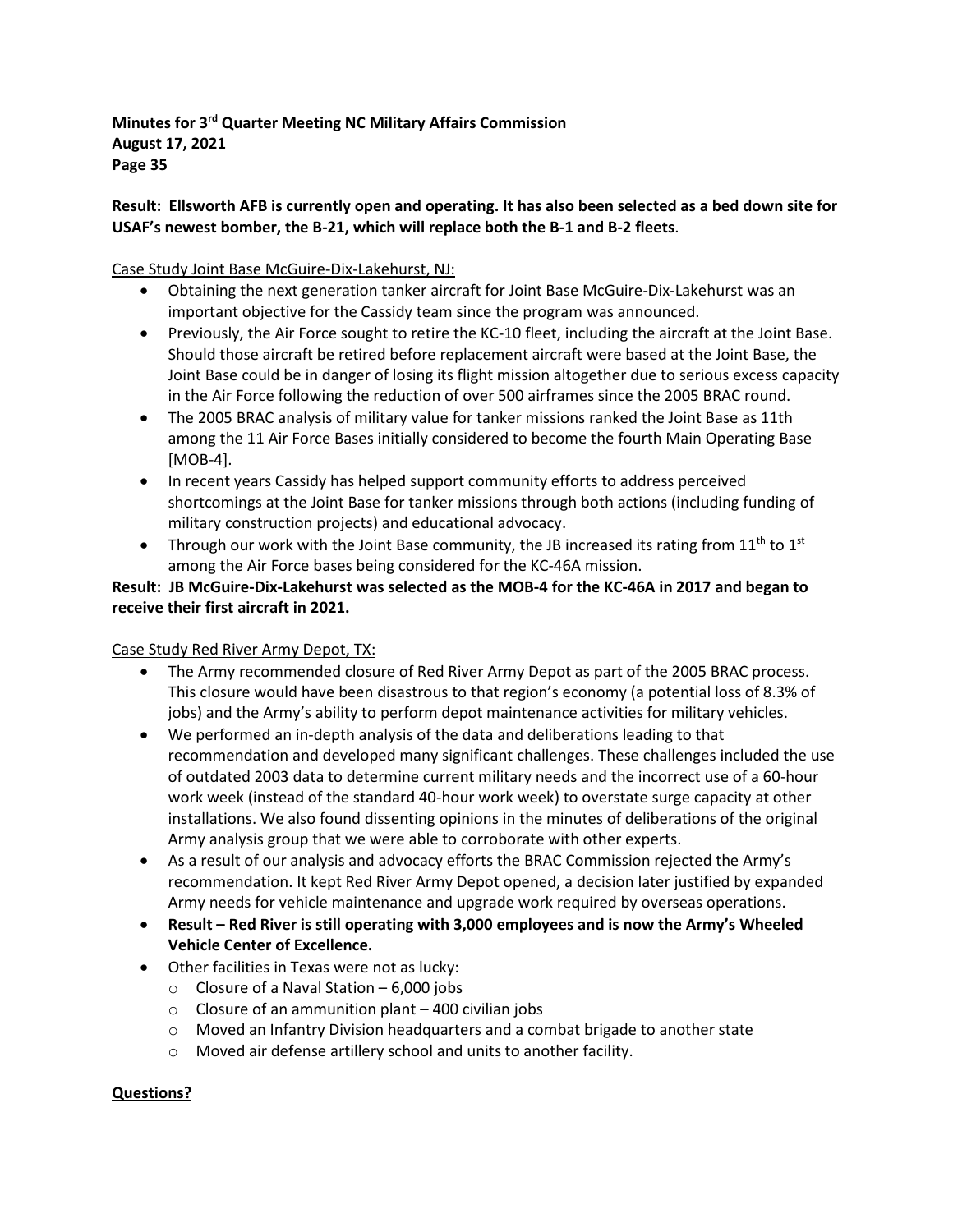#### Discussion:

Vice Chairman Hayden asked if there were any question for Chad Sydnor? David Myers said that he could not agree more engaging the Western Leadership. He is from Rockingham County, and we need to increase the defense footprint, and not just in Raleigh. We need protect the bases, expand the training areas, which includes the Department of Defense contracts and get the bill passed for the military tax exemption so that we keep these military families here in NC. That was a good briefing. Chad Sydnor said that one thing he did bring up with Speaker Moore was that a great example was a great example of infrastructure projects that add to the capacity of the base and around Fayetteville. That is a big deal. That will be a big deal for the City of Fayetteville to keep that traffic off their streets. That 295 loop provides significant capability for Fort Bragg that previously did not exist. So, if there is another BRAC, we can go to them and say look how we have improved our capability. This is a smart investment that will pay off the State of North Carolina. Vice Chairman Hayden thanked Chad Sydnor for this brief.

#### **ASSOCIATION DEFENSE COMMUNITIES (ADC) UPDATE:**

Rodney Anderson gave the trip report from the ADC Reconnect conference held on July 20-21.

#### Association of Defense Communities (ADC):

The Association of Defense Communities (ADC) is a Washington, DC based non-profit that "builds resilient communities that support Americas military

- Build strong communities and support the military
- Through leader on behalf of defense communities
- Advance best practices for military communities

ADC hosted a "Reconnect Conference" in DC, 2021 July

- Featured a very diverse group of DoD officials
- NCMAC Attendees: Rodney Anderson, ET Mitchell, Patricia Harris, and Ariel Aponte (DMVA)

#### Department of Defense (DoD) Priorities:

**DEFEND THE NATION**: Defeat COVID-19; Prioritize China as pacing threat: Address Advanced and Persistent Threats: Innovate & Modernize DoD: Tackle Climate Crisis

**TAKE CARE OF OUR PEOPLE:** Grow our talent; Build Resilience & Readiness: Ensure Accountable Leadership

**SUCCEED THROUGH TEAMWORK:** Join Forces with our Allies and Partners: Work in partnership with our Nation: Build DoD Unity

March 4, 2021 by Secretary Austin

#### ADC Theme: Base Realignment Commission

**Base Realignment Commission (BRAC)** was mentioned in the context of several presentations

- States and military communities are wise to conduct early planning and gear up for BRAC, lest they find themselves behind in defending current missions and surely out of step in gaining emerging missions
- Climate change, mission resilience, quality of life and Diversity, Equity, and Inclusion (DEI) are long term activities that must be advanced regardless of BRAC, yet they are critical to BRAC.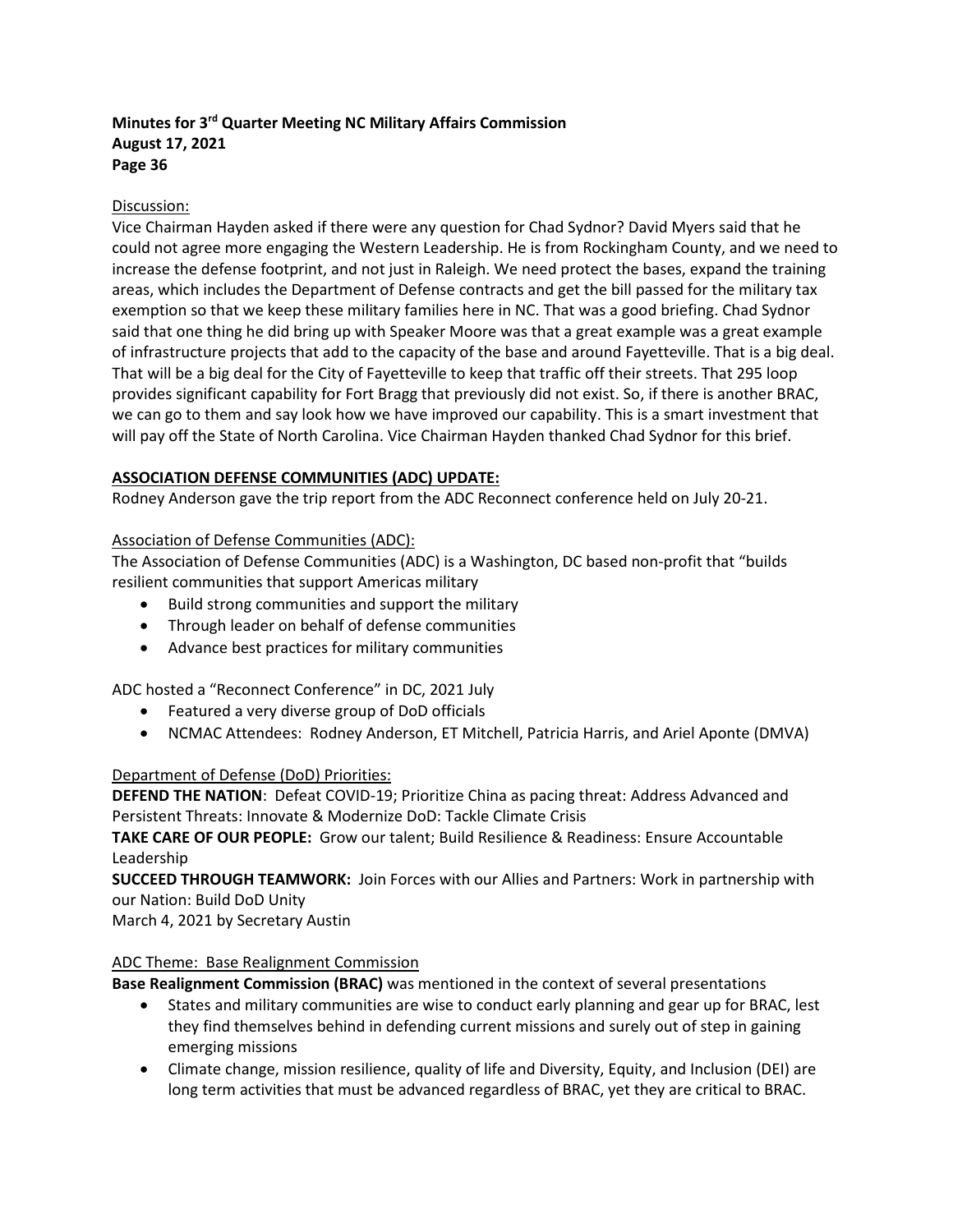#### ADC Theme: Climate Change

**Climate Change** dominated several discussions with presenters directly and indirectly referring to the climate's impact on current and future mission readiness. Shore-based missions seem more likely to be impacted, however, all missions are at growing levels of risk.

• It is imperative that states, installations, communities, and industry work together to mitigate the impacts of climate change of DoD missions

#### ADC Theme: Installation Resilience

Installation Resilience includes a multitude of factors needed to "build and sustain mission readiness:

- The ability to conduct mission during degraded periods: power outages, cyber-attacks, & natural disasters
- Community partners play a key role in both sustained operations and during periods of crisis
- There are growing opportunities to move services "outside fence line" for cost savings & mission readiness
- Community partnerships provide an invaluable component of installation resilience

#### ADC Theme: Diversity, Equity, and Inclusion

Diversity, Equity, and Inclusion (DEI) is about mission readiness. A more diverse workforce that provides equity and inclusion is best suited to meet DoD needs

- Every defense community should be aware of how they are perceived. When military families don't feel welcome, it could lead to mission loss
- "One Military: one Community" is ADC initiative to advance the DEI conversation to ensure that every military family arriving at a new duty station will never have to face racism, intolerance, or inequality

#### ADC Theme: Quality of Life

Quality of Life (QOL) remains a very important component of recruiting and sustaining the uniformed and civilian workforce

- Military families cite education, spouse employment as two key factors in remaining in the service
- DoD is working on these; however, states and military communities have a key role in understanding these challenges and developing policies and approaches that provide QOL solutions

#### ADC Conference Summary:

The Association of Defense Communities (ADC): "builds resilient communities that support America's military"

- Build strong communities and support the military
- Though leader on behalf of defense communities
- Advance best practices for military communities

DoD Priorities: Defend Nation; Take Care of People: Teamwork **BRAC: BRAC awareness and planning promotes mission resilience**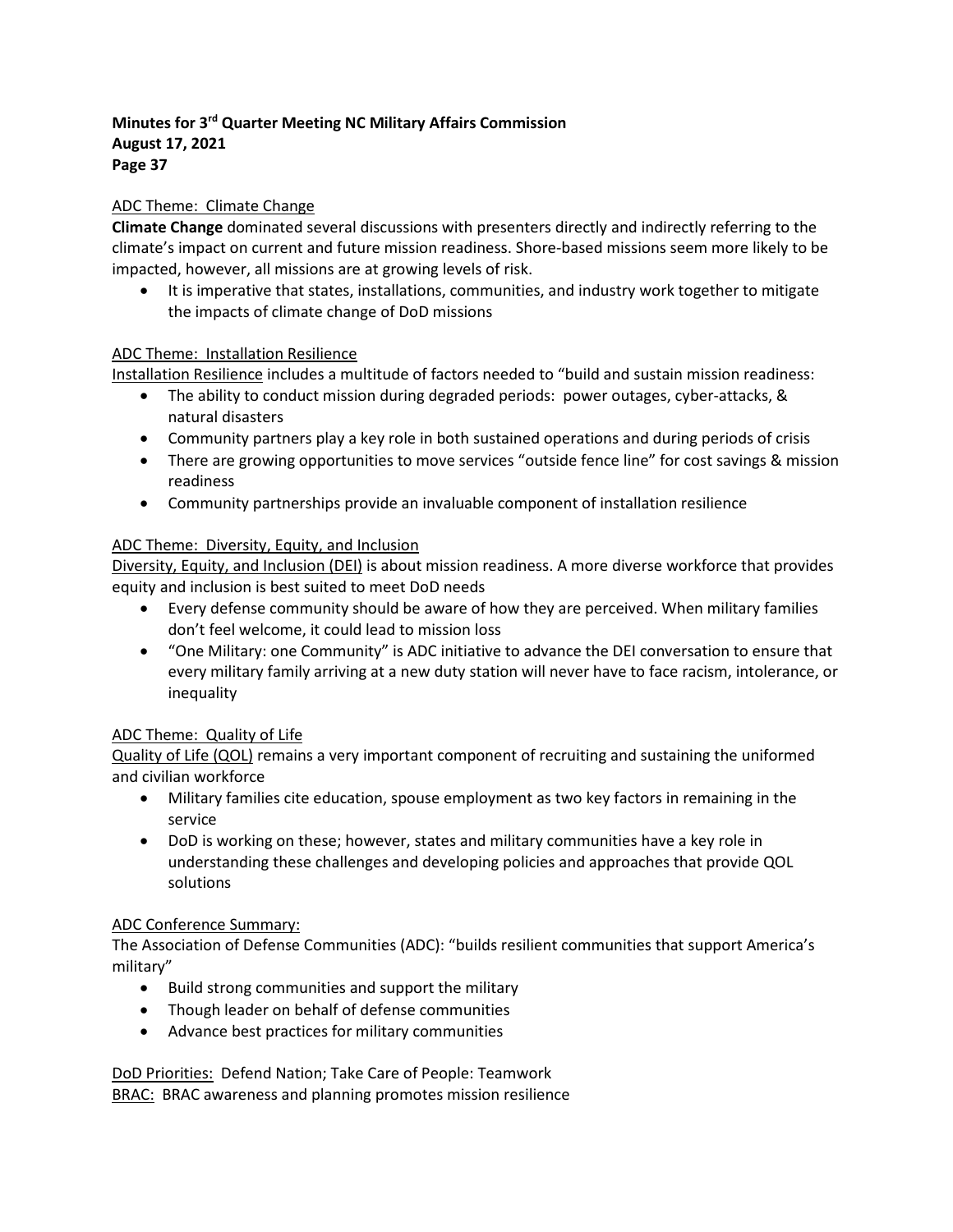Climate Change: Work together to mitigate climate impacts Installation Resilience: Community partnerships enhance resilience Diversity, Equity, and Inclusion: translates to "mission readiness" Quality of Life: Very important in recruiting & sustaining the force

Recommendations to the NCMAC:

- 1. Begin formal NC BRAC organizing and activities
- 2. Assess and advance defense community resilience
- 3. Promote community partnership best practices
- 4. Plan and attend ADC Installation forum November 1-3

Motion: NCMAC (Strategic Communications Working Group) begin North Carolina BRAC research and planning in coordination with the DMVA and provide recommendations at the November Commission meeting. Rodney Anderson made a motion that the NC Military Affairs Commission begin North Carolina BRAC research, planning and coordination with DMVA and provide recommendations at the November meeting. The motion was seconded by ET Mitchell. Vice Chairman Hayden asked if there was any further discussion about the motion. There was no further discussion. The motion carried.

#### Discussion:

Vice Chairman Hayden asked if there were any questions or comments on the briefing? There were no questions.

#### **STRAGEGIC COMMUNICATIONS WORKING GROUP (SCWG): ET MITCHELL**

Strategic Communications Event: 82<sup>nd</sup> Airborne Division

TASK: Conduct NCMAC Strategic Communications Event: Fort Bragg, NC

PURPOSE: To provide NC Key Leader awareness of the attributes, competencies, skills, and overall missions of Airborne Soldiers and the 82D Airborne Division; to highlight transitioning Veterans as a key North Carolina workforce population.

CONCEPT: Date | Time: Thursday, September 2nd, 2021 | 9:00am - 1:00pm Location: Sicily Drop Zone, Fort Bragg, North Carolina Key Events: Narrated Airborne Demonstration Airborne Equipment Static Displays Discussions with Paratroopers Informal Lunch

PARTICIPANTS: Up to 10 participants

BUDGET: Van for Transportation

COORDINATION: Rodney Anderson, Denny Lewis

NC Department of Information Technology SOW Proposal:

1. PURPOSE: Identify vendor provided web-based services a. Website development, delivery, and sustainment b. Web-based social media services: social media services (G-R-A-C-E)

2. TIMELINE: 20 Jul - 3 Aug: Statement of Work under STC 920S - IT Services (ITS-400893)

3 - 20 Aug: Evaluate Vendor Proposals 17 Aug: NCMAC Update 15 Sep: Begin vendor planning: Honor Veterans by Hiring Veterans Campaign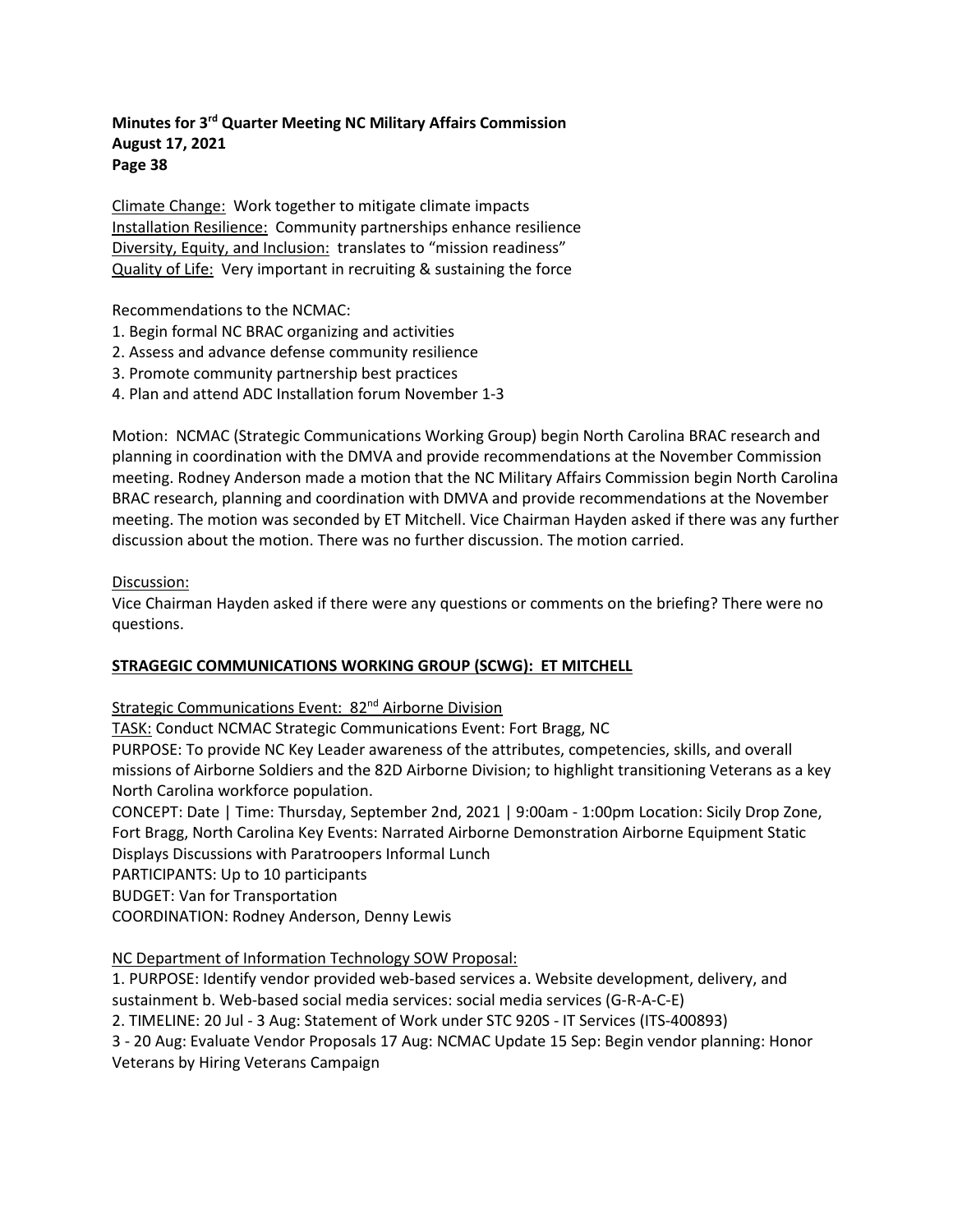NC Department of Administration RFP: Public Relations:

- 210810 NC Dept of Administration RFP: Public Relations
- 1. PURPOSE: Identify vendor-provided marketing services
- a. Stakeholder (Key Publics) research and engagement
- b. Ads for social media platforms and NCMAC website
- c. Radio and TV broadcasts and streaming
- d. Print media: newspapers, magazines, op-eds, flyers
- e. Special event product development for tailored audiences
- f. Assessments of effectiveness and fine-tuning when needed
- 2. TIMELINE:
- 8 26 July: Request for Proposal #: 13-DOA12109619 Advertising Services
- 27 12 Aug: Evaluate Vendor Proposals
- 17 Aug: NCMAC Project Update
	- TBD: NCMAC Award Approval: Closed virtual session likely in Sep 2021
	- TBD: Announce award
- 15 Sep: Begin vendor planning for first campaign

#### Honoring Veterans by Hiring Veterans Program:

PURPOSE: Build State-wide awareness of the attributes, competencies, skills, and overall economic benefit in employing military, Veterans, and their family members.

THEME: "Honor Veterans by Hiring Veterans" (HHV)

GOAL: Develop a state-wide 5-year public relations campaign to improve the knowledge and understanding of the benefits in the military Veteran workforce.

CONCEPT: Conduct structured strategic communications activities with "key publics" with Veteran's Day 2021 as the beginning of a 5-year public-awareness campaign.

MOTION: "NCMAC approve "Honor Veterans by Hiring Veterans" as a 5-year public relations campaign to improve the knowledge and understanding of the benefits in hiring Veterans and the value of the military, Veteran and military-spouse workforce." The motion was seconded by Rodney Anderson. Vice Chairman Hayden asked if there was any further discussion about the motion.? There was not further discussion and the motion carried unanimously. Arnold Gordon-Bray asked about the campaign being reviewed annually. Vice Chairman Hayden said that he thought ET Mitchell had said that the campaign would be revied annually going forward. He asked Arnold Gordon-Bray if he was asking to amend the motion to include an annual review? Rep Cleveland said that the motion had already been voted on. Vice Chairman Hayden said yes that the motion had carried but he wanted to know if Arnold Gordon-Bray had something that he wanted to add to the discussion? He said that he was good. ET Mitchell said that she was working with a great team and would turn the discussion over to Kimberly Williams, NC4ME as her brief feeds right into the Honor Veterans by Hiring Veterans.

#### **NC4ME: KIMBERLY WILLIAMS**

Kimberly Williams gave a presentation for NC4ME to the Commission members.

Where Military Talent meets Business Needs:

NC4ME: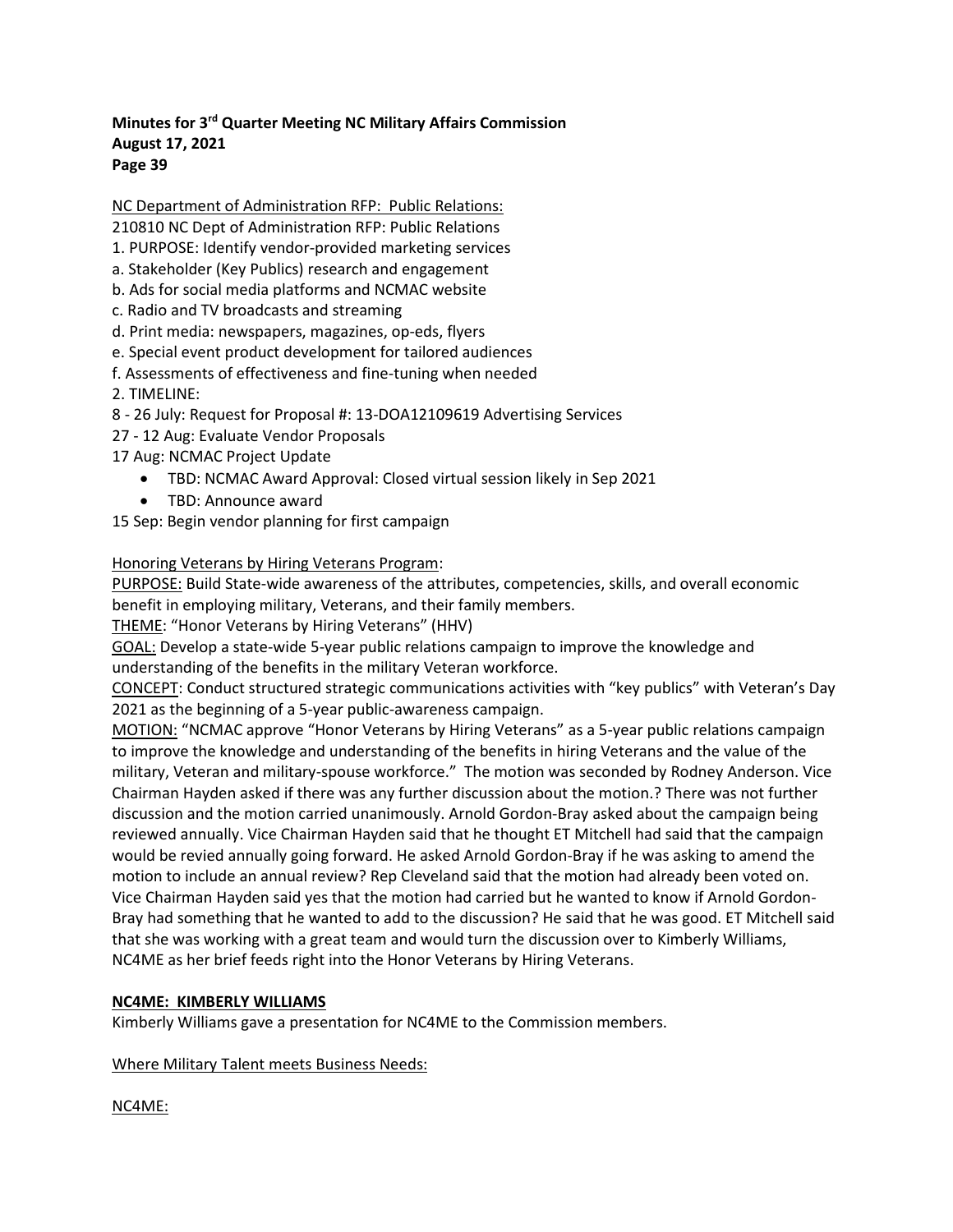Our Approach: We trust them with our Country, you can trust them with your business

- 1. Deliver value Proposition: Educate Strategic Business Leaders
- 2. Engage HR Professions: Provide Accredited HR Training
- 3. Connect with Military Talent: Conduct NC4ME Hiring Events

# NC4ME Results: Summits/Accredited HR Training/ Hiring Events

- Over 5,200 Leaders have heard the business case for Veteran hiring
- Over 4,000 documented interviews
- Over 1,200 HR Professional trained to hire Military talent
- 50% receive job offers or second interviews

# Up Coming Events:

Accredited HR Training + Leadership summits:

- **October 4, 2021 -** Organization of Municipal Personnel Officers (OMPO) State Conference
- **October 12, 2021-** Executive Veterans Transition to Corporate America
- **October 20, 2021 -** NC Society for Human Resource Managers (SHRM) State Conference
- **November 16, 2021 -** Top Ten Reasons Veterans are Valuable to Corporations
- **January 11, 2022 -** Military Spouse- Corporate America's Secret Weapon for Success
- **March 15, 2022 -** Transition Top Producers to your Organization

# NC4ME Hiring Events:

Put qualified military candidates in front of hiring teams

2021 Schedule

- August 18 Virtual
- September 10 Lowes/Panthers "One Carolina" military hiring expo (postponed)
- October 13– Goldsboro
- November 10- Raleigh NC North Guard + NC Department of Public Safety Hiring Event

# Goals of 60 day "kick off" Campaign:

- Increase awareness of career opportunities in NC for **Veterans & spouses**
- Show North Carolina **Veterans** they are sought after by employers as valuable professional assets
- Show North Carolina **Employers** the value of hiring high performing military talent
- Create a database of **Military Candidates** that will allow NC4ME to connect **Military Candidates**  directly to **Employers**

The Plan - 60 day "kick off" Campaign:

**Open** "kick off" – Video "We are on board"

Governor, Secretary DMVA & Companies

**60 Day** - Veteran Spotlights

1 a week for 8 weeks

Media/social media coverage

**Close** "kick off" Veterans Day Event